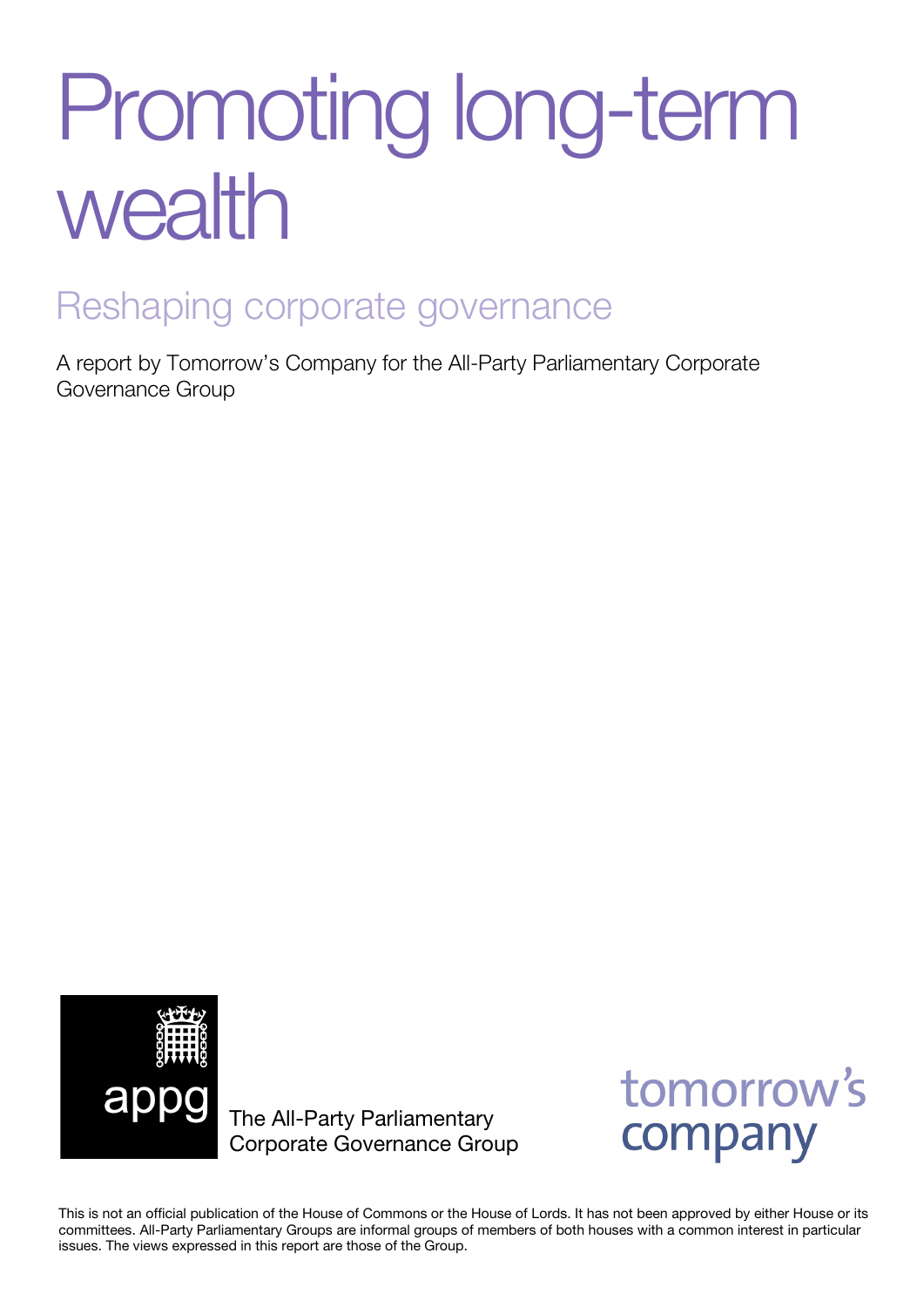# **Contents**

- 1 Foreword
- 2 Executive summary
- 5 Challenges and opportunities
- 10 I. Patient capital and stewardship investors
- 11 Policy 1: Long-term capital trusts (LTCTs)
- 16 Policy 2: Stewardship stake designation
- 20 Policy 3: Expanded and strengthened Stewardship Code
- 22. II. Increased voice for stakeholders on long-term value creation
- 23 Policy 4: Stakeholder advisory panel
- 26 Policy 5: Broaden the remit of the remuneration committee
- 27 III. Space for effective boardroom decisions
- 27 Policy 6: Clearing the clutter from boardrooms
- 29 Implications for private company governance
- 31 Acknowledgments
- 32 About Tomorrow's Company
- 33 References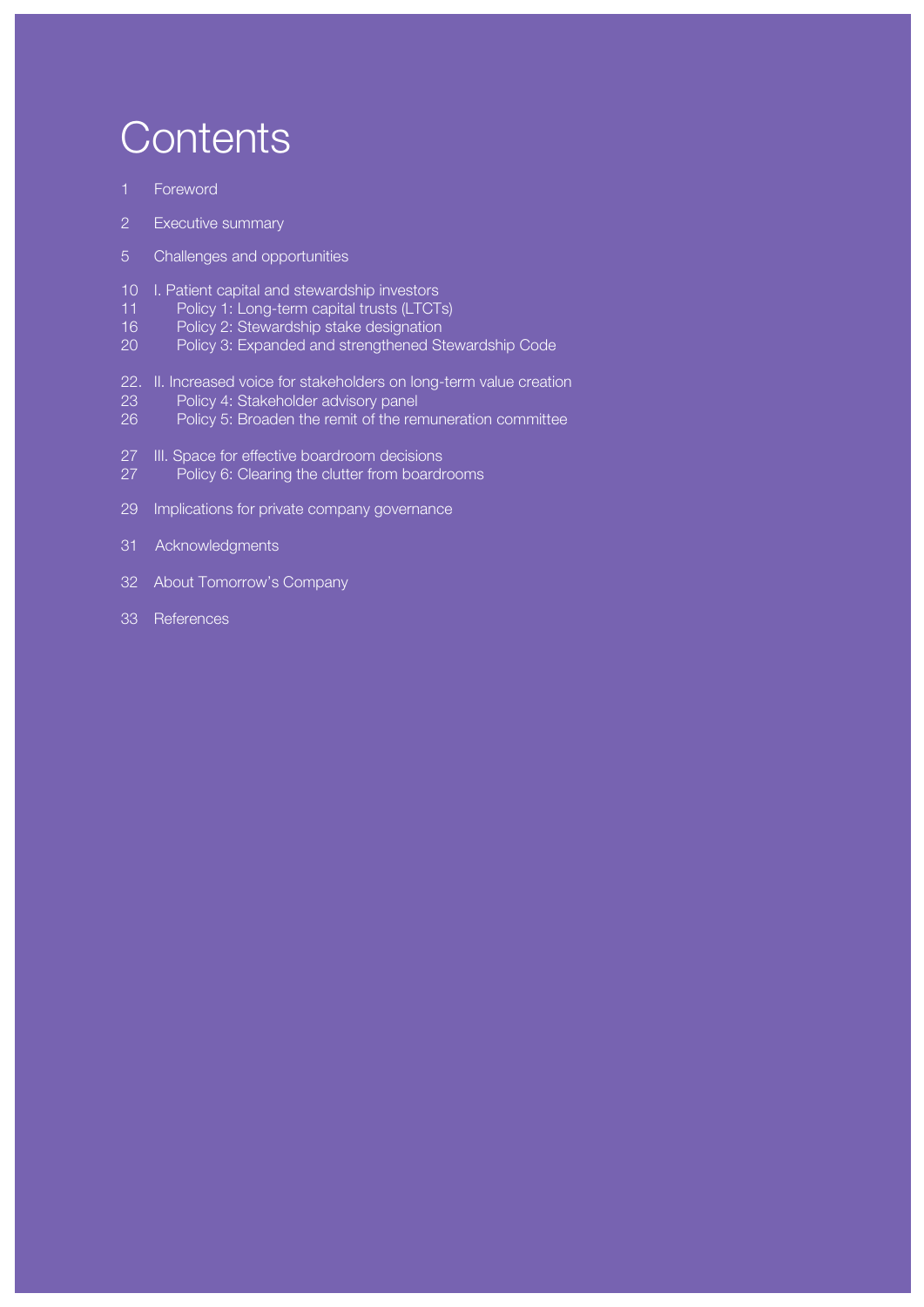## Foreword



Corporate governance reviews initiated by government are, more often than not, prompted by immediate issues of public concern. Historic worries to stop a UK Enron scenario, bankers' bonuses, distaste over "vulture" capitalists and now executive pay have, in turn, led to demands for a rethink on governance.

Whilst not discounting valid concerns in the Government's current Green Paper, Tomorrow's Company make the important points that; adding layer upon layer of governance regulations can obscure their point, that regulatory reform can be short-termist where a long-term approach is what is needed; and that reforms have become too focussed on avoiding scandals rather than supporting success.

Tomorrow's Company calls for a more holistic approach noting that looking at executive remuneration, in isolation from wider governance issues, is not going to restore public confidence in corporations. A long-term approach demands that companies, their boards and shareholders look beyond immediate share price implications. Where historically, corporate governance and corporate responsibility have been treated as separate objectives, Tomorrow's Company argues that a long-term approach demands viewing these all as part of the same wider aim to assist sustainable wealth creation.

The proposals in this paper form a coherent attempt to encourage long-term investment in and decision making by companies. They recognise and build on the many good examples of excellent governance to be found in many UK companies and, rather than suggesting threats for poor practice, they concentrate on methods to encourage good and long-term practice.

I want to thank Laurie Fitzjohn-Sykes for his authorship and the Officers of the APPCGG, as well as our Facilitator, Jennifer Bryant-Pearson, for their keen interest and involvement in developing this excellent and timely report. We look forward to receiving feedback from our members on the proposals, which will be included in our response to the Government's consultation.

Jonathan Djanogly MP

**Chair** 

All-Party Parliamentary Corporate Governance Group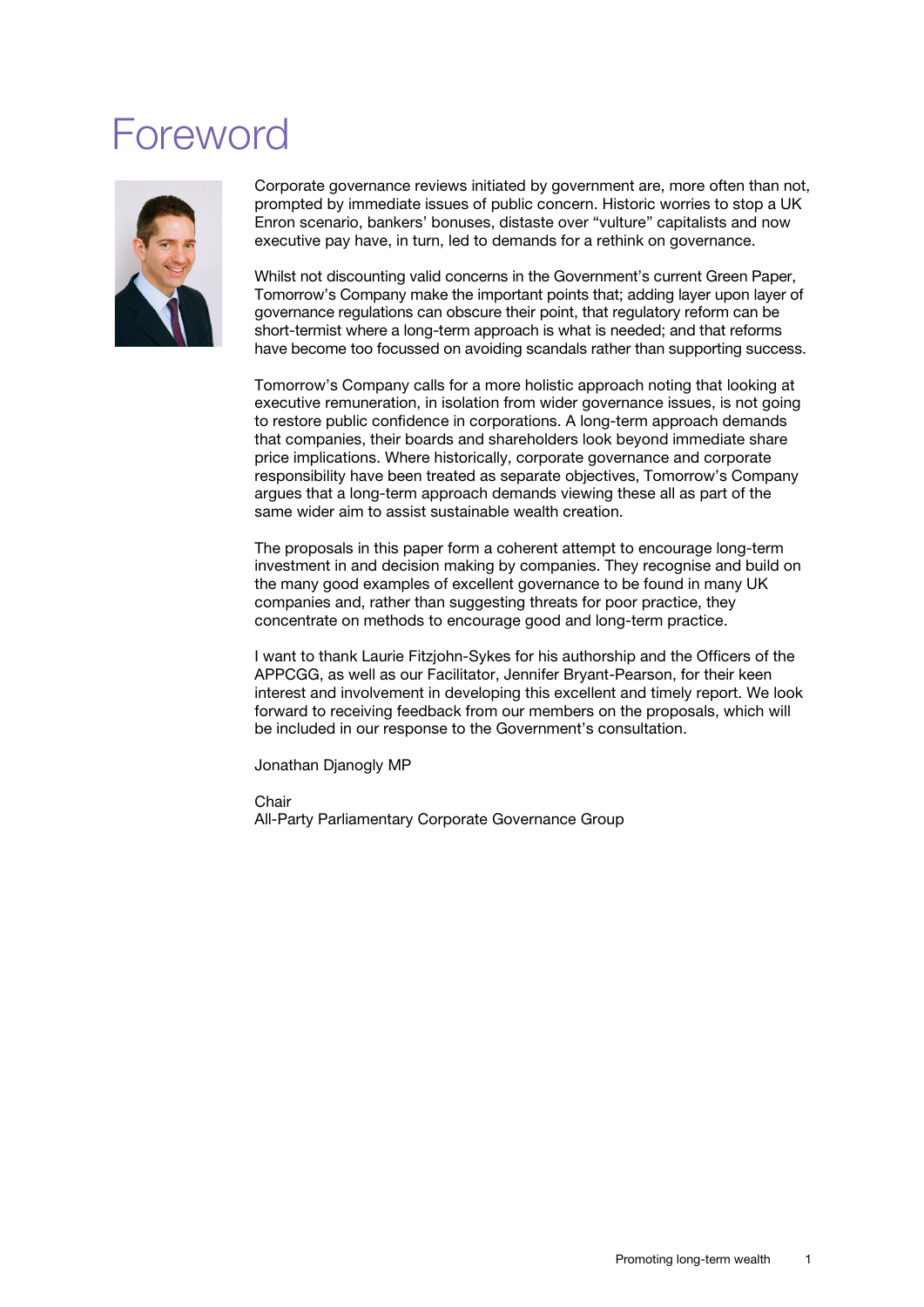# Executive summary

Since the invention of the joint stock company, there has been continual change in the way our companies are owned and governed to meet the needs of the time. Some of this change has come naturally, and some of it as a result of action by the Government. Today new forces for change are building, and with them come challenges and opportunities. There is a widespread desire to restore public trust in business and to tackle short-termism. There are also great opportunities which come, among other things, from technology, new types of business organisation and a growing movement for purposeful companies. Continually updating how our companies are owned and governed will be critical to creating wealth in these uncertain times.

It is primarily the action of companies themselves – their leaders, their employees, their partners and their owners – which will determine the success of the UK business sector. Nonetheless, government has a crucial role to play in removing some of the obstacles to success, and taking a joined-up view across all policy areas so that there is a conscious focus on the encouragement of long-term wealth creation by companies. This is important, both for the success of UK companies and therefore economy, and in maintaining the UK's position as a global leader in corporate governance and asset management.

Tomorrow's Company has always argued that the key to doing this well is to accentuate the positive: to learn from and to build on the success of the UK's best led, most enduring and fastest growing companies. Government has a crucial role in creating a climate in which more and more entrepreneurs and investors are encouraged to follow their example to the benefit both of the economy and society. The influence of government is felt, in different ways, all along the stewardship value chain that links savings by citizens to investment by institutions, through to the performance and impacts of companies.

It is important that the UK Government concentrates on positively supporting and encouraging the majority of companies in creating sustainable wealth for shareholders and society, rather than only focusing on executive pay and the inevitable few bad apples that make the headlines. The answer to low public trust, productivity and growth is the same – encouraging and supporting companies to deploy capital in pursuit of a purpose that benefits society and shareholders.

This report primarily focuses on how to achieve this for listed companies, while recognising that this is a small, but important, part of a much broader business ecosystem. Many private companies look to best practice set by listed companies. Accordingly, a listed company focus can help develop policies that also support wealth creation in private companies, which make up the majority of the economy.

The proposed reforms take a joined-up approach across how companies are led, governed and owned. They aim to achieve three outcomes – increased influence by patient capital, an enhanced voice for stakeholders and the space in boardrooms to focus on the long term. It is the combination of these three elements that will support and encourage UK companies to invest, and through this improve public trust, productivity and growth.

There is also a need for the policies outlined here to be supported by a broader range of policies outside the scope of this report, including new corporate forms, government procurement, industrial strategy, education and research.

Not all of these reforms can be implemented at once; we see them as a road map for government policy over the next 5–10 years. Some policies are outlined in detail, while others are setting a new direction of travel. As far as possible, cross-party support should be achieved for this road map so that business can plan with confidence.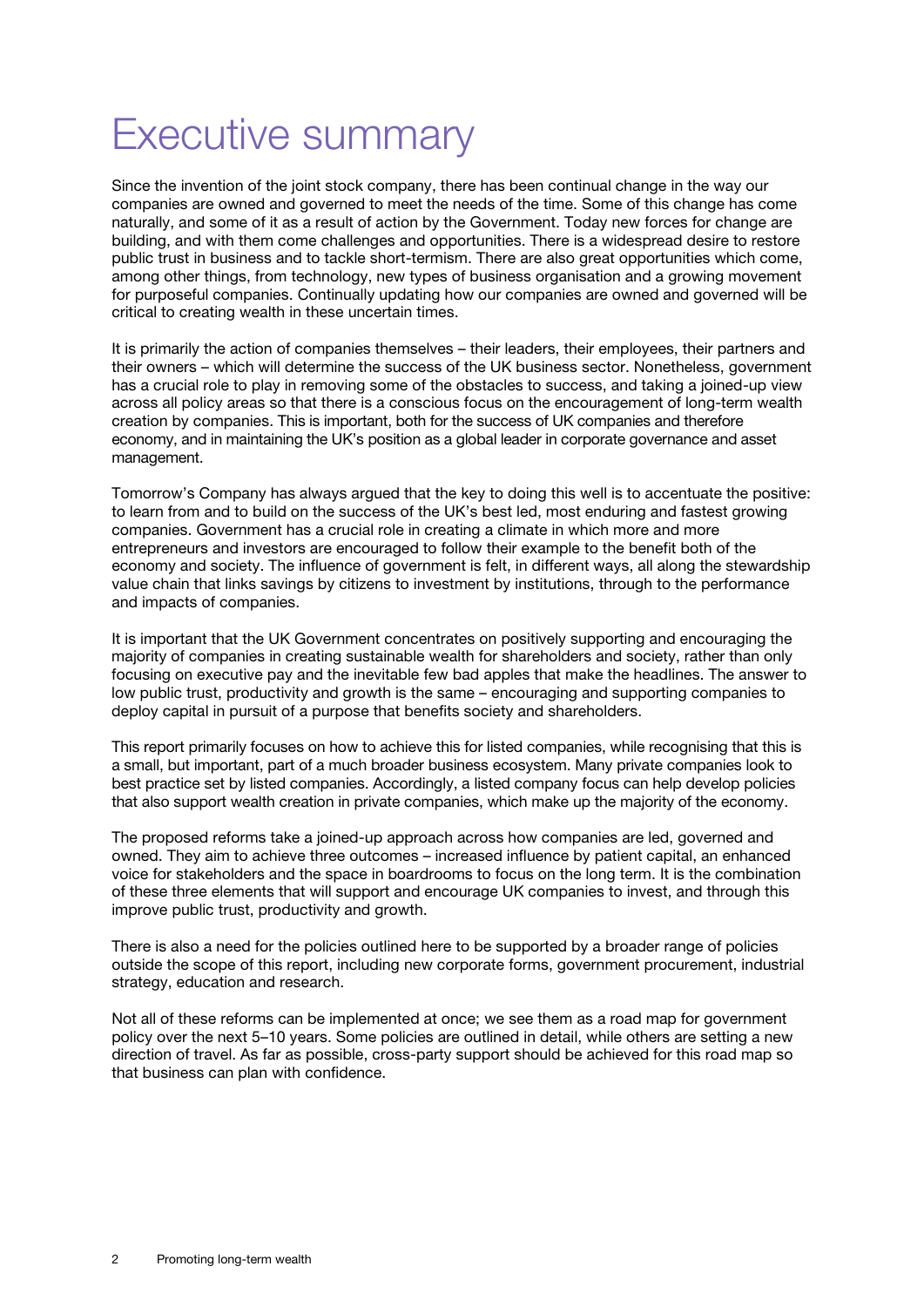### I. Patient capital and stewardship investors

The UK's capital should be mobilised to support the long-term success of UK companies and economy. We can achieve this by creating large pools of patient capital with the scale to be effective stewards, and then by encouraging these pools of capital, and others, to invest in and support UK companies over the long term. Through improved governance structures shift the balance of influence towards these stewardship shareholders rather than short-term traders.

#### Policy 1: Long-term capital trusts (LTCTs)

Create a new tax-efficient investment trust structure that has a mandate to support UK economic growth by being an engaged stewardship investor in UK companies. The policy will create funds with the scale to hold large and long-term stakes in UK companies, which is critical to effective stewardship. Rather than the complex process of merging pension funds to create the necessary scale, this policy creates new investment funds with the scale to invest long-term in the UK.

#### Policy 2: Stewardship stake designation

A new framework providing shareholders in UK companies with the ability to designate a specific stake as a stewardship stake. This would come with a balance of a long-term commitment, increased influence, and a range of financial and non-financial incentives.

Commitment

• A 2-year lock-up, after which a 3-month rolling notice period to unlock, followed by 6 months to sell before the decision to end the stewardship designation is made public.

Incentives

• A requirement for LTCTs to use the stewardship stake designation for 50% of holdings. Use of the designation would also be a powerful signalling device of an asset manager's stewardship credentials and could be rewarded by a superior ranking in the tiers now used for Stewardship Code signatories. This could be enhanced with tax incentives, starting with stamp duty exemption, and if needed, more radical tax incentives could be considered, such as a corporation tax rebate.

Increased influence

- Double votes on remuneration only at the AGM for stewardship designated shareholders. This would provide greater influence to stewardship shareholders without a significant deviation on 'one share, one vote'. It would also help encourage longer-term focused executive remuneration.
- Require companies to disclose how they are engaging and consulting their stewardship designated shareholders. The guidance would be for a meeting 1–2 times a year between the stewardship shareholders and the board to discuss strategy, remuneration and nominations. This could be along the lines of the [Stewardship and Strategy Forum](http://www.investorforum.org.uk/stewardship-360) meetings organised by the Investor Forum.

#### Policy 3: Expanded and strengthened Stewardship Code

Expand the Stewardship Code to cover the roles played by different actors throughout the investment chain – covering asset owners, investment consultants and companies, in addition to asset managers. The Code could also be strengthened by outlining in more detail how the principles translate into action for each actor in the investment chain.

### II. Increased voice for stakeholders on long-term value creation

The sources of long-term value are increasingly intangible and are built on key stakeholder relationships. Listening to and consulting these stakeholders is a critical step to making good longterm decisions in boardrooms. This is already a focus for many boardrooms, and a climate of innovation, challenge, and early warning of emerging risks could be enhanced with a stakeholder advisory panel and broadening the remit of the remuneration committee. Stakeholder advisory panels would also create a mechanism to hold boards accountable for honouring the wider duties in Section 172 of the Companies Act 2006.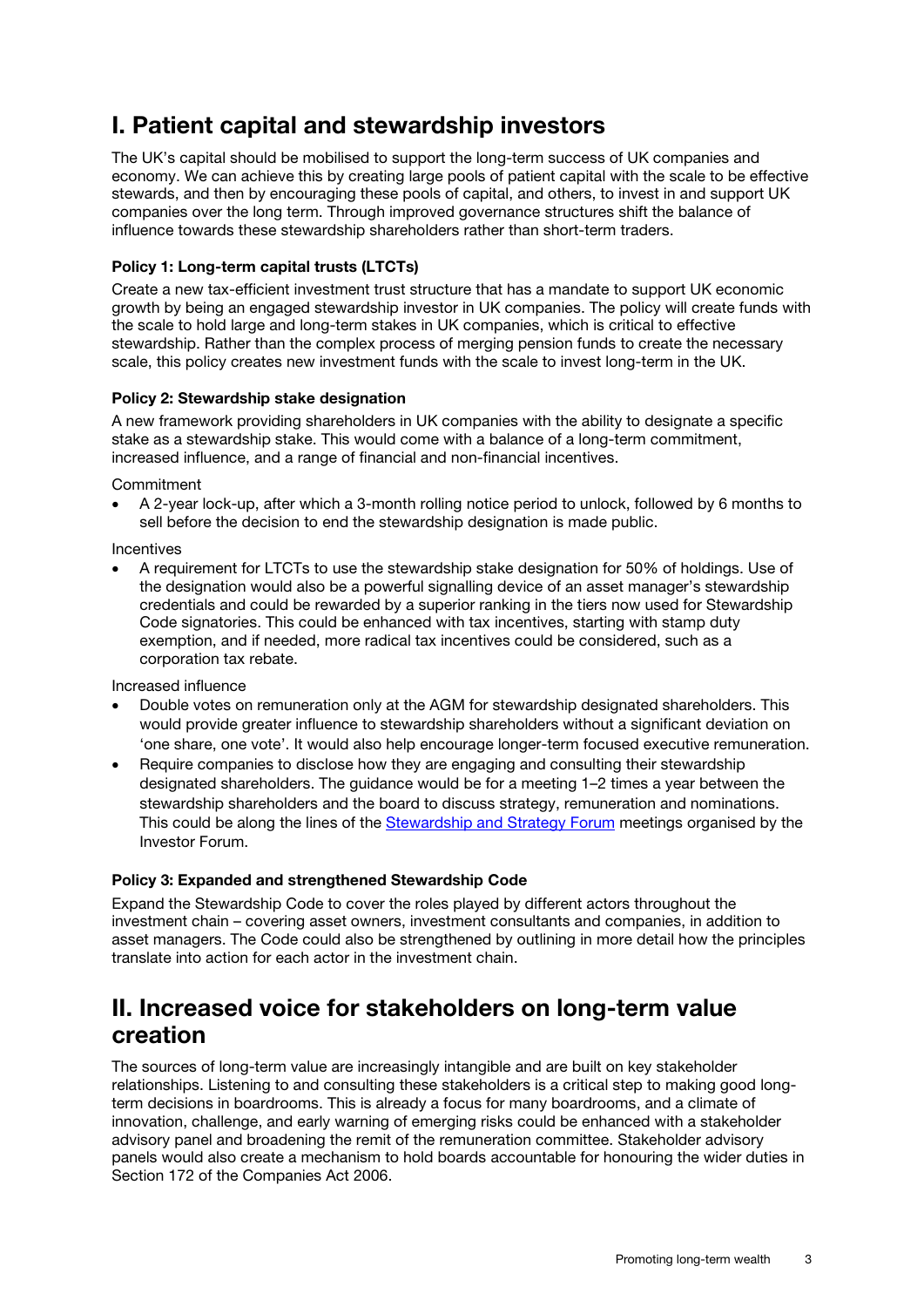#### Policy 4: Stakeholder advisory panel

On a 'comply or explain' basis, require companies above a certain size to introduce a stakeholder advisory panel that has a mandate to provide the board with the stakeholders' view on long-term success, and challenge the board on the wider duties within Section 172. In this role, the panel would be an external source of challenge to the board on its fulfilment of its stated long-term purpose, values and strategy. This would be an informal mechanism by which the board felt accountable for fulfilling its duties under Section 172.

Companies would have flexibility on how to implement the panel. Seven principles are proposed as guidance against which companies would explain how they have been applied. To provide the panel with sufficient influence, this would include the right to make a public statement and the requirement to make a statement in the annual report.

Each company would decide the composition of its panel and process for appointment according to the key stakeholder relationships that are key to the company's long-term success. In most cases this would lead to a majority being employees. The panel should become a key source of information for non-executive directors that has not been sanitised by the executives. For the avoidance of doubt, the panel would not form a formal part of the company's governance and would not in any way dilute the principle of the unitary board, elected by shareholders at the AGM.

#### Policy 5: Broaden the remit of the remuneration committee

It is people and talent that represent the most important source of value to companies. Therefore, the ability of the board to focus on creating long-term value would be enhanced by broadening the remit of the remuneration committee to include the pay, incentives and conditions of all staff, and the company's wider strategy around talent, culture, diversity and succession, on which an effective and credible remuneration policy needs to be based. This would move remuneration committees away from focusing on the technicalities of executive pay, towards whether the totality of pay and people practices support a company's purpose, values and strategy.

### III. Space for effective boardroom decisions

To focus on the long term, boards not only need the support of patient capital and to hear the voice of stakeholders, they also need the space to stand back and reflect. Currently, the Governance Code and regulations are in danger of becoming too prescriptive, adding to the clutter of boardroom agendas. The intent of 'comply or explain' was rightly to enable flexibility and innovation, but as applied in practice it has become too close to 'comply or else'. In the worst cases, this has led to an uncritical 'one-size-fits-all' approach to governance. In contrast, we want to declutter boardrooms, encourage a focus on principles rather than process, and through doing this encourage a greater diversity of approaches.

#### Policy 6: Clearing the clutter from boardrooms

A new direction of travel is needed that looks to progressively simplify the governance codes and regulations relating to boards. One way to achieve this could be to move away from a long list of provisions in the Governance Code with a 'comply or explain' requirement, towards a shorter list of principles with an 'apply and explain' requirement. This has recently been adopted in South Africa's King IV Governance Code.

This would encourage boards to actively consider the governance structure that would support their purpose, strategy and business model. This may vary greatly, depending on the complexity and geographical reach of the business.

In time, the combination of active stewardship shareholders and decluttering governance may lead to a change in the role of non-executive directors (NEDs). The role of the NED may shift from being an arms-length monitor towards a more engaged partner of the executives. This could be supported by an increase in the time commitment and resources made available to NEDs.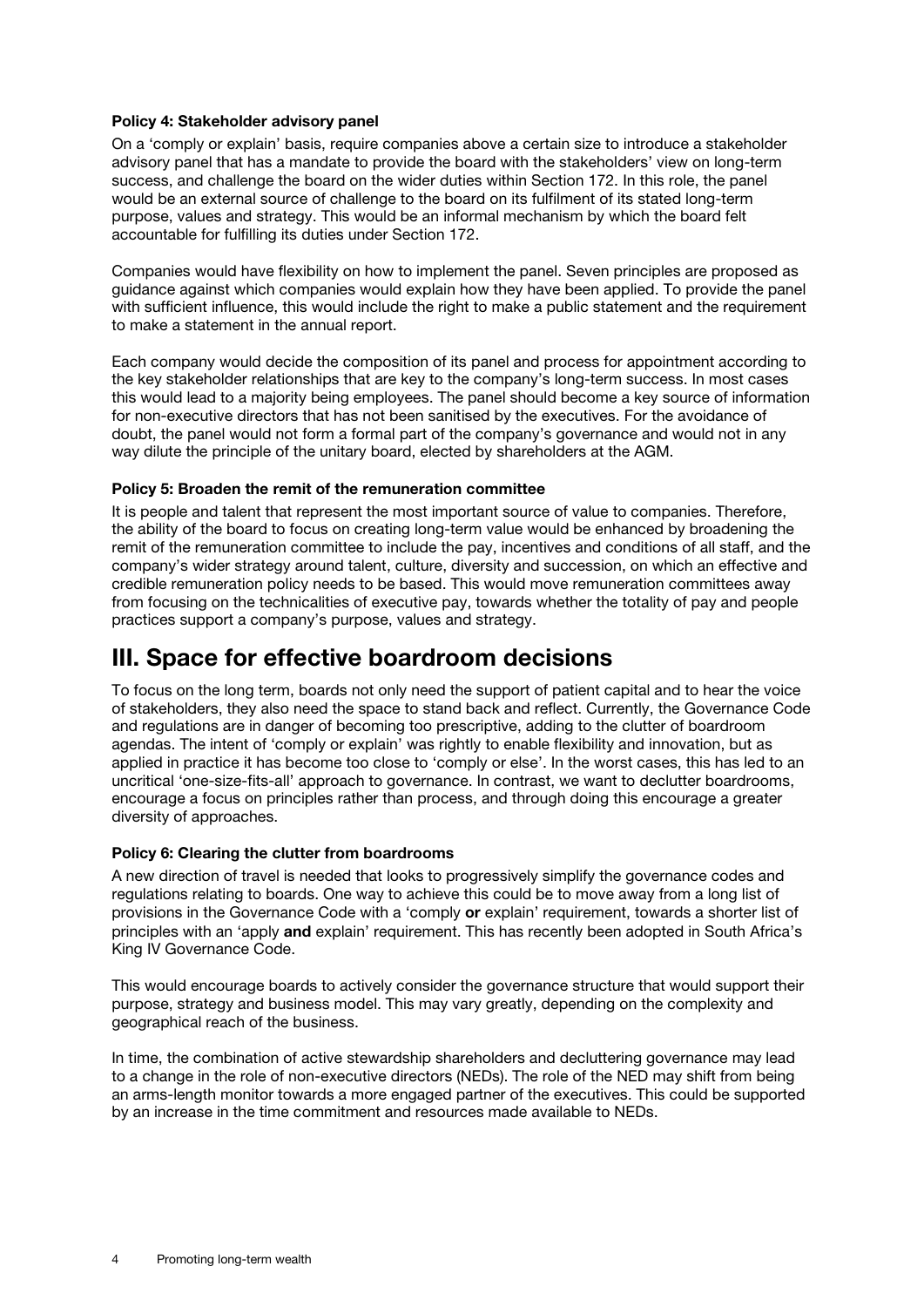# Challenges and opportunities

The forces for change are increasing. Business faces the challenge of low public trust, low returns, and the potential volatility emerging from climate and geopolitical shifts. This is offset by the opportunities from technology and a growing movement for responsible business.

The UK is a global leader in governance and asset management, due to decades of reforms and business-led initiatives. However, reforms have become too focused on avoiding scandals, rather than supporting success. The cumulative effect of layer upon layer of regulation and codes has been to make it harder for boards to focus on the real drivers of wealth creation – innovation, investment, and consistency of purpose. This is equally true of the recent Government Green Paper on corporate governance (the *"Green Paper"*). Government reforms need to support wealth creation through increasing the influence of patient capital and stakeholder voice, as well as creating the space for these two influences to be incorporated into board decision-making.

### The forces of change

How companies are owned and governed has constantly changed to meet the needs of the time. The Company as a separate legal entity originally came into existence to fund and organise overseas trade. Companies then pooled capital for investment in railways and now coordinate the majority of our economy. This has been a story of constant change that we should expect to continue. The confluence of factors pushing for change is now as great as ever. Some are challenges that business needs to address and some are opportunities to be captured. Change is inevitable; the question is, in what direction.

#### The loss of trust, low returns and short-termism

The main issue driving calls for reform is the growing disconnect between business and society. This was expressed in the EU referendum as a desire to 'take back control'. Many in government, business and finance recognise that action needs to be taken to improve the public's trust in business.

The debate often focuses on the emotive issue of executive pay and, while this is an important topic, restoring trust will take more than reducing remuneration. Instead, we need to find ways to empower business leaders and communities to harness the power of business, in order to solve the most pressing problems of society.

Another major force for change is the relatively poor performance of UK business for key stakeholder groups. These trends were highlighted in a recent report by Tomorrow's Company, *[UK Business:](http://tomorrowscompany.com/publication/uk-business-whats-wrong-whats-next/)  [What's Wrong? What's Next?](http://tomorrowscompany.com/publication/uk-business-whats-wrong-whats-next/)*:

- stagnating real wage growth, especially for lower income groups;
- low employee engagement;
- low business investment:
- low productivity;
- poor total long-term returns to shareholders, contributing to rising pension deficits.

There are a range of explanations for these relatively low returns for shareholders and society, from technology to global competition to demographics. These factors have all had a role to play, but in the UK they have been exacerbated by the short-term approach adopted by many investors and companies.

The issue of short-termism is seen most starkly in the rising level of dividends and share buybacks. The UK's largest companies are forgoing profitable investment opportunities to return cash to shareholders. In 2014, non-financial companies paid dividends of £119bn, leading to net corporate saving of £128bn – 8% of GDP, up from 3–4% in the early 1990s. This might not be a problem on its own, but the financial system reinvests this money in existing financial assets or government bonds, rather than productive business investment.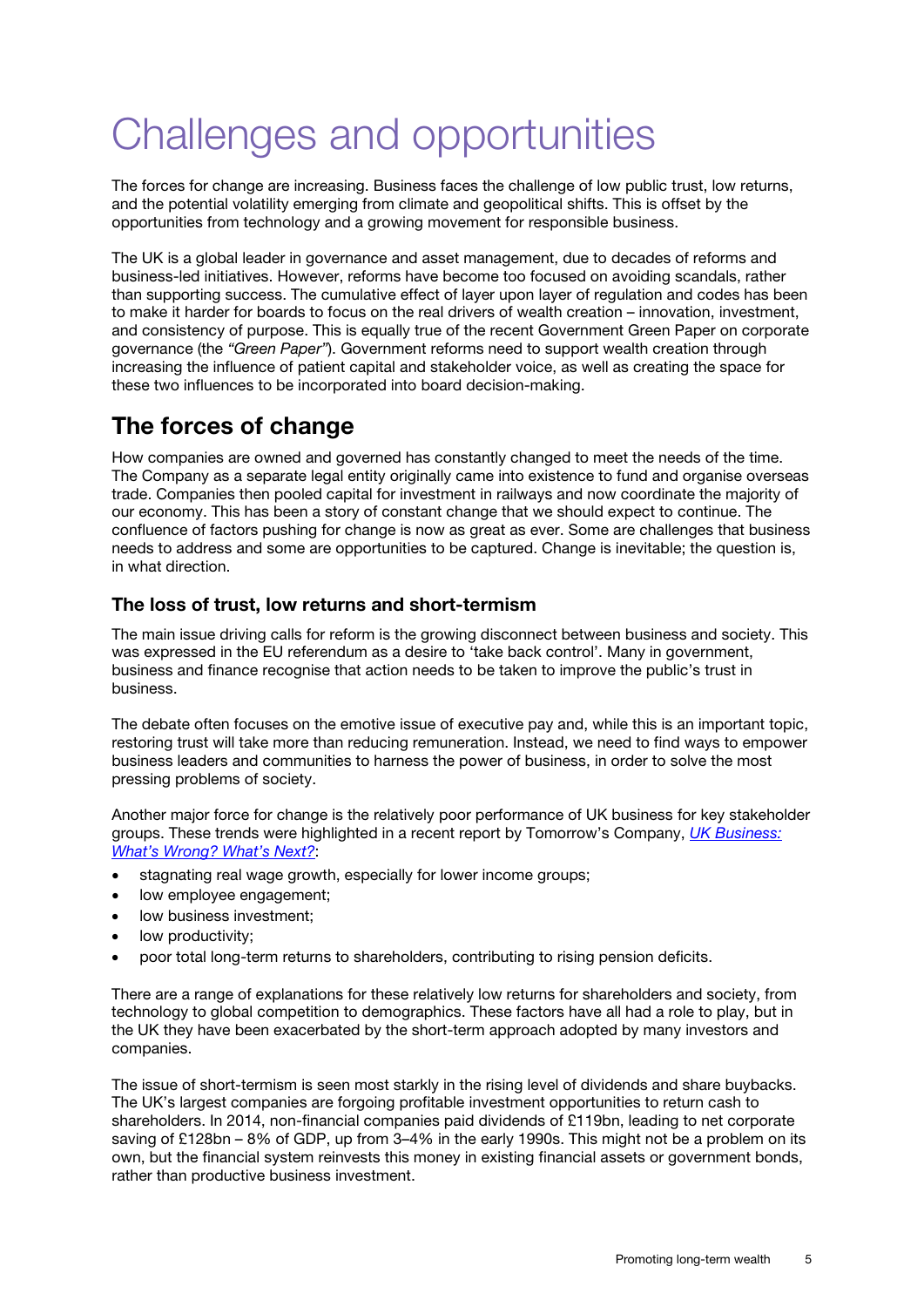One cause of this is that companies are using high internal hurdle rates to decide whether to pursue an investment opportunity. Many boards look for a return on capital of 15% or higher from investment projects, leading to the rejection of profitable investment opportunities. For example, a recent survey of the S&P500 found the median hurdle rate was [1](#page-34-0)8%.<sup>1</sup> Anecdotal evidence suggests this is the same in the UK. Furthermore, as interest rates have fallen, hurdle rates have stayed the same. The classic economic assumption that lower interest rates lead to higher business investment does not seem to happen in practice.

The uninvested funds are then returned to shareholders, via dividends and buybacks, who then often reinvest the money in assets providing a lower return than the company could have achieved. This is seen most starkly for pension funds. Surveys of US pension funds have found the average expected nominal return is around 7.5%, which many think is unrealistic given current yields, but is still significantly lower than company investment hurdle rates.<sup>[2](#page-34-1)</sup> UK pension schemes are likely to have a similar expected nominal return.

Instead of removing capital from our companies, we need investors and companies to deploy capital in tackling the challenges facing society, and through this create wealth for employees, shareholders and society. Housing, renewable energy, infrastructure, new approaches to health and social care, investment in talent and education – all these are areas where both society and the economy would be better served by companies that invest.

#### An opportunity to support success

Set against the challenges of low trust, low returns and short-termism is a more encouraging picture of successful companies acting responsibly outside the public eye. For each BHS, there are many more success stories. For example, JCB's investment in UK manufacturing, Unipart's culture of innovation and employee ownership, GSK's commitment to tackling antibiotic resistant diseases, Virgin Money's commitment to serving all stakeholders, and Adnams investing in low carbon and water usage facilities.

There is increasing awareness of the importance of being a responsible corporate citizen, and of creating value for all stakeholders. This is being recognised by an increasing number of business leaders and investors, as shown in their actions and numerous opinion surveys. While there is still a tendency for more talk than action, the balance is improving.

The importance of purpose and stakeholders is being incorporated into decisions by many large companies. It is also the driving force behind a group of start-ups that are pioneering new business models and organisational forms that provide individuals with the purpose and autonomy that are crucial to well-being, as highlighted in the Government's *[Mission-Led Business Review](https://www.gov.uk/government/publications/advisory-panel-to-mission-led-business-review-final-report)*.

There is an increasing body of evidence showing that business success is achieved by pursuing a long-term purpose which aligns with society and creates shared value with stakeholders. This has recently been highlighted by [Tomorrow's Company,](http://tomorrowscompany.com/publication/uk-business-whats-wrong-whats-next/) [The Big Innovation Centre](http://www.biginnovationcentre.com/media/uploads/pdf/ThePurposefulCompany_InterimReport.pdf) and [Blueprint for](http://www.blueprintforbusiness.org/)  **Better Business** 

Overall, there is a lot to be optimistic about. There is a growing body of companies that are pioneering a different approach. There is a generation of business leaders who are trying to adopt a different approach in existing large companies. Supporting this is a mounting body of evidence and organisations that advocate the importance of purpose, values and stakeholders to business success.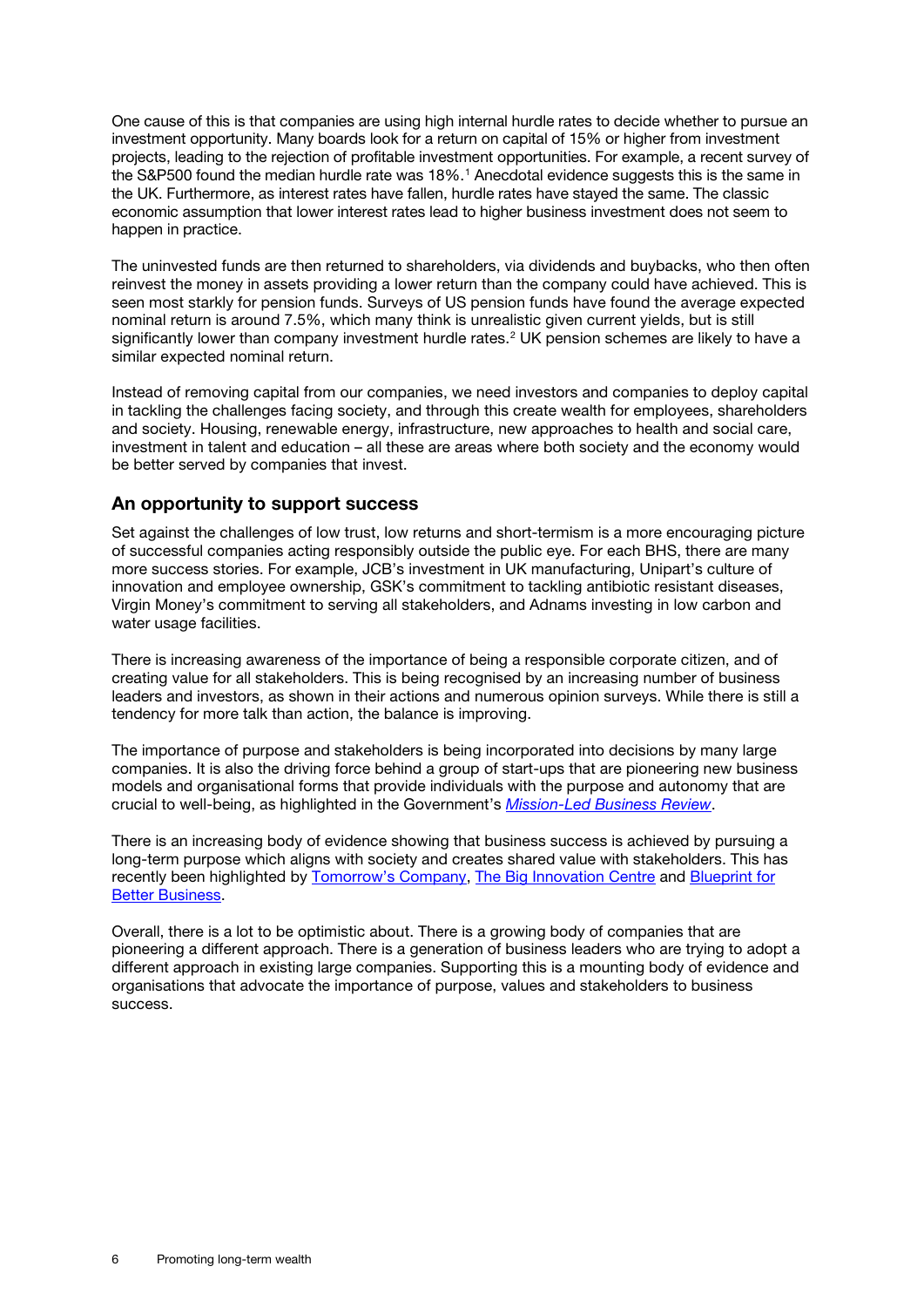### Progress made and the opportunity for reform

Since the Cadbury report in 1992, there have been continual improvements to corporate governance in the UK, rightly placing the UK as a global leader in the field. The recent *Green Paper* is a helpful continuation of this. It includes many sensible policies, some of which are expanded on in this paper. The *Green Paper* rightly highlights the strength of UK corporate governance, with high overall standards of corporate behaviour, and scandals being rare. The UK Government certainly should continue to reduce the likelihood of scandals and tackle executive pay, but this is not the answer to productivity, public trust or economic growth.

The *Green Paper* places too much focus on tackling executive pay and reducing scandals, rather than supporting wealth creation through the purposeful deployment of capital in well-led companies. Instead, we need to focus on how to support the majority of companies that are trying to act responsibly, rather than yet again focusing on the inevitable few bad apples that make the headlines.

The need for reform does not mean increasing the regulatory burden. On the contrary, reforms should create the structures that allow companies to be given more freedom. Reforms should support the best examples, rather than only focusing on preventing the failures. In doing this, reforms should aim to catalyse a larger cultural shift, rather than to prescribe the exact nature of the desired change. Achieving this requires a joined-up view of governance, ownership and the investment chain.

Further enhancing reforms would be a broad consensus across Westminster, the City and business. Sufficient time should be taken to develop a consensus that would provide the confidence and consistency business need to plan and invest.

#### Opportunity for the UK to continue to lead on corporate governance

This is a real opportunity for the UK – reforms to corporate governance are not only important to UK companies, but also in maintaining the UK's position as a leader in governance and asset management. One of the UK's greatest assets is the City and related professional services. This relies on companies choosing to be based here and raise finance here, as well as investors choosing to place money here. The success of this industry long term will depend on UK corporate governance structures delivering long-term value for companies and shareholders, rather than extracting value from the corporate system.

#### Listed company focus

The policies outlined in this report are focused on the governance and ownership of listed companies. While this is a narrow focus, it is an important one. UK listed companies employ 3.7m people (16% of private sector employment) and account for 47% of domestic investment.[3](#page-34-2) Beyond direct employment and investment, listed companies have a greater impact by acting as the coordinating hubs for industries with an ecosystem of smaller suppliers.

The ownership and governance of listed companies is in many ways a key export for the UK. The UK is seen as a global leader in corporate governance. This helps attract companies to the UK, supporting the success of the City. The UK has the world's second largest asset management industry, managing £6.9tn, of which £2.9tn is from overseas. With the uncertainty post the EU referendum, it is critical that the UK continues to attract investment, companies and finance.

Listed companies also often set the standards of governance that private companies seek to follow. Improving the governance of listed companies is therefore a key means to improve the governance across all UK companies. Therefore, one test for the policies outlined is whether they would also support wealth creation in private companies.

Nonetheless, it is important to recognise the limitations of focusing on listed companies. To be effective, these policies will need to be part of a wider set of policies supporting innovation, start-ups and the broader business ecosystem.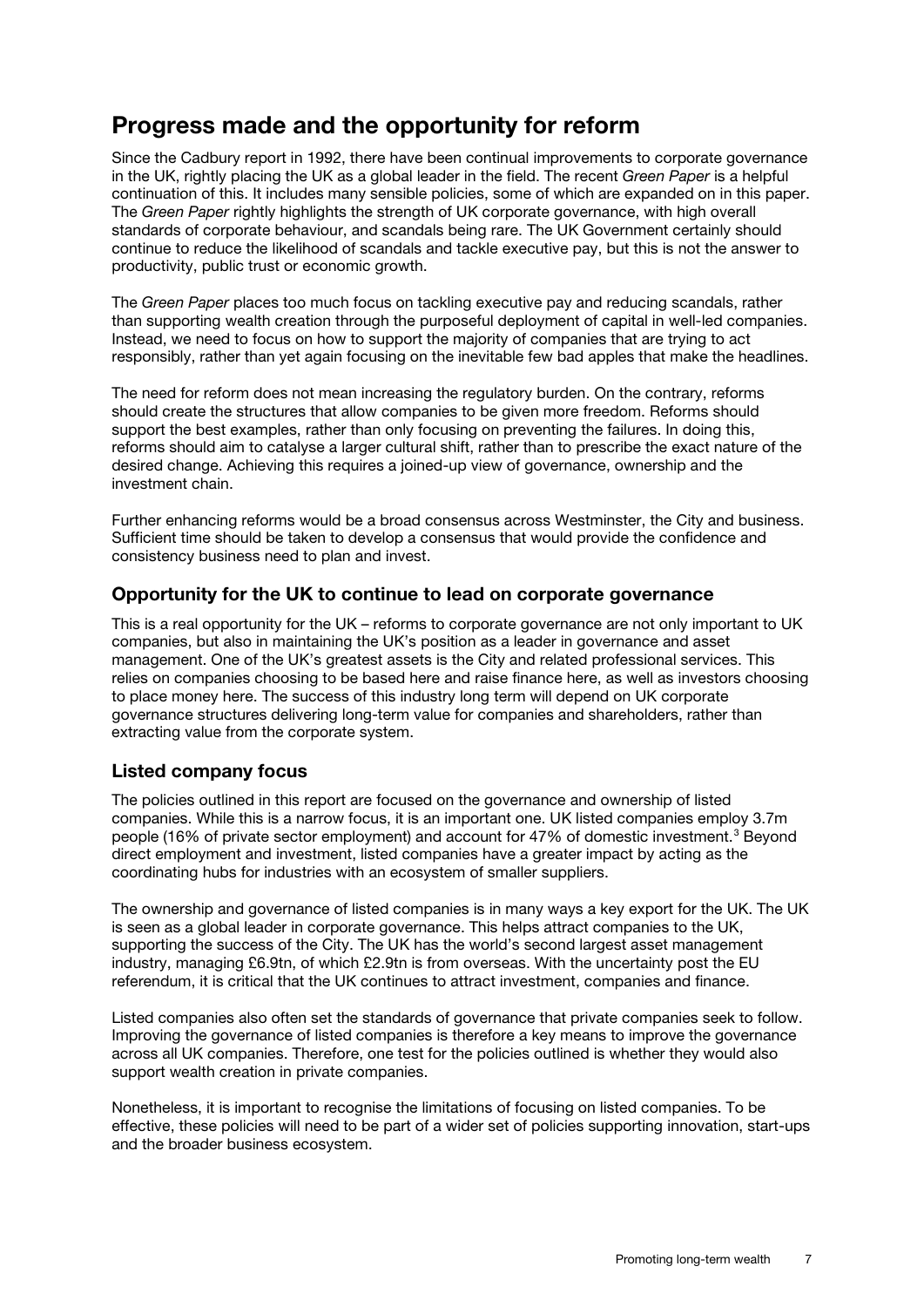Some of these wider policies are:

- Private company transparency
- Government procurement
- Encouraging diversity in corporate form, and ownership structures, policies and tax regimes that encourage business at crucial stages of growth and transition to adopt ownership models that are most likely to achieve the objectives described in this paper
- Bank credit creation
- University research
- Training and education
- Scale-up capital for start-ups

### Three areas of reform

There have been many attempts to tackle these issues, especially the question of short-termism. To be effective reforms need to tackle the underlying causes, rather than seek to mitigate the symptoms. Too often there is a focus on aligning interests and creating accountability with shortterm targets (1–3 years). Instead, reforms need to support the structures, institutions and culture that enable trust.

Underlying many of these barriers to wealth creation is the balance between trust and accountability in each relationship. This balance exists at each step in the investment chain – pension trustee to asset manager, asset manager to board, board to CEO and CEO to employees. This is often described in economics as a principal-agent relationship.

Too often the desire for accountability has led to the introduction of targets and financial incentives. The problem is that targets by their nature are based on short-term outcomes; therefore, in the understandable desire for accountability, short-term distortions are introduced.

The alternative is to apply the principles of stewardship throughout the investment chain, creating structures that encourage and justify greater trust in each relationship. We define stewardship as the responsible management of inherited resources so as to pass them on in better condition. If all those involved see themselves as stewards this decreases the need for short-term accountability and monitoring, and so frees individuals to focus on what will lead to long-term wealth creation, even if this cannot be measured or assessed in the short term. Three areas of reform are required to enhance the focus on long-term wealth creation.

We need to move beyond the classic debate between increasing or decreasing the power of shareholders. Often debates around corporate governance agree on the diagnosis of short-term shareholder pressure, but then disagree if the solution is less shareholder influence, or increasing the number and influence of long-term shareholders.

To support long-term wealth creation, we need to increase the scale and influence of patient capital and so align its representation and engagement more closely with the board's intentions; increase the voice of stakeholders and create the space in boardrooms for effective decisions.

The policies outlined in the following sections could be implemented on their own, but would be far more effective in combination. Creating pools of patient capital has more impact if governance structures provide more influence to long-term owners. Similarly, long-term owners can help support sustainable wealth creation if they, and the companies in which they invest, hear the voice of stakeholders. Lastly, the increased influence of patient capital and stakeholders will have more impact if boardrooms and fund managers have the time and information to take long-term decisions.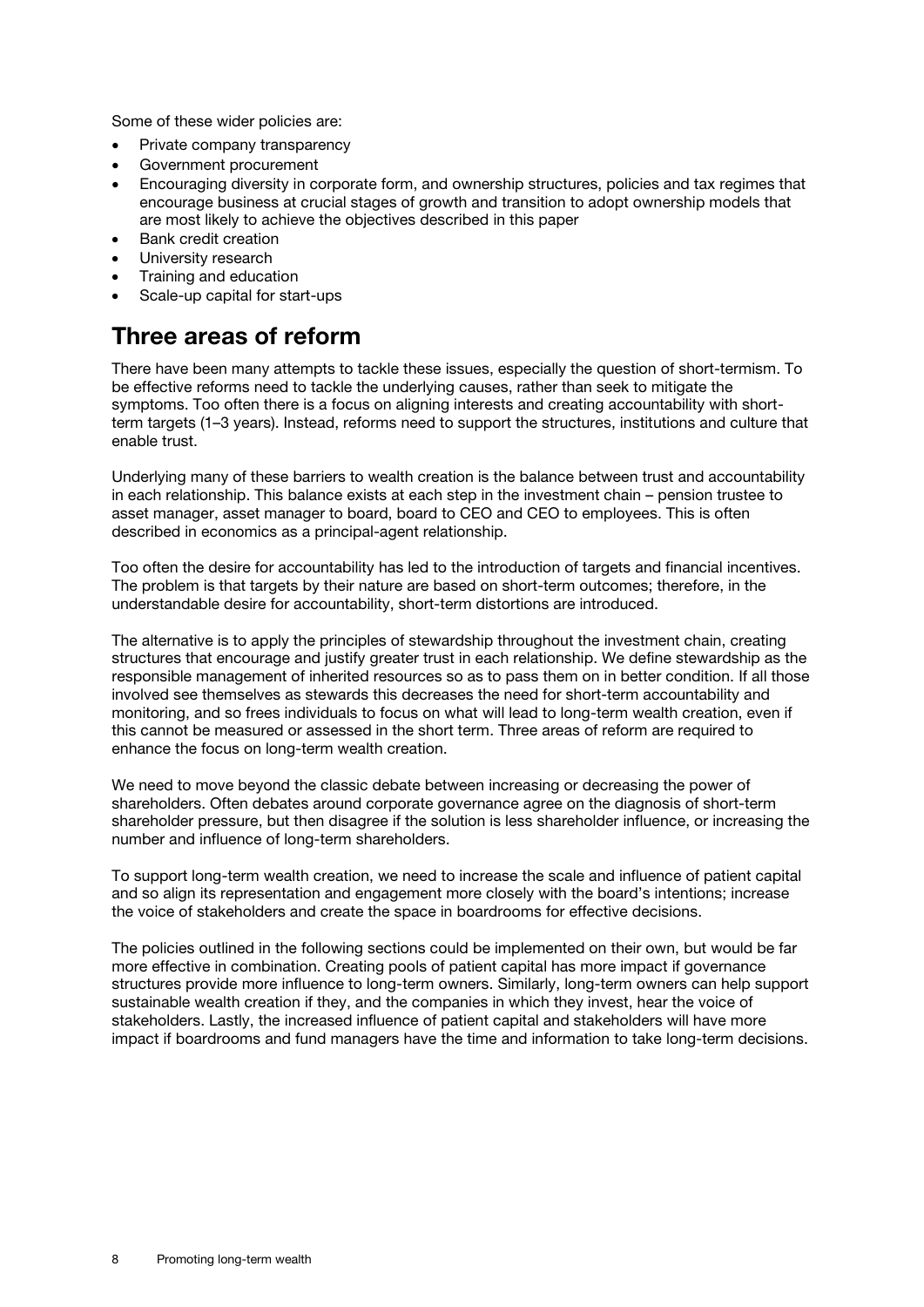#### I. Patient capital and stewardship investors

The UK has £10.2tn of net household wealth, £2.1tn of which is in pension funds.[4](#page-34-3) This capital could be more effectively mobilised to support UK companies and long-term wealth creation. UK companies are too often subject to damaging short-term pressure from shareholders. This issue has been highlighted by many people, including in the *[Kay Review](https://www.gov.uk/government/uploads/system/uploads/attachment_data/file/31544/12-631-kay-review-of-equity-markets-interim-report.pdf)* in 2012. Instead, the UK needs pools of patient capital which have long-term horizons and a willingness to support UK companies as stewardship investors.

#### II. Increased voice for stakeholders on long-term value creation

The sources of long-term value are increasingly built on the health of stakeholder relationships. Boards are responding with surveys, additional information in management reports and supplementing with site visits. However, there is a limit to what can be achieved given the time constraints NEDs face. Furthermore, there is at present no effective governance mechanism by which boards can be held accountable for their obligation under Section 172 of the Companies Act. This requires them to have regard to the likely consequences of decisions in the long term, and the interests of employees, suppliers, customers, the community and the environment. Without imposing a rigid formula, the UK Government can stimulate boards to innovate in the way they bring these obligations to life, through the way they consult and engage with stakeholders.

#### III. Space for effective boardroom decisions boards

Despite 25 years of governance improvements since Cadbury, NEDs are still information and time poor. Expectations have increased on NEDs in excess of the time and resources to deliver. If more board time has to be spent on considering the latest guidance note or regulatory change, less time will be spent reviewing strategy, culture and the greatest dilemmas, risks and opportunities faced by the company. This contributes to a risk-averse culture in many boardrooms.

While this was never the intention of 'comply or explain', Governance Codes are at risk of being too prescriptive. Company secretaries and general counsels have observed that in practice 'comply or explain' has come to be interpreted as 'comply or else' and the manner in which the latest Financial Reporting Council (FRC) report highlights non-compliance reinforces this perception. This creates a focus on box-ticking rather than meeting the principles of the Code. Instead, a new direction of travel is needed that simplifies governance and moves to a fully principles-based regime.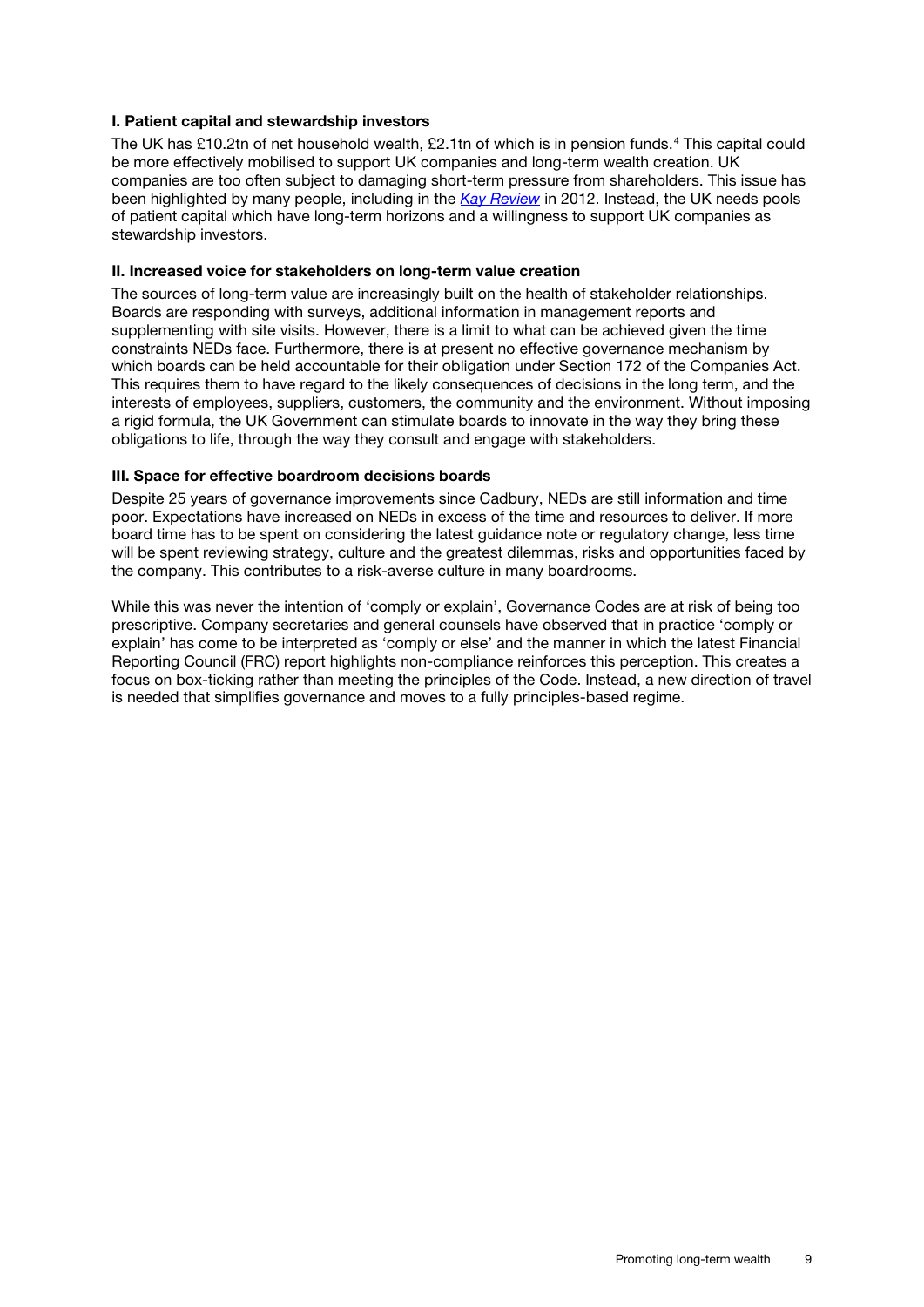# I. Patient capital and stewardship investors

The complaint of short-term pressure from shareholders has been voiced for many years. There have been numerous reviews, reforms and initiatives to instil a longer-term focus in UK equity markets, but more needs to be done. The focus of the majority of the investment chain remains relatively short term, which puts pressure on companies not to invest. To tackle this, reforms need to create pools of patient capital, encourage stewardship investors, provide these investors with greater influence, as well as improving the wider workings of the investment chain through an updated UK Stewardship Code.

#### Barriers to patient capital and stewardship

Asset owners

- Asset owners allocate capital to meet regulations and match liabilities, rather than support UK companies and meet the capital needs of the economy. The majority of pension funds still have a narrow focus on how to deliver financial returns to meet the accrued liabilities of existing scheme members.
- Attempts have been made to broaden the focus of pension fund trustees, most notable with the Law Commission's report on the *[Fiduciary Duty of Investment Intermediaries](http://www.lawcom.gov.uk/project/fiduciary-duties-of-investment-intermediaries/)*. However, there is limited evidence that many pension trustees are taking a wider view. Pension trustees either misinterpret or do not have confidence in the wider implications of fiduciary duty. This often leads to asset owners to issue mandates and monitoring performance over a short-term horizon, despite their own horizons being long term. This was highlighted by a recent study by the UK Government, *[Metrics and models used to assess company performance](https://www.gov.uk/government/publications/metrics-and-models-used-to-assess-company-and-investment-performance)*. [5](#page-34-4)
- This narrow focus has been reinforced by market practice that has been focused on de-risking pension schemes in order to reduce the volatility of deficits. This has resulted in a significant shift away from equities towards debt. This is a perverse notion of de-risking. Pension funds now predominantly hold low-yielding debt, which delivers an insufficient return to meet their obligations, and does not serve the present or long-term interests of the ultimate beneficiaries.
- The asset owner space is quite fragmented and hence lacking in scale. For example, there are over 6,000 separate Defined Benefit (DB) pension schemes. This makes them reliant on investment consultants and the current offering of the asset management industry. Fragmentation is likely be exacerbated by the shift from DB to Defined Contribution schemes (DC), leading to smaller pools of capital.

Asset management

- The asset management industry predominantly focuses on delivering outperformance versus a benchmark through trading shares. This is in contrast to delivering value by supporting the companies they own to achieve long-term success.
- Asset management also incurs and charges high fees to savers. Asset managers charge fees based on the promise of outperformance that in aggregate they cannot deliver. Management fees are used to resource a near zero-sum trading game, rather than supporting long-term value creation. High fees are exacerbated by excessive intermediation that increases costs and disconnects savers from their investments. As highlighted in the Financial Conduct Authority's (FCA) interim report for the *[Asset Management Market Study](https://www.fca.org.uk/news/press-releases/fca-finds-weak-price-competition-some-areas-asset-management-sector)*, average management fees for active funds are just below 1% per annum, a high cost given the market dividend yield is 4%.
- Shareholders influence companies primarily through their decision to buy or sell, rather than through formal governance structures. Combined with fragmented shareholdings, this leads to a low incentive for asset managers to engage and support companies achieve long-term success.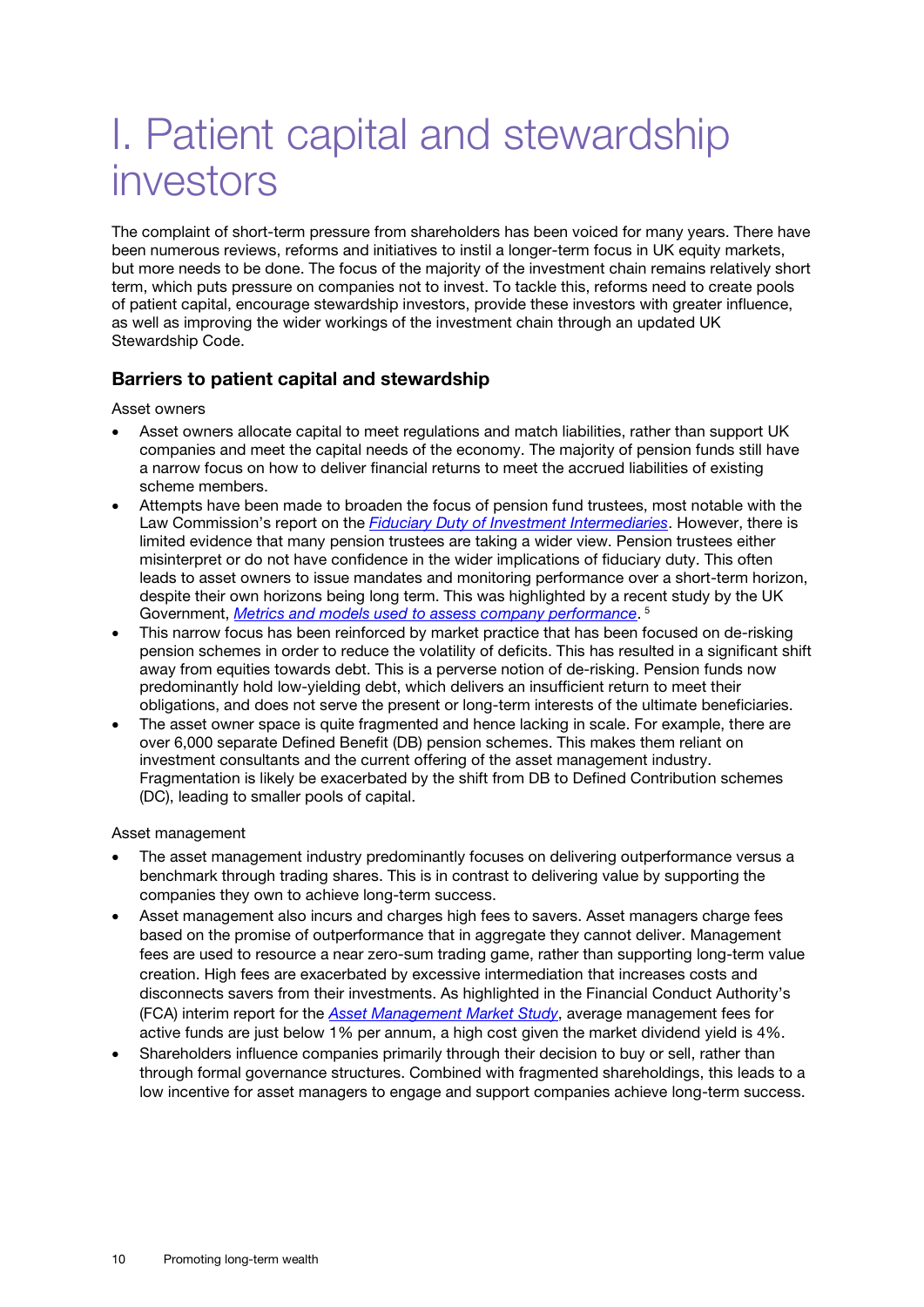### Policy 1: Long-term capital trusts (LTCTs)

Create a new tax-efficient fund structure designed to encourage long-term investment in the UK. The aim is to create larger pools of patient capital without the difficulty of merging existing pension funds, which is compatible with a DC world and works with the existing reality of significant foreign ownership in the UK. The balance of incentives and obligations would need to be struck to attract capital and to have a meaningful impact on capital allocation.

#### Why this is needed

As highlighted earlier, there is currently a shortage of patient capital. Many asset owners have longterm horizons, but these are often converted into short-term focused fund selection and mandates to asset managers. In addition, the investment returns to asset owners are currently significantly reduced by high investment fees. For any saver building up a pension pot from the age of 25 and paying 1% fees per annum, at the point of draw-down at age 65, a third of the pension will have been lost as fees.

Worse still, the UK's listed companies are suffering too. The market's short-term focus on 'beating the benchmark' through trading does little to support companies achieve long-term success. Shareholder engagement can be weak, or worse still outright destructive as it encourages businesses to 'gild rather than build'. This policy aims to create a pool of capital that seek to deliver returns by supporting companies achieve long-term success while incurring low fees.

Individuals and asset owners would like to invest long term, but end up investing short term. Similarly, funds would like to have committed capital in order to invest long term, but inevitably end up focusing on short-term performance. The proposed framework would bring both sides together.

Scale is critical in achieving this long-term, low-cost and stewardship-focused investment approach. Scale provides the ability to move investment teams in-house, which reduces fees and enables them to accept greater short-term volatility in the pursuit of long-term performance. Scale also enables funds to buy larger stakes in companies that are critical for stewardship.

There is a global trend towards pension schemes moving investment management in-house in order to reduce costs and carry out long-term investment.<sup>[6](#page-34-5)</sup> A prominent example is the Ontario Teachers' Pension Plan (OTTP) in Canada, which had \$171bn of assets at the end of 2015. The majority of its investment management is in-house, including a private equity group that invests \$28bn and has played a lead role in many transactions.[7](#page-34-6) More detail on OTTP's move into private equity can be found in this [case study.](http://centres.insead.edu/global-private-equity-initiative/research-publications/documents/5993-Going_Direct-CS-EN-0-06-2013-w-authors_000.pdf)

Similarly, the Canada Pension Plan manages \$210bn of assets on behalf of 19 million savers putting it into the top 10 of pension funds globally. This scale enables it to build investment expertise internally and open regional offices to place investment professionals closer to key markets. In addition, features of the regulatory regime in Canada, including the absence of restrictive investment and solvency regulation, allow the Canada Pension Plan to invest for the long term, with expected holding [periods](http://www.cppib.com/en/how-we-invest/compare-overview/long-horizon/) of over five years for most asset classes and with a focus on infrastructure investment. Indeed, historically, infrastructure investment has been highest globally among the Canadian and Australian large funds.

Further examples are found in the Nordics, where pension funds hold large stakes in domestic companies, and in the Netherlands, where 90% of the labour force is enrolled in a pension plan and the two largest funds (ABP, with €344bn under management, and PFZW, with €162bn under management) are again among the 10 largest funds in the world and manage their investments inhouse. Australia has also created pension funds with significant scale through the creation of superannuation funds in the 1980s with a 9% required contribution, due to increase gradually to 12% over the next decade.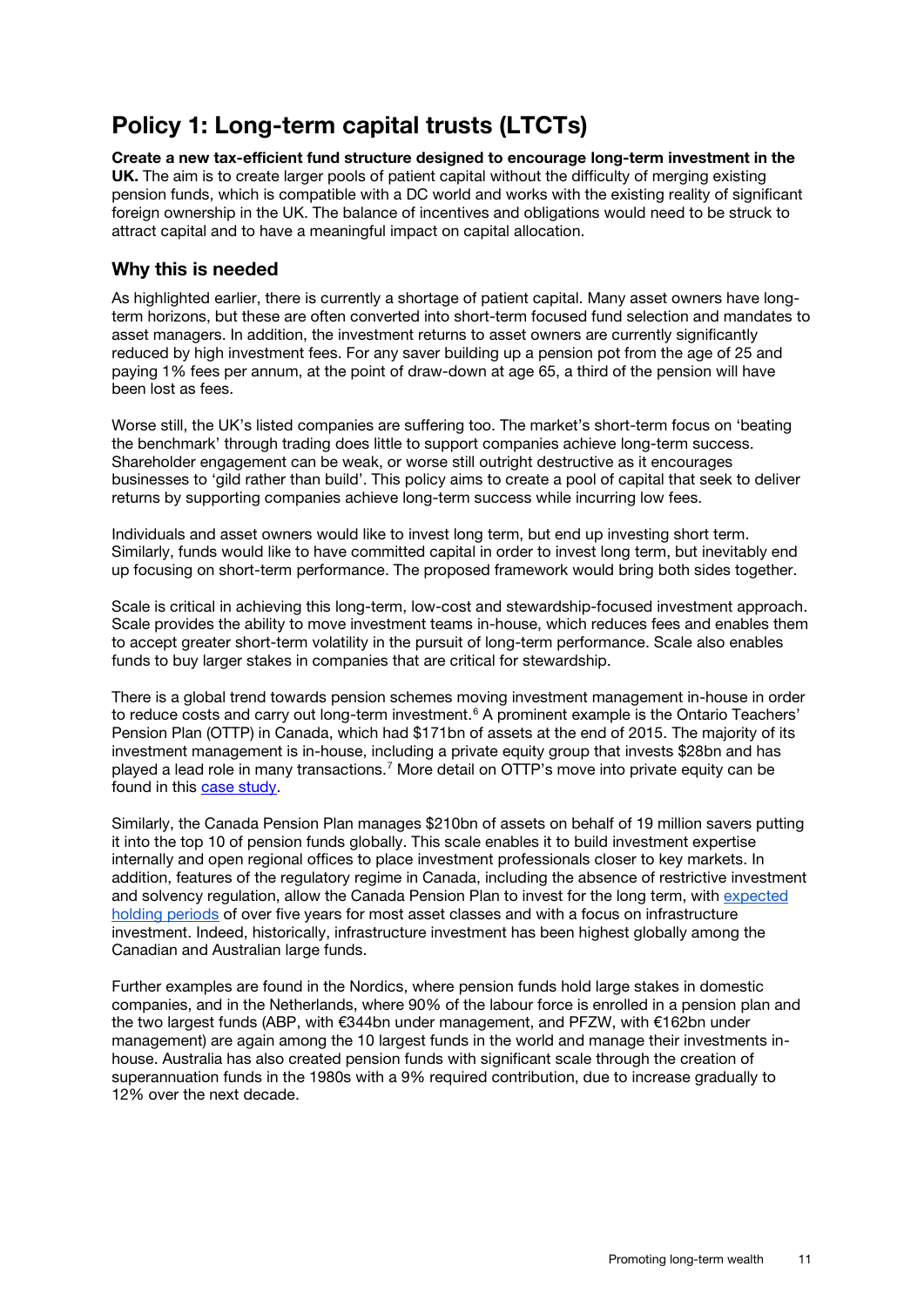The issue is that UK pension funds do not have this scale. The UK is the second largest pension market in the world with \$3.2tn of assets (2015),<sup>[8](#page-34-7)</sup> and yet the UK's largest pension fund (BT Pension Scheme) is only number 44 globally, with \$68bn of assets.<sup>[9](#page-34-8)</sup> Relative to other countries, the UK has a relatively even distribution of funds between pension schemes, while other countries often have a few very large funds. This issue was also highlighted by the *[PLSA's DB Taskforce Interim Report](http://www.plsa.co.uk/PolicyandResearch/DocumentLibrary/0597-DB-Taskforce-Interim-Report.aspx)*.

This lack of scale is exacerbated by the low investment by UK pension schemes in UK equities. From 1960 to 2000, the average UK pension scheme allocated around 50% of funds to UK equities; this has now fallen to 18% in 2015.<sup>[10](#page-34-9)</sup> Data from the Office for National Statistics (ONS) paints a bleaker picture: beneficial ownership of UK shares by UK pension funds has fallen from 22% in 1998 to 3% in 2014.<sup>[11](#page-34-10)</sup> Pension funds are the largest source of capital in the UK, but they invest too little in UK companies to be effective stewards.

The issue of fragmentation could be made worse by the shift from Defined Contribution (DC) schemes to Defined Benefit (DB) schemes. This could lead to individuals investing in a large range of funds, rather than a single company scheme. One positive development is the introduction of Master Trusts, which are multi-employer pension schemes. These have the potential to create much greater scale as they serve multiple employers. In particular, Master Trusts are being set up to serve automatically enrolled members of pension schemes. However, they currently lack scale; the largest Master Trust is NEST which has £1bn in assets.<sup>12</sup> It is growing slowly with auto-enrolment, but it is a long way off having the scale to be an effective stewardship investor in UK companies.

Greater scale is also being achieved by the UK Government's plan to merge 89 local government pension schemes into six wealth funds, each with more than £25bn.[13](#page-34-12) The Government's rationale for this was to increase infrastructure investment, but it could also help create the scale to be stewards of UK companies. However, in general, merging pension funds is too difficult to implement more broadly.

This policy creates the necessary scale for stewardship by forming a small group of funds that pension funds, and other asset owners, can invest in. These funds would have the mandate and scale within UK equity markets to act as effective stewards of UK companies.

Lastly, it is often highlighted as a problem that the UK is one of the most open countries to corporate takeovers. Many see this as a key cause of short-termism as it pressures management to avoid a low share price that could attract a takeover. This policy would help mitigate against this by creating a group of investment funds that had the aim of deploying capital in the UK economy. For these funds, accepting a takeover offer may be unattractive as while it leads to a one-off short-term return, it removes forever the potential to invest in that company going forwards. They might struggle to better deploy the capital elsewhere in the UK.

#### Proposed structure

The proposed structure is to create a new marketplace for multiple long-term focused investment funds with committed capital. This would operate as a subset of the current asset management industry, with a mandated allocation of capital from pension funds and the approval of funds overseen by the FCA according to a set of principles. There would be a combination of commercial and non-profit entities creating these investment funds.

- The Government would set out a framework with a combination of tax incentives and obligations for long-term investment.
- Any individual or entity could invest in them. This could be UK individuals, UK pension funds or foreign investors.
- Any organisation could create one of these funds, but each would have to secure approval from the FCA. The aim would be to only approve a limited number, so that each one had sufficient scale. They would be assessed periodically to check they were fulfilling their mandate and hence entitled to any tax breaks.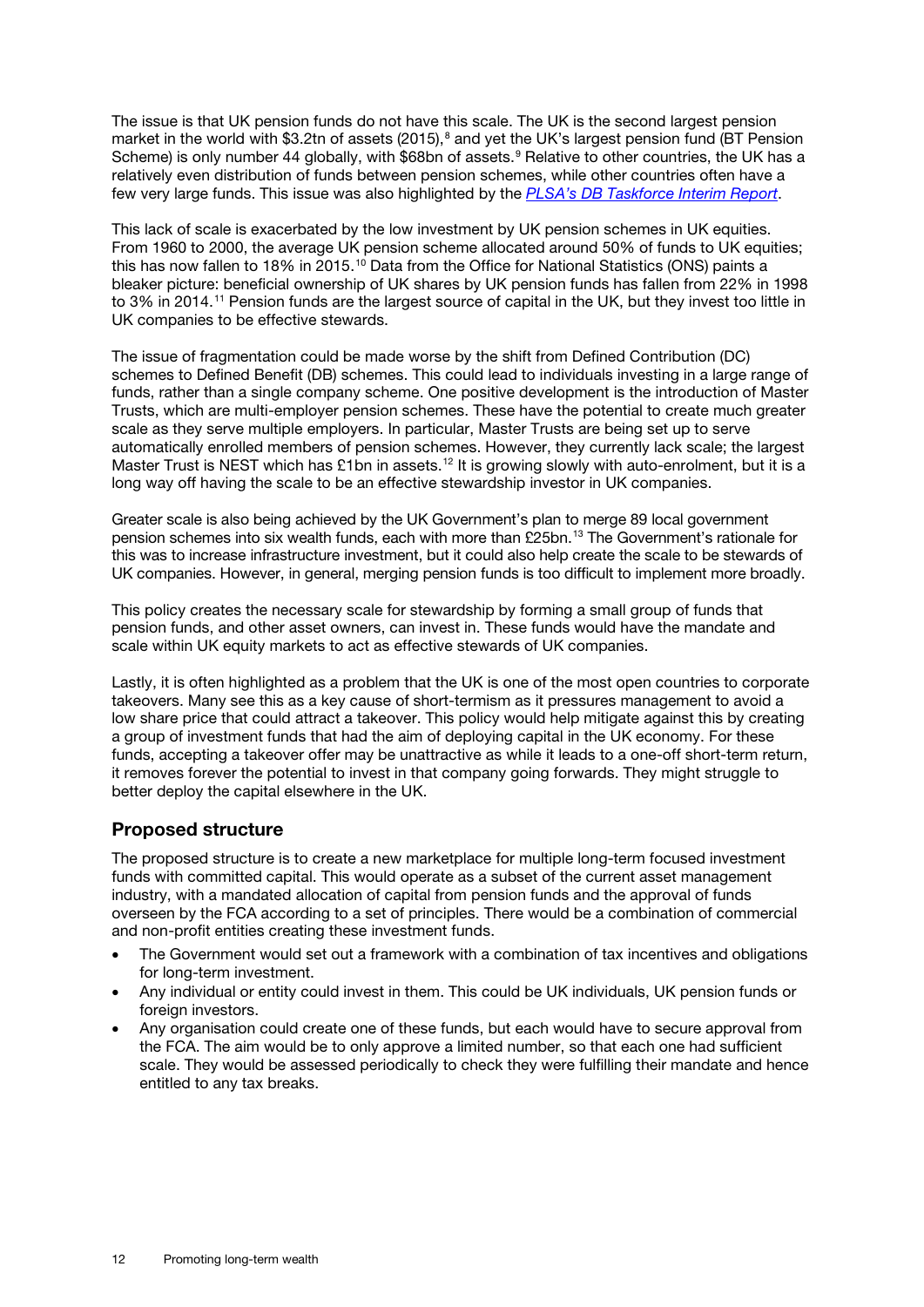- Each fund would be assessed annually against the principles in the framework. The FCA would then issue recommendations for changes or a warning. If issues were not addressed after multiple warnings, then the FCA would have the power to shut the fund down, but with a tender process for other managers to take on the portfolio of assets. This would avoid the damage of creating a forced seller of assets. The administrative burden of this would be limited by only giving approval to a small number of funds.
- These funds would initially start with a focus on UK listed equities, but they could be subsequently expanded to other asset classes. In particular, this could include venture capital and infrastructure projects.
- It is envisaged that these funds would be created by a combination of large UK asset managers and the non-profit entities that have created Master Trusts. The combination of commercial and non-profit providers would help provide effective competition.
- The recently launched **People's Trust** could also become one of these funds as it meets many of the principles below – low-cost and long-term focused. It has already attracted significant media attention and its business model could certainly be adapted to deliver asset management in-house.
- Similarly, the Woodford Patient Capital Trust (WPCT) exemplifies the aim of this policy. The WPCT states: "We invest in the true sense of the word, buying stakes in businesses and helping them to fulfil their long-term potential". The WPCT has low fees, and has already £800m invested – 75% in UK assets and with most in a concentration of early stage or early growth companies. If such funds could be dramatically sized up, there would be a tremendous benefit to the UK economy.

Funds would be assessed against a set of principles. For each principle, there would be some guidelines on the expected implementation, but flexibility if another route was sought. A starting list of principles and guidelines are outlined below. These would need to be refined as experience is gained.

#### Principle 1: Deliver investment returns while supporting the long-term sustainable success of UK companies and economy.

- 90% of assets must be invested in UK companies, or companies where the majority of operations are in the UK.
- Funds would state if they were investing in listed and or private companies. It is envisaged this would start with listed companies and then expand to private.
- Through investment decisions and stewardship, seek to support business investment in the UK. Hence, encourage companies to invest, rather than return cash to shareholders.

#### Principle 2: Seek to deliver returns through engaging and supporting companies to achieve long-term success, rather than trading based on changes in market expectations.

- This could include a requirement for at least 50% of assets invested in UK listed equities to be designated as a stewardship stake (see detail below in Policy 2 on stewardship stake designation). This percentage is guidance and could be adjusted through time. Policy 2 is a framework for shareholders to lock-up stakes in companies in exchange for greater influence and some tax incentives.
- For listed equity investments, a minimum average holding period of 5 years. This is compared to an average of 2 years for the entire market.

#### Principle 3: Gain sufficient scale to act as an effective steward of its investee companies.

• Funds should aim to exceed £10bn within 5 years; this would be larger than the current largest UK-only fund that has £6bn in funds.<sup>[14](#page-34-13)</sup> £10bn would allow a fund to own stakes of sufficient size to act as an effective steward.

#### Principle 4: Fund manager and analyst pay should be aligned with the long-term performance of the fund.

• For example, pay to be based on 5-year rolling performance or to be locked up in the fund itself. This is slightly longer than some funds that currently have remuneration based on rolling 4-year performance.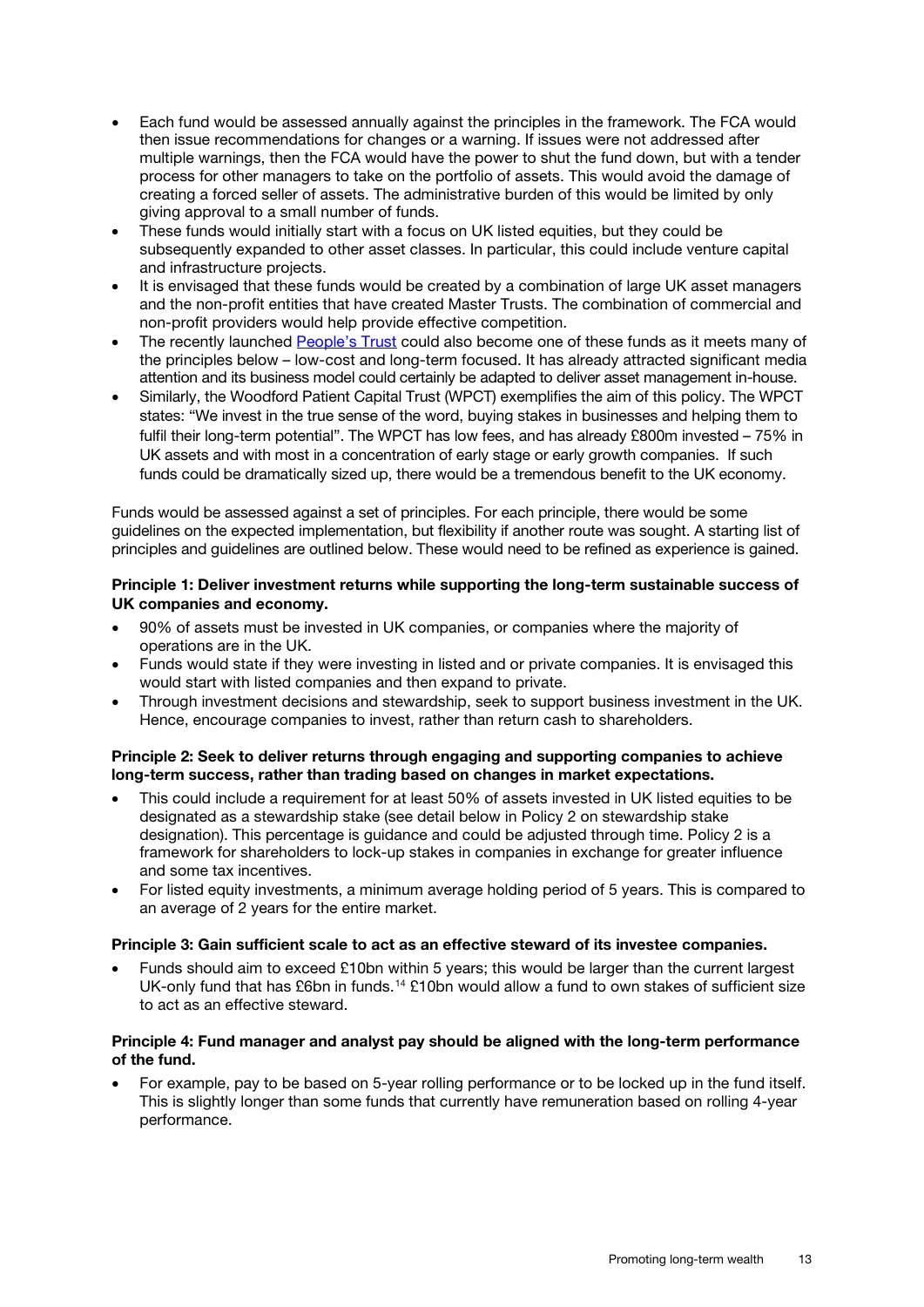#### Principle 5: Deliver value for money, passing on the benefits of scale to investors.

- Have a fund management fee that falls with the size of the fund. For example, as Equitile Investment has introduced such a structure where the percentage management fee falls as the fund grows. This shares the benefits of scale between the fund manager and the saver.
- Maximum OCF (ongoing charges figure) of 0.7%. For example, the Government introduced a fees cap on Master Trusts used for auto-enrolment of 0.75% per annum. The FCA [review](https://www.fca.org.uk/publications/market-studies/asset-management-market-study) found that the average clean OCF for active funds was 0.9%.

#### Principle 6: Communicate and engage with the ultimate beneficiaries, rather than through intermediaries.

• Where possible and without incurring prohibitive administration costs, funds should aim to communicate transparently with the ultimate beneficiaries. This could be clear disclosure on a website, a regular newsletter or surveys of beneficiaries.

#### Fund structure – closed-end investment trust

The funds would be structured as an investment trust, because a closed-end vehicle helps create a long-term approach. Investment trusts are companies with a normal listing that invest in other securities. Hence, once the money is raised in the initial share offering, it is locked up in the fund. This avoids the short-term pressure that arises in unit trusts when underperformance leads to outflows from the fund. This ability to pursue a long-term approach is arguably the reason that investment trusts have consistently outperformed unit trusts.[15](#page-34-14)

This structure will remove the pressure to deliver short-term performance to secure fund inflows and avoid outflows. It will also avoid the funds having to sell shares due to outflows. In order to grow, the funds would need to carry out consistent share offerings.

Currently, investment trusts must pay out at least 85% of income (i.e. dividends) received. To enable investors in the funds to opt for this to be reinvested, the LTCTs should have a choice between a cash or a scrip dividend. A scrip dividend is additional shares in the fund, and therefore essentially means the cash is reinvested, rather than paid out.

#### Attracting funds – tax breaks, branding and a mandated allocation

To be effective, these funds would need to attract a significant pool of capital. This can be achieved by a combination of tax incentives and marketing benefits. It can also be kick-started by mandating a small allocation from UK pension funds. By way of context:

- The UK asset management industry manages £6.9tn, of which around £2tn is UK pension funds and £1tn is UK individuals. [16](#page-34-15)
- UK listed companies have a total market capitalisation of £2.1tn.<sup>[17](#page-34-16)</sup>
- The amount of funds currently managed with a UK-only equity mandate is £214bn (£43bn of this is in ISAs), with the largest UK funds at around £6bn.<sup>[18](#page-34-17)</sup>

Many individuals and asset owners are already looking to invest long-term and with low fees, therefore the marketing benefits of these funds may be sufficient to attract a significant allocation of capital. The process of assessment against the stated principles by the FCA would make the job of selecting funds easier for the pension trustees.

This could be enhanced with a range of tax incentives for both individuals and institutions. Firstly, the funds will receive tax breaks through a significant proportion of investments being designated as stewardship stakes (see Policy 2).

In addition, there are a range of possible tax incentives for individuals.

- As with a pension, individuals could invest pre-income tax and with no capital gains tax once invested. Then as a further incentive they would pay a lower rate of income tax when income from the fund is drawn down.
- Similar to a Venture Capital Trust (VCT), tax incentives could be provided to individuals as long as they have held shares for 4 years.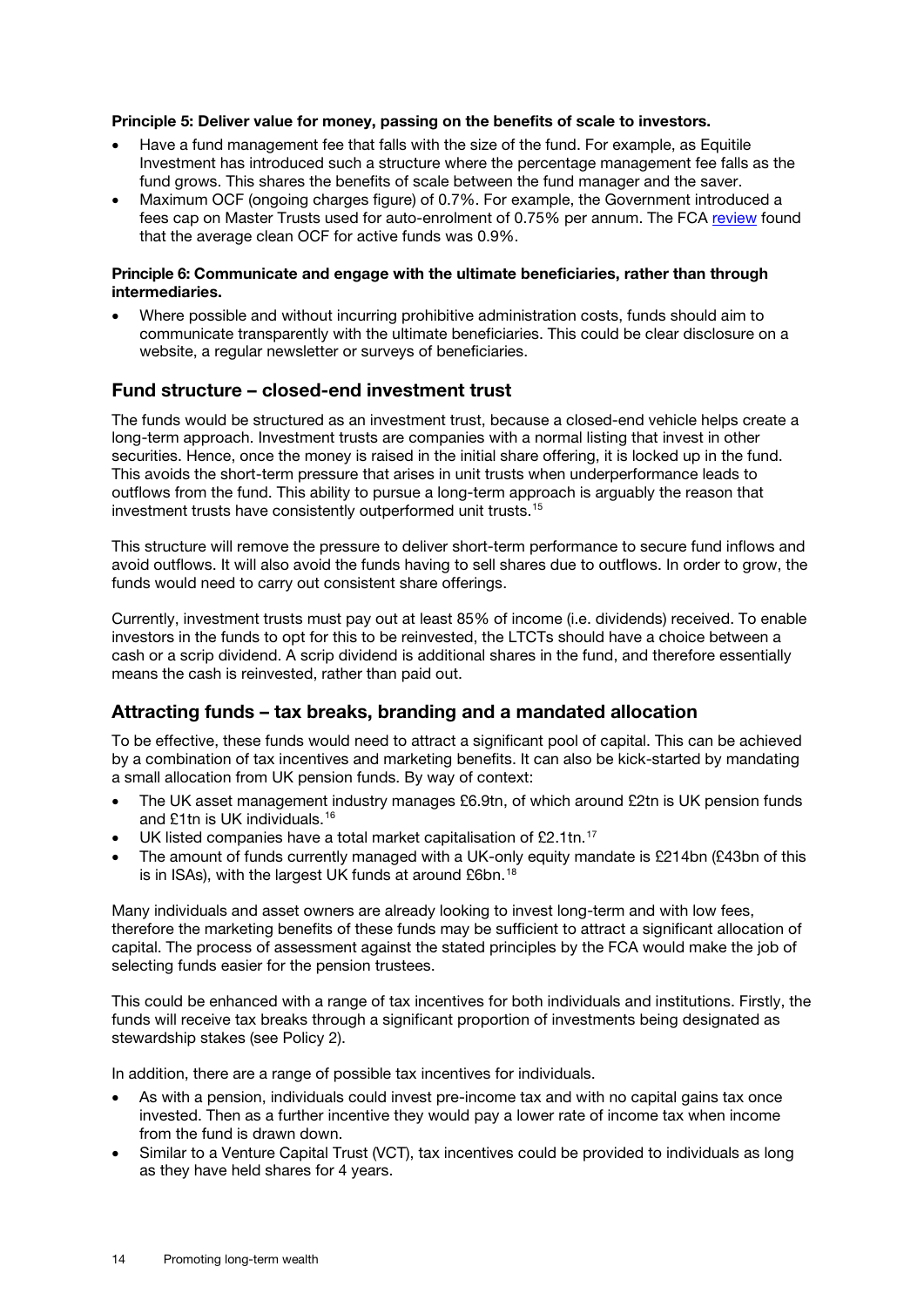- Flexibility could also be allowed on the £1m pension lifetime allowance. More people are hitting this limit; therefore, flexibility could be quite attractive.
- The tax break for stocks and shares ISAs could be restricted to investment in these funds. The total amount of money in ISAs was £518bn in March 2016, of this £250bn is in stocks and shares ISAs. Each year £80bn is subscribed in new ISAs, of this £20bn is in stocks and shares.[19](#page-34-18)
- Relief on inheritance tax (IHT) could also be provided, similar to the relief for AIM shares.

Fund management is a scale industry. The new funds will need to be of a certain size from the beginning to be effective. The tax incentives should be sufficient to attract funds once at scale, but to kick-start the process it may be useful for the Government to require UK pension funds to allocate 1–5% to these new entities. UK pension funds have £2tn in assets, therefore a 5% required allocation would be £100bn. The 5% requirement could be varied according to the maturity and liquidity requirements of the pension scheme.

Mandating how a portion of pension assets are invested could be considered too high a level of interference by the Government. However, pension fund asset allocation is already heavily regulated. In addition, individuals are mandated to invest a portion of their income; this addition would ensure a small portion of that was invested in a way to support future UK prosperity.

A 5% allocation from UK pension funds, and 5% from UK individuals would total £150bn. If split between 10 funds, then this would be £15bn per fund. If fully invested in the FTSE All-Share, this would be an average 7% ownership.<sup>[20](#page-34-19)</sup> This would create a real difference to the provision of patient capital invested in UK listed companies. By investing in smaller UK companies, their holding and therefore positive influence could be very substantial indeed.

Another way to attract funds from pension schemes would be to link allocations to the LTCTs to the Pension Protection Fund (PPF) levy. Pension schemes that invested in the LTCTs could be allowed to pay a lower PPF levy. Investment in LTCTs would support the UK economy and hence reduce the systemic risk to UK pensions; it is therefore natural that the Government should incorporate this into the level of the levy for each pension scheme.

#### Asset owner fiduciary duty

One barrier to the growth of the new proposed funds could be the narrow interpretation of fiduciary duty by many pension scheme trustees. Despite the work of the Law Commission, in its report on *[Fiduciary Duties of Investment Intermediaries](http://www.lawcom.gov.uk/project/fiduciary-duties-of-investment-intermediaries/)*, most pension trustees narrowly focus on achieving financial returns to meet the accrued liabilities of existing scheme members.<sup>21</sup>

This narrow focus ignores how investment decisions impact on the future success of UK companies and economy, which ultimately is critical to the long-term prosperity of pension scheme members. For example, if a UK pension scheme invests abroad it only receives a financial return. In contrast, if a UK pension scheme supports investment in the UK economy, this will not only deliver a financial return, but also improve the outlook for the entire UK economy. Without successful companies, a strong economy and rising productivity, UK pension schemes will struggle to meet their long-term obligations.

Even though this would be broadly beneficial, trustees do not feel empowered to invest on this basis lest it be held against them by retirees whose vested interest in the future success of the UK economy is less straightforward. This bias towards the single-minded pursuit of short-term profit maximisation, on the basis that it is "*safer*" for trustees, has been debunked in various forums, including in the UNEP-commissioned *[Freshfields Report](http://www.unepfi.org/fileadmin/documents/freshfields_legal_resp_20051123.pdf)*. The bias, however, persists.

The Law Commission provided very clear [guidance](http://www.lawcom.gov.uk/wp-content/uploads/2015/03/lc350_fiduciary_duties_guidance.pdf) that in order to achieve long-term financial returns and hence fulfil their fiduciary duty, trustees may consider environmental, social and governance factors. The guidance clearly states that these factors are often financially material and therefore should be factored into investment decisions. Awareness of this guidance may need to be increased to encourage pension schemes to allocate assets to these new long-term UK investment funds. Alternatively, further clarification may be required to make it clear to UK pension scheme trustees that supporting the UK economy is a key means of delivering investment returns to scheme members.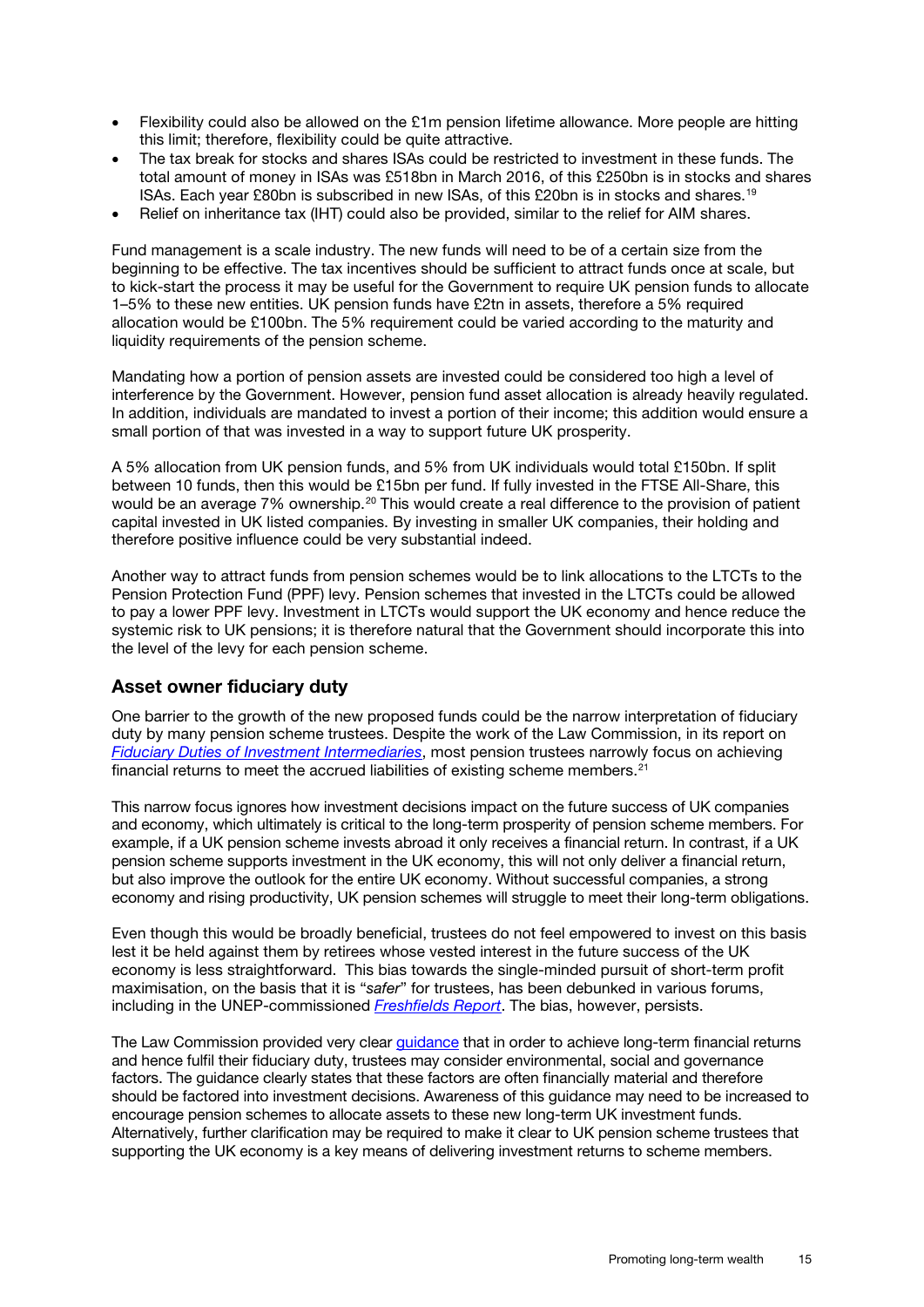### Policy 2: Stewardship stake designation

This policy is for a new framework that lets shareholders choose to designate their stake in a company as a stewardship stake. This would come with the obligation of making a long-term commitment, offset by a range of financial and non-financial incentives, including increased influence. This is to encourage investors to own large stakes held for a long period of time and to positively engage with the company.

#### Why this is needed

The UK has relatively fragmented share ownership. This means most shareholders have stakes that are too small to influence management, and are easy to sell, which reduces their commitment and allows a short-term focus. This policy would encourage investors to own larger stakes for longer periods of time.

Many fund managers focus on trading based on changes in market expectations, rather than supporting companies achieve long-term success. This is even true for many long-only funds which hold long-term stakes in companies, but are still focused on actively trading this stake in the short term. This policy aims to catalyse a shift in focus, so that fund managers devote resources to supporting the long-term success of companies they own, rather than trying to profit from trading.

The issue of fragmentation and trading focus is compounded by the weak ability of shareholders to influence companies via governance structures. Instead, the main channel of influence is by the decision to buy or sell (i.e. through the effect this will have on the share price), rather than how to vote at the AGM. The policy includes a collection of mechanisms to increase the influence of stewardship shareholders relative to short-term traders.

Alongside this, there needs to be a shift in mind-set that acknowledges the trade-off between liquidity and stewardship. In reality, liquidity makes exit easier and so reduces an investor's commitment to a company. We need to acknowledge that lower liquidity may be required to increase the engagement and commitment of shareholders.

The policy would encourage more in-depth conversations between investors and management about the long-term drivers of value. These conversations already happen, but are currently too rare compared with the conversations that focus on short-term trading.

#### Proposed structure

The policy would put in place a framework under which investors could designate a shareholding in a company as a 'stewardship stake'. The framework would have a balance of commitment obligations, incentives and increased influence. The balance of these three elements could be adjusted to ensure it was attractive enough for shareholders to use, and strict enough to elicit a shift in focus.

#### i) Commitment obligations

- Shareholdings would need to be at least 3% of company ownership to ensure that the investor had sufficient size to be an effective steward. This 3% is also the level of holding at which ownership must be publicly disclosed, as it is deemed meaningful by the financial markets.
- There would be a 2-year initial lock-up period in which the stake could not be sold. A public statement would be made when an investor opted into the stewardship designation.
- After the initial lock-up, the investor would need to provide 3 months' notice to exit the designation. This notification would be provided in private to the company and the FCA. When the 3-month period had passed, then the investor would be able to sell. There would then be a 6-month period before it was made public that the investor had exited the designation. This is so to avoid an adverse share price move when a stewardship designated investor chose to exit.
- Groups of funds, either within an asset manager or between asset managers, could group together and lock-up their stake. This could include index funds.
- An allowance could be made for funds that need to trade due to inflows or outflows from their own fund, provided sufficient disclosure was made – the key is that they could not actively trade down their stake once committed.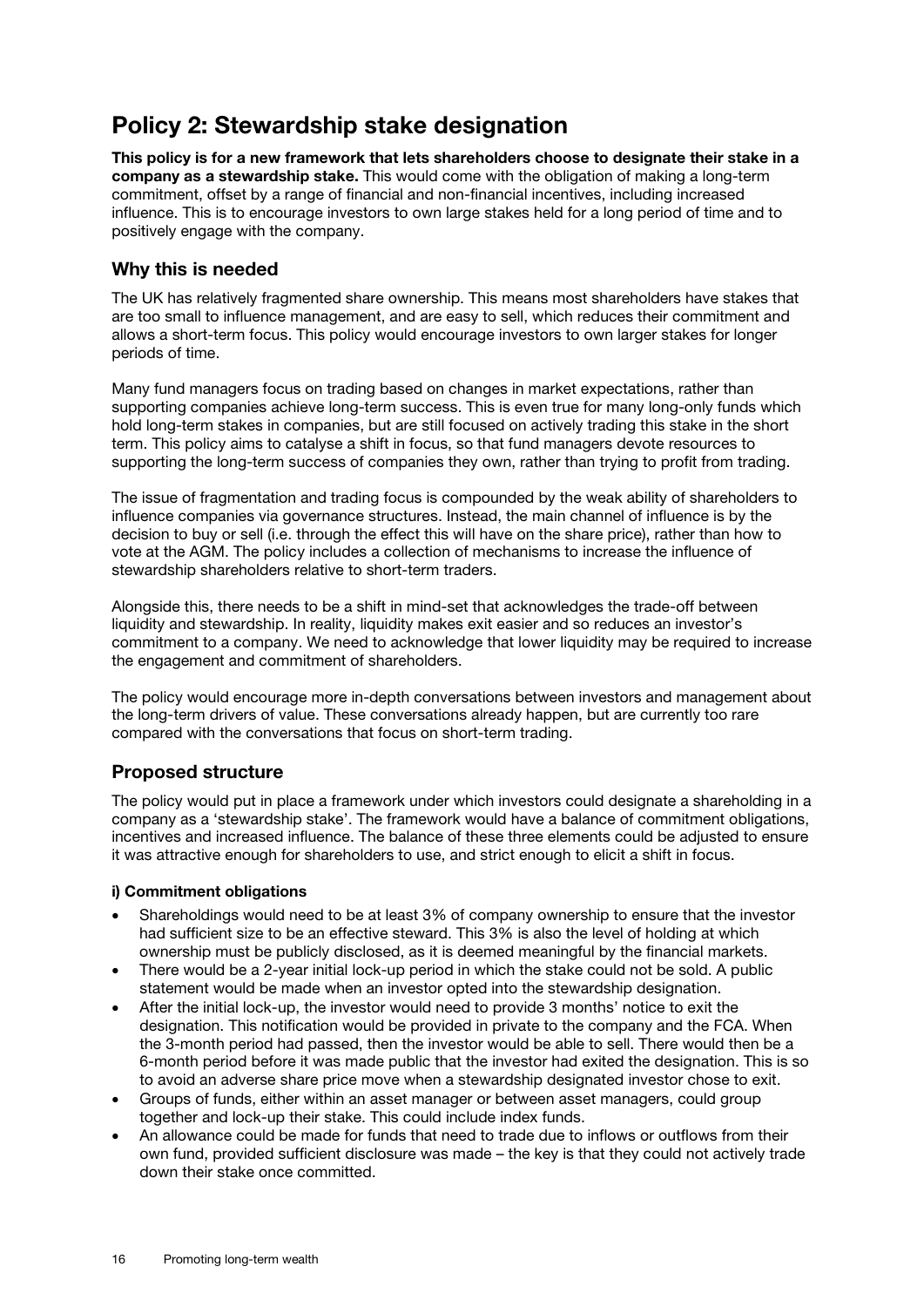• Investors would also need to provide evidence that they were dedicating resources to stewardship, so as to avoid index funds using the designation without carrying out any stewardship.

A key question for this policy is the length of time for the lock-up period. Average holding periods for UK shares have fallen significantly. For the FTSE All-Share in 2016, the total value of traded shares was around 50% of the market capitalisation. This implies an average 2-year holding period.<sup>[22](#page-34-21)</sup> However, this excludes trading by derivatives so may understate the amount of total trading.

The Investment Association (IA) rightly points out that within this there is a high degree of variation of holding periods between hedge funds and long-only funds. The IA found that funds in the UK All Companies sector (this sector has £158bn under management) had an average holding period of 40- 70 months (3.3 to 5.8 years), and that 42% of holdings in this sector are held for more than 5 years.<sup>[23](#page-34-22)</sup> Therefore, despite the average short holdings periods in UK equity markets there is a significant minority that already hold long-term stakes, many for over 5 years. A 2-year lock-up should not be that onerous.

#### ii) Incentives to encourage adoption

Strong incentives would be needed to encourage investors to lock-up their shares for a period of time. This would include financial and non-financial incentives. The key non-financial incentives are:

- The long-term investment funds (Policy 1) would be required to have a certain percentage of funds designated as stewardship stakes.
- As regulatory pressure on asset management increases, funds will increasingly look for ways to show their stewardship credentials. Having a certain proportion of stakes under the stewardship designation would be one way to achieve this.
- Asset owners will also increasingly look for active stewardship in their fund selection. Using the new stewardship designation would be beneficial to the marketing of the fund.
- Stewardship designation should in time lead to preferential access to company management as companies will prefer to meet those shareholders who have shown a long-term commitment. Management access is critical for fund managers; therefore, this could become a meaningful incentive.
- Investors that self-designate as a stewardship investor would gain increased influence, as outlined below.

The policy could also be supported by some tax incentives. The easiest tax incentive would be a rebate on stamp duty. Currently investors pay 0.5% on share transactions, which raises £3bn per annum for the UK Government.<sup>[24](#page-34-23)</sup> There has been pressure to cut this tax as it is high by international standards. Instead, a rebate could be offered to stewardship investors. 0.5% may sound like a small incentive, but small margins often determine fund outperformance or underperformance. This policy could be strengthened by not only offering stewardship-designated shareholders an exemption from stamp duty, but also distributing to them the remaining stamp duty collected.

Additional tax incentives are difficult because funds do not, in general, pay income tax or capital gains tax. These taxes are paid by individuals when they receive income or capital gains from funds. To encourage change in the system, we may need a new means of tax incentive. One suggestion is a rebate on corporation tax for stewardship investors. A company would calculate its UK corporation tax paid per share. Stewardship investors would be entitled to a percentage of this as an incentive. The headline rate of corporation tax could be increased to leave the total amount of tax raised unchanged. As context, UK corporation tax paid is forecast to be £43.5bn by the Institute For Fiscal Studies (IFS) from a tax rate of 20%.<sup>[25](#page-34-24)</sup> In 2014 the FTSE100 paid corporation tax of £5.5bn.<sup>[26](#page-34-25)</sup> We estimate the UK corporation tax paid for the 1,300 UK listed companies is around £12bn. There is the potential for meaningful incentive, but we recognise the complexities of corporation tax reform. There may be more effective ways to introduce a financial incentive. One further option could be to reintroduce a dividend withholding tax – then offer an exemption to stewardship shareholders. The UK is one of the only countries not to have a dividend withholding tax.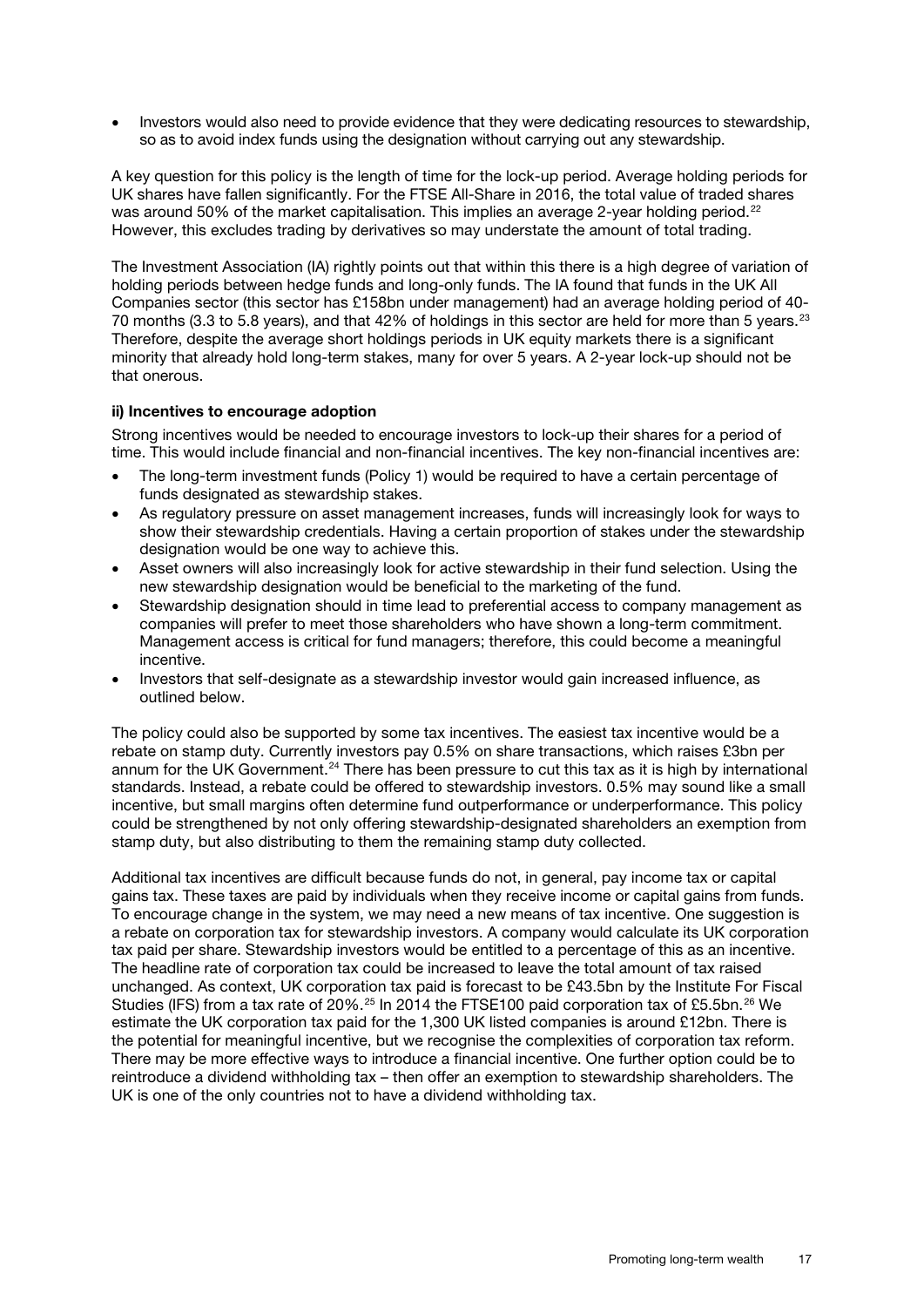#### iii) Increased influence for stewardship-designated shareholders

The influence of stewardship-designated shareholders could be enhanced in two ways. Firstly, by increased votes on a binding vote on remuneration. Secondly, through requiring the company to disclose how it is engaging and consulting stewardship shareholders.

By definition, stewardship-designated shareholders will believe in the long-term success of the company and its chosen strategy. They will want to support the execution of this strategy to maximise long-term returns. Engagement on strategy is most effective with the executive, hence why it is currently the executives (CEO and CFO) who conduct the majority of investor meetings. Given this, increased influence will be most effective where it increases the influence stewardship shareholders have on the executives, rather than on the board.

This influence could be achieved by providing stewardship shareholders with a greater say on remuneration. This could also help shift remuneration to a longer-term focus. The Government is already considering introducing binding votes on pay at the AGM. These could be introduced, but with double votes for stewardship-designated shareholders. The average turnout for votes on remuneration at the AGM of FTSE 100 companies is 72%, reducing to 60% for FTSE small cap.<sup>[27](#page-34-26)</sup> If stewardship-designated shareholders held 10% of a company, then they would constitute around a third of the votes cast on remuneration at the average FTSE100 AGM. This means that managers of UK companies will be keen to speak to them, enabling stewardship investors to have better access than others.

An additional way to increase the influence of stewardship shareholders is to require companies to consult them and disclose how this has been done. It is envisaged that this would be a meeting once or twice a year between the board and the stewardship-designated shareholders. This could let the board consult the stewardship shareholders on board nominations, strategy and remuneration.

Companies already regularly meet their largest shareholders, but this is usually one-on-one and usually conducted by the executives. A meeting with all stewardship shareholders and the board would help to create a more cohesive conversation. This requirement could also prompt companies to provide preferential access to their largest and most committed shareholders.

The process by which a company formulates its strategy is normally quite long, often taking over 6 months. It starts with business unit budgeting, a board strategy away day and further iterations, before it is approved by the board. Within this there is plenty of time to consult and incorporate the views of stewardship shareholders. Long-term investors can bring a useful perspective to strategy as they have often followed a company through multiple CEOs and have a broader view of the industry. This could be along the lines of the [Stewardship and Strategy Forum](http://www.investorforum.org.uk/stewardship-360) meetings organised by the Investor Forum.

This could be further enhanced by an annual meeting between the stewardship-designated shareholders and the stakeholder advisory panel (outlined in Policy 4). This would provide the stewardship shareholders with the stakeholders' view on the long-term drivers of value, to better understand the company, and thus debate strategy. To avoid legal or regulatory concerns regarding 'the creation of concert parties', such discussions could be subject to those terms of collective engagement specified by the Investor Forum.

#### Background of differential votes and dividends

There have been numerous reforms and ideas to build a long-term shareholder base and increase the commitment of shareholders. These include loyalty dividends and additional votes for long-term shareholders. Some are outlined below.

- The UK *[Kay Review](https://www.gov.uk/government/uploads/system/uploads/attachment_data/file/253454/bis-12-917-kay-review-of-equity-markets-final-report.pdf)* (2012) suggested looking at providing additional voting rights to long-term shareholders. This received strong opposition as a departure from the principle of 'one share, one vote'.
- In France, some companies have secured shareholder approval to pay loyalty dividends to shareholders who have held their shares for 2 years or more. Regulations limit this loyalty dividend to be up to 10% of the regular dividend.
- France has also introduced the so-called Florange law in 2014 that requires companies to grant double voting rights to shareholders who have been registered for 2 years.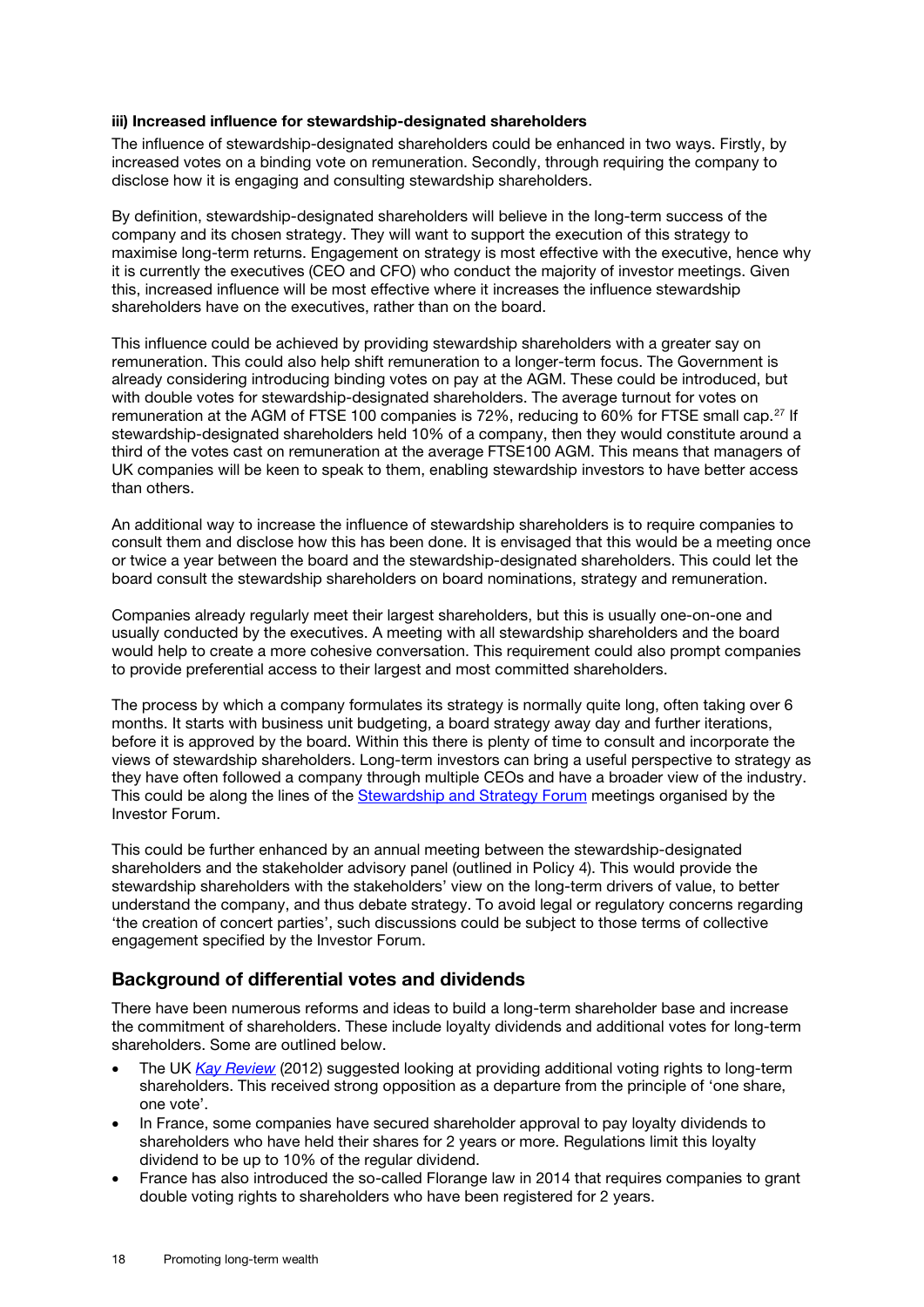- Some have suggested loyalty warrants (L-shares) are issued to all shareholders with a time period before they can be exercised and are lost if the shares are sold. However, these have not been implemented.<sup>[28](#page-34-27)</sup>
- In 2013 the Generation Foundation conducted a consultation on loyalty-driven securities. It found agreement on the need to build a long-term shareholder base, but strong opposition to loyalty securities for the following reasons: it breaks 'one share, one vote'; unintended consequences; administrative complexities; incentives may be too weak to change behaviour; and it may not tackle short-termism.[29](#page-34-28)
- In 2014 the EU proposed to amend the Shareholder Rights Directive to promote long-term shareholder engagement. Early versions looked at additional voting rights and tax incentives to encourage long-term shareholding, but these were removed from the final version.

This proposal is different to the above proposals and reforms because it does not involve companies paying higher dividends to a select group of shareholders. The financial incentives are provided through the tax system. There would also be significant non-financial incentives from marketing benefits, management access and influence. The proposed policy only flexes 'one share, one vote' for an additional binding vote on remuneration, leaving current AGM votes unchanged.

#### Timeline and feasibility

The policy is designed on an opt-in basis. If the incentives are too weak relative to the obligations, then no investors would choose this structure. In this case, the Government could adjust the balance of incentives and obligations.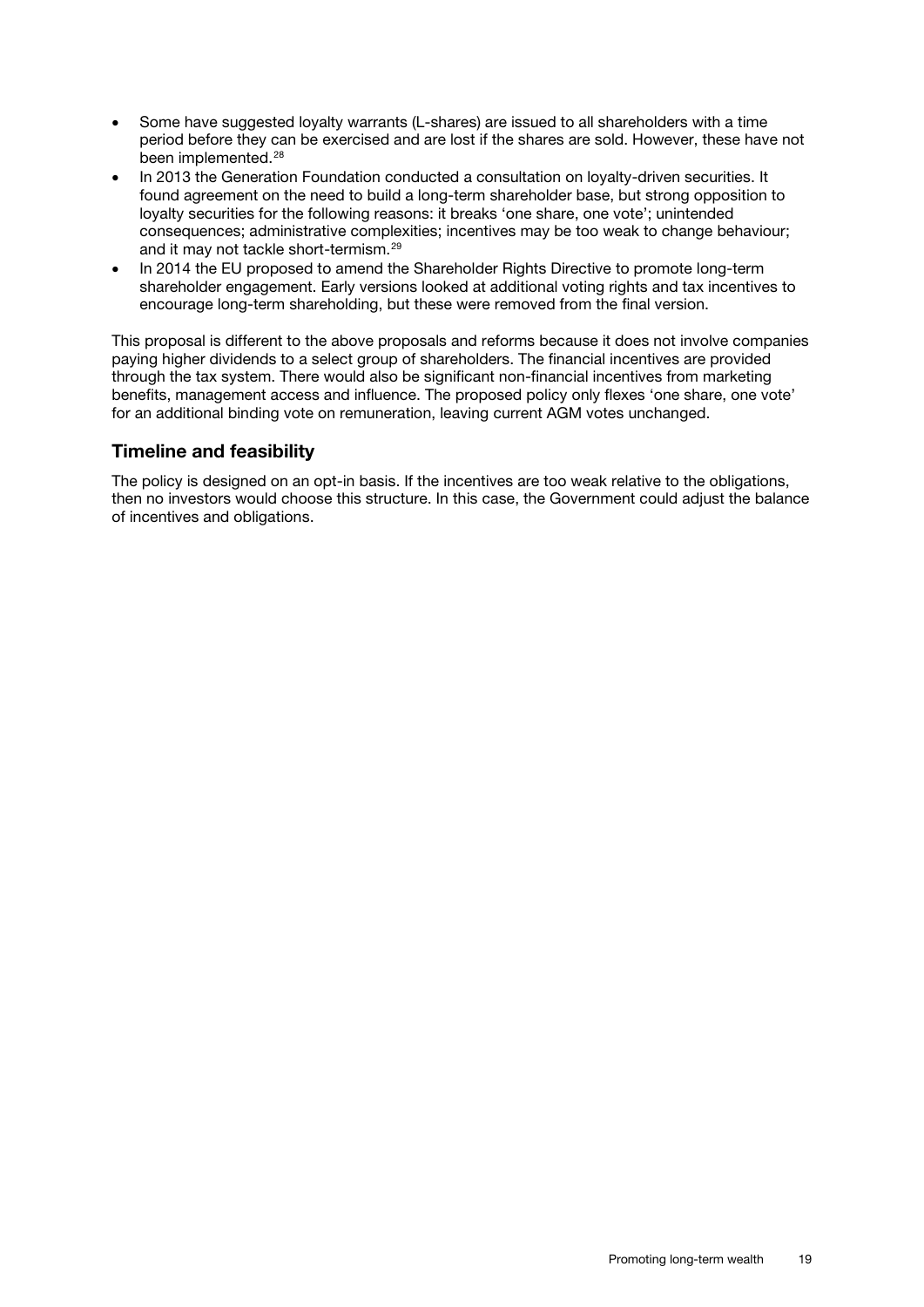### Policy 3: Expanded and strengthened Stewardship Code

This policy aims to strengthen the 2010 UK [Stewardship Code](https://www.frc.org.uk/Our-Work/Codes-Standards/Corporate-governance/UK-Stewardship-Code.aspx). Overseen by the Financial Reporting Council (FRC). To be effective the Code must differentiate the responsibilities of each separate part of the investment chain, and move us beyond improved disclosure towards encouraging better actions. While our previous two policies in this section are designed to empower the hands of a few long-term focused shareholders, this policy aims to improve the workings of the system as a whole.

#### Why this is needed

The investment chain does not simply allocate savers' funds, it also helps determine how the assets owned on their behalf are run. It is the industry's responsibility to achieve the best possible financial return for customers, but it can only achieve this if it collectively sends the right signals to underlying assets to maximise their sustainable value.

A map of the investment chain as a signalling system:



Each and every part of the investment chain will affect the signals that make it through to our listed companies – ranging from price signals, to direct contact or AGM voting – and so impact upon how they are run. But too often, these signals are not the ones needed to maximise sustainable value creation.

For example, when asset managers concentrate on quarterly earnings performance such shorttermism can infect the decisions of the companies they own. Nowhere is the adverse effect of this felt more than in the UK's record of declining corporate investment. As long-term opportunities are being ignored, earnings growth has suffered and so too have UK savers. Similarly, unless sufficient attention is placed by investors on ESG issues (environmental, social and corporate governance), companies may cut corners. Not only does this place the confidence we have in UK business at risk, but all the academic evidence suggests that in the long run this will put saver returns at risk.<sup>[30](#page-34-29)</sup>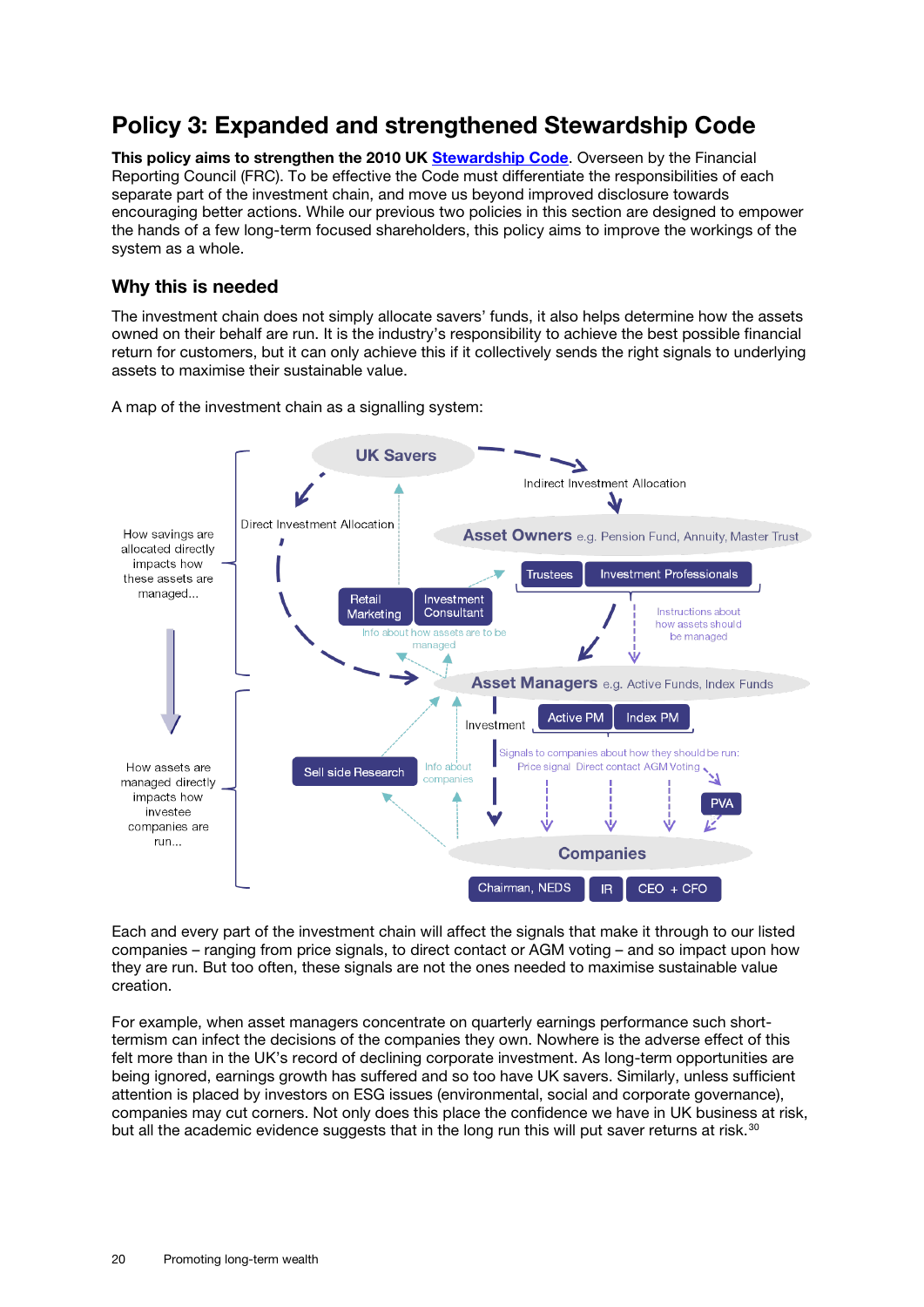Better stewardship will benefit UK companies, savers and the wider economy, but it is being held back by blockages of incentives and information across the UK investment chain. The 2010 UK Stewardship Code was designed as a first step to help address this. Today, 288 investment institutions have signed up to it, but only a very small minority have actually modified their practices or devoted extra resources to the area of stewardship. The FRC has since responded to pressure to give the Code more teeth by introducing three tiers and threatening de-listing to those in the bottom tier if they do not improve their reporting of their stewardship. Also, because of the Code's current narrow wording, it is barely relevant to either investment consultants or asset owners such as pension schemes.

It is therefore time to make the UK Stewardship Code truly fit for purpose – by clarifying the separate responsibilities for each part of the chain, together with the clear recommended actions they might take to improve the workings of the system as a whole.

#### Proposed Structure

- The FRC can build upon the existing UK Stewardship Code with reference to Tomorrow's Company's forthcoming document *'Signatories for Stewardship Action'* (available upon request).
- This work has been produced through discussion with a group of forward-thinking asset owners and managers as well as extensive engagement with pension trustees, investment consultants and UK companies. These proposals are borne out of consultation, and motivated by the growing acceptance that the overall state of UK stewardship must be improved.

An improved UK Stewardship Code, as envisioned by '*Signatories for Stewardship Action*':

- Must outline from the outset a framework for thinking about the investment chain as a system to deliver signals to owned assets to optimise their sustainable value; only if it is clear what we are trying to achieve by stewardship can every part of the chain do their part.
- Incorporate the most recent legal advice (e.g. Law Commission and IORPS II) to inform responsibilities at the level of asset owners and investment consultants, and use existing reporting frameworks (UN PRI, PLSA, FRC) to improve disclosure of asset managers.
- Identify different responsibilities for all parts of the chain asset owners, investment consultants, asset managers and companies. Define clear and specific actions for each that may improve the investment industry's ability to deliver effective stewardship. Under the 'comply or explain' model, institutions can evidence how they have achieved these goals.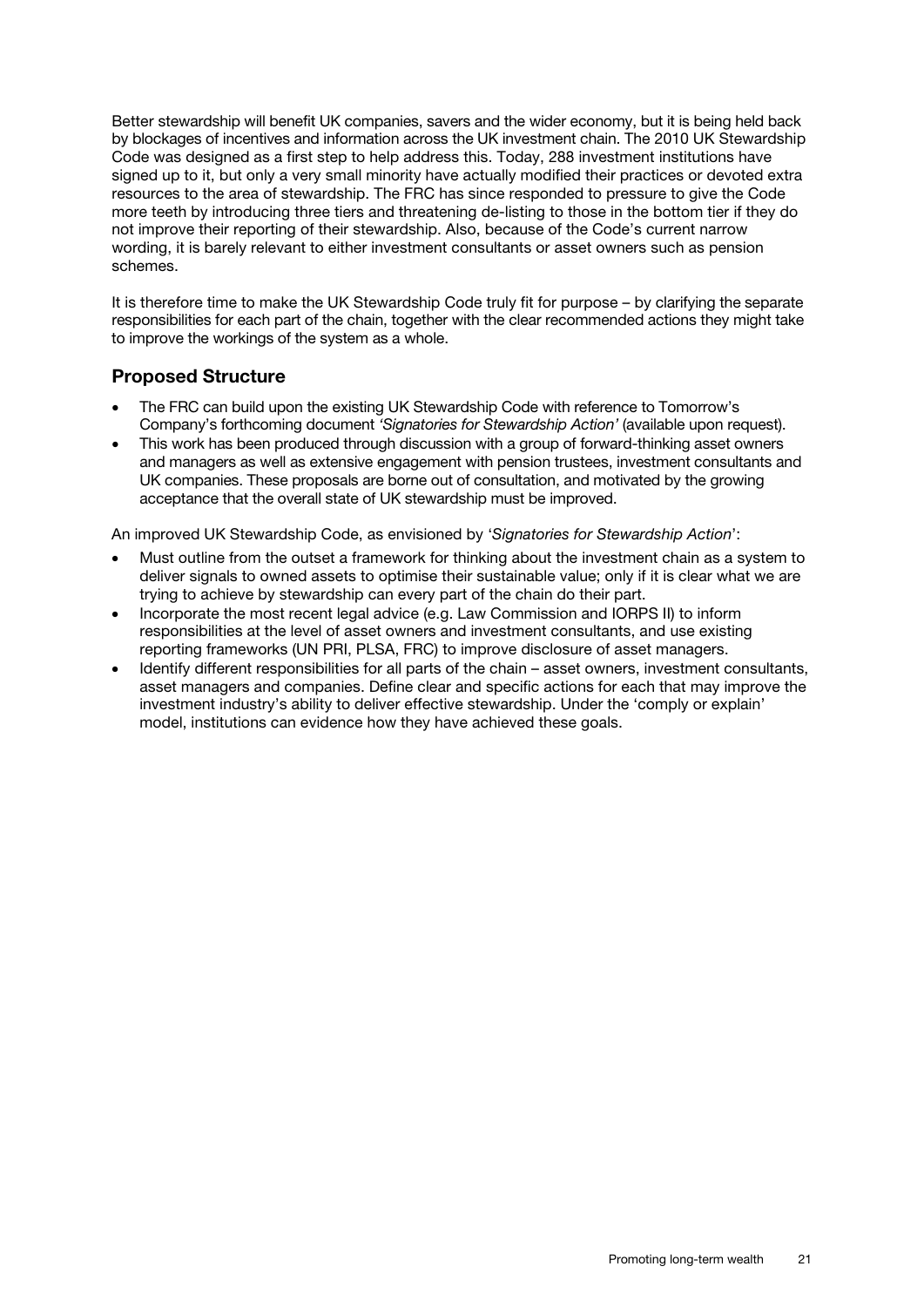# II. Increased voice for stakeholders on long-term value creation

The ability of boards to focus on the long-term can be further enhanced by increasing the voice from, and engagement with, those stakeholders that are critical to long-term value creation. Innovation is highly correlated with diversity of input – that is part of the case for greater diversity within the boardroom. However, there are clear limits to how much diversity of voice can be achieved while meeting all the knowledge and experience criteria for boardroom appointments.

If large companies are to be more in touch with the changing expectations of their employees, their current and future customers, and the society in which they operate, then the best thing the Government could do would be to offer them a spur to find new ways of doing this, and require them to report on what they have done. This is becoming more important as the drivers of long-term value are increasingly intangible and built on a company's key relationships with customers, people, suppliers and society.

Many boards are already focused on this, but boards would still benefit from an unvarnished view on the health of stakeholder relationships. This would enhance the effectiveness of board members and help them fulfil their wider duties under Section 172. The Government could encourage this by, on a 'comply or explain' basis, requiring companies to introduce stakeholder advisory panels and broaden the remit of the remuneration committee, while doing both in a way that leaves undiluted the duty of all directors.

In our consultation on this area, we have found considerable resistance from companies who feel that this could simply become another bureaucratic imposition. The Government should be very careful about what it imposes, and we therefore suggest two mechanisms for introducing such a policy in the most flexible and unbureaucratic way.

First, the Government should declare an intention and equip itself with powers that it does not immediately implement. Large companies would have a 2-year period of grace for experimentation with no statutory obligation at all.

Secondly, the Government would at the start of this period add a modest reporting requirement: just as annual reports will now be expected to cover the gender pay ratio, so they would also be expected to include a statement from companies on how they interpreted their responsibilities under Section 172, and what action they took in different ways to empower their people and other stakeholders to contribute to innovation. This already falls within the scope of the mandatory 'strategic report', but this clarification and minor expansion of the reporting requirement would go a long way towards ensuring that responsibilities under Section 172 are being discharged. Those companies which already engage stakeholders and empower employees could take advantage of this provision to demonstrate their leadership; those companies with little or nothing to report would be stimulated to start taking effective action.

What follows is the policy that the Government would then, additionally impose at the end of the grace period.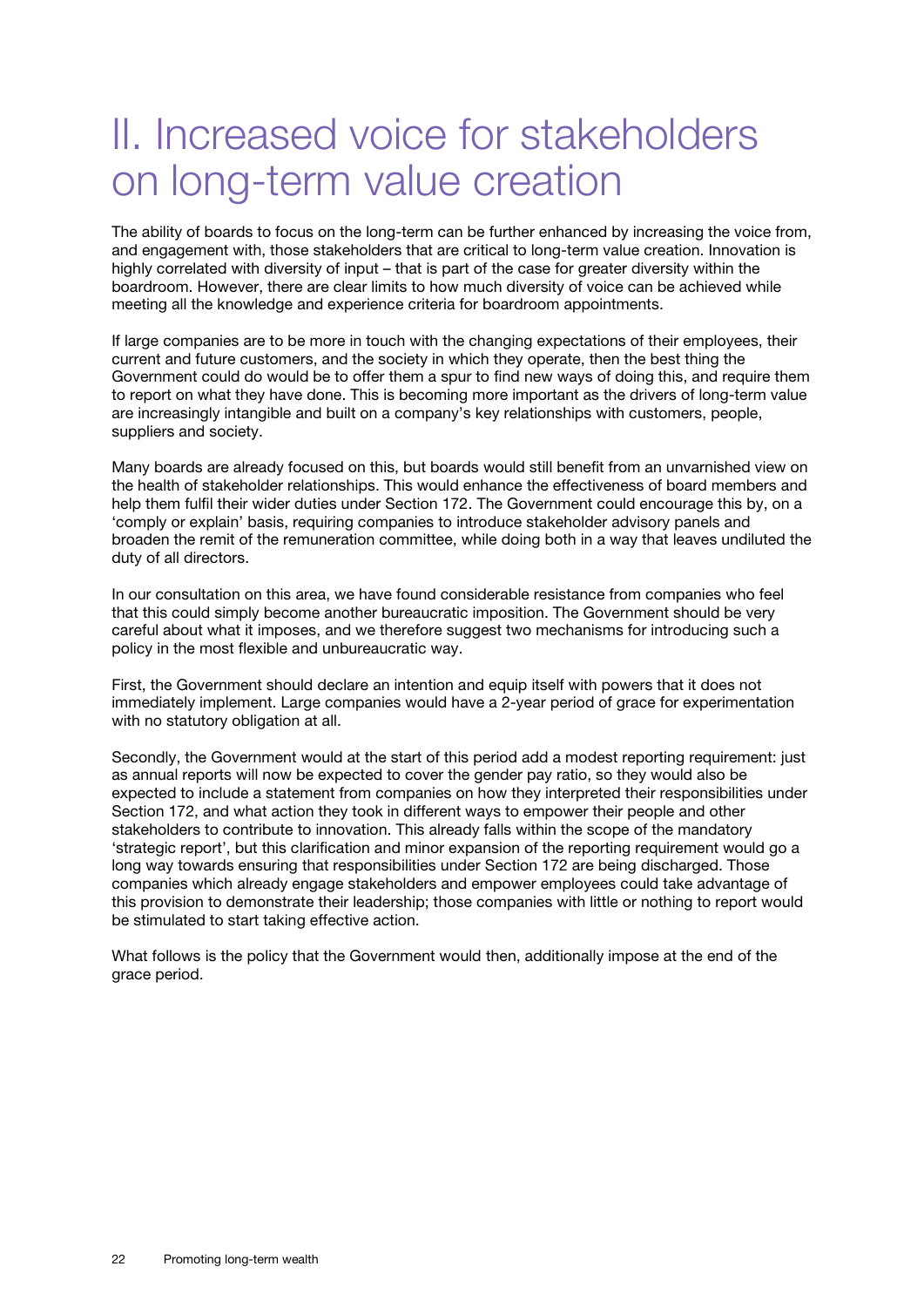### Policy 4: Stakeholder advisory panel

On a 'comply or explain' basis, require companies above a certain size to create a stakeholder advisory panel that gives voice to the stakeholders that are crucial to the long-term success of the company. In addition, have one NED designated to consult with this panel and communicate back to the board.

#### Why this is needed

The sources of long-term value are increasingly intangible assets. Stakeholder relationships have always offered the vital source of long-term success. This includes especially – a stable ecosystem of suppliers, a base of loyal customers who act as advocates, an engaged workforce, a sustainable environment and the public's trust, without which regulator pressures intensify. Engaging, consulting and listening to these stakeholder groups is critical to long-term value creation. See the Tomorrow's Company report *[Bringing employee voice into the boardroom](http://tomorrowscompany.com/publication/employees-on-boards/)* for more discussion of the benefits of increasing employee voice in governance structures, and the earlier report on *[Tomorrow's](http://tomorrowscompany.com/publication/tomorrows-relationships-unlocking-value/)  [Relationships](http://tomorrowscompany.com/publication/tomorrows-relationships-unlocking-value/)*.

Many boards recognise this and actively consult and engage key stakeholder groups. This is often through surveys or other forms of management reporting, supplemented with site visits. But there is a limit to how much time a NED can spend meeting employees and wider stakeholders. Despite much progress, many boards receive an inadequate view on the strength and health of key stakeholder relationships.

In general, NEDs are still over-reliant on the information provided by executive directors. Too often the information that reaches the board has been sanitised by management and is overly focused on financial information. Many NEDs struggle to gain a well-rounded and independent view on the health of stakeholder relationships.

Concern is also expressed that too little attention is often given to the wider duties in Section 172 of the 2006 Companies Act. The legal wording is clear that directors owe their duty to the company and should have regard to the wider implications for stakeholders. However, there are insufficient mechanisms to hold boards accountable against these wider duties. Interviewees mentioned that the majority of board minutes have no mention of Section 172 or wider stakeholders, while a minority have one line stating the board 'had regard for the impact on stakeholders', and only a small number reference a meaningful discussion.

#### *172 Duty to promote the success of the company*

*(1) A director of a company must act in the way he considers, in good faith, would be most likely to promote the success of the company for the benefit of its members as a whole, and in doing so have regard (amongst other matters) to—*

- *a) the likely consequences of any decision in the long term,*
- *b) the interests of the company's employees,*
- *c) the need to foster the company's business relationships with suppliers, customers and others,*
- *d) the impact of the company's operations on the community and the environment,*
- *e) the desirability of the company maintaining a reputation for high standards of business conduct, and*
- *f) the need to act fairly as between members of the company.*

Stakeholder advisory panels could help provide the NEDs with an additional source of information on the health of stakeholder relationships. This would help NEDs focus on role of stakeholder relationships in long-term value creation and in fulfilling their duties under Section 172.

Importantly, the aim would be for advisory panels to help reduce regulation and a box-ticking approach to compliance. As the *King III* report from South Africa says: "*The ultimate compliance officer is the company's stakeholders who will let the board know by their continued support of the company if they accept the departure from a recommended practice and the reasons furnished for doing so.*"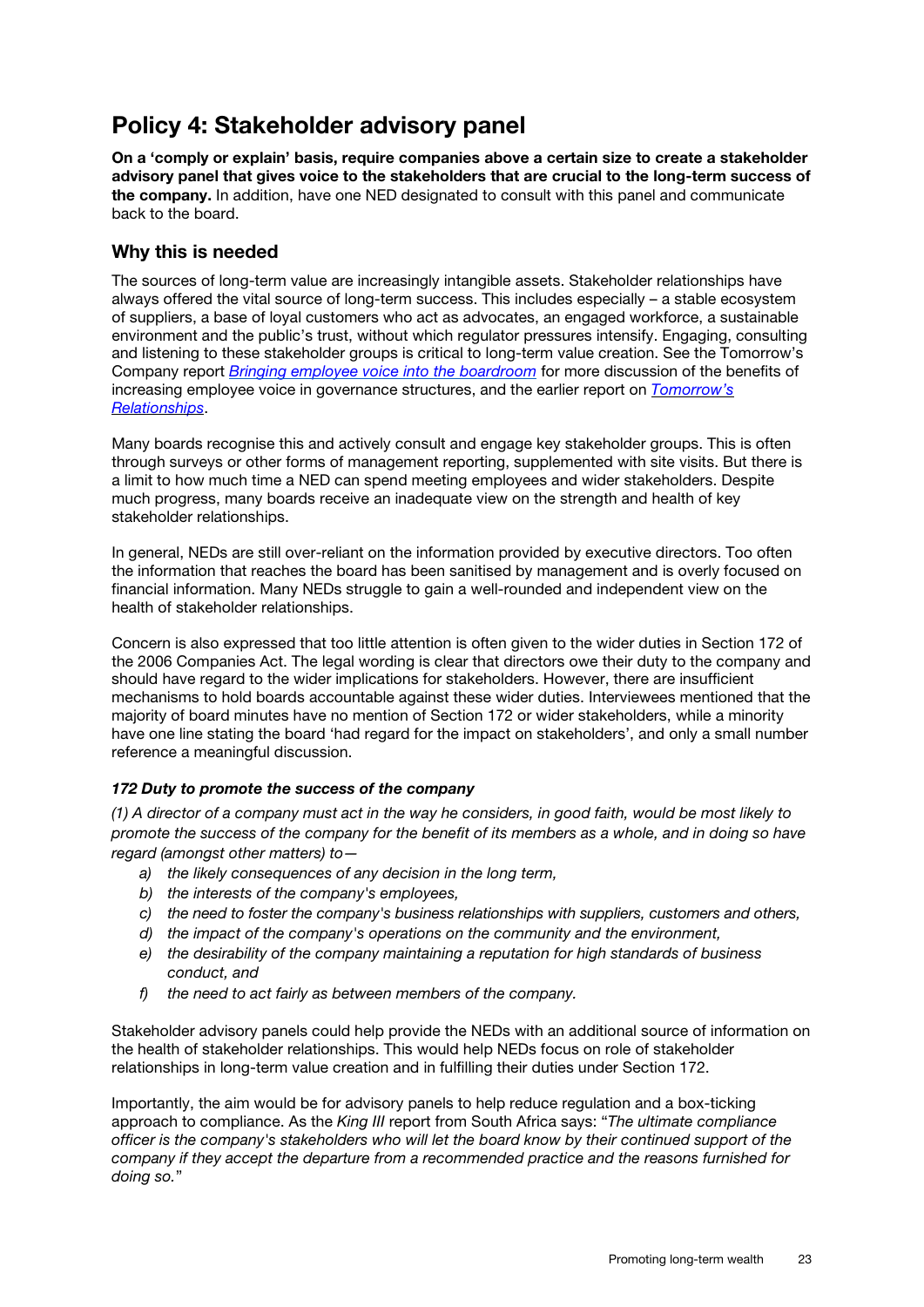If boards successfully introduced advisory panels that gave voice to stakeholders, there may then be less need for regulation to protect stakeholder interests. This should help boards spend more time discussing the long-term drivers of value, rather than governance and compliance.

Given the potential value of a stakeholder advisory panel, why have more boards not introduced one? Many of the best boards are moving towards this. However, one barrier is that if NEDs were to request a stakeholder advisory panel that was independent of the executives, this would be viewed as quite challenging to the executives. Furthermore, as outlined in the next chapter, the application of the Governance Code has become too prescriptive, limiting the prospect for innovation which could include stakeholder advisory panels.

Lastly, stakeholder advisory panels could help restore public trust in business by introducing an independent voice for stakeholders within governance structures. The annual statement from the advisory panel would be a credible statement on how the board was seeking to create long-term shared value for all stakeholders.

#### **Structure**

There is concern that stakeholder advisory panels would add unnecessarily to the governance burden on boards. There is also an understandable desire to protect the principle of the unitary board, in which all directors share responsibility for stewardship of the enterprise. To allay these concerns, advisory panels should be introduced in a flexible manner, on a 'comply or explain' basis and with only a set of principles on how they should be structured. And it should be made clear that none of the proposals are intended to undermine the unitary board.

If a shift to a fully principles-based governance regime was introduced, as per Policy 6, then stakeholder advisory panels could be introduced with a view to effectively engage and stakeholders, with the recommended practice of using an advisory panel.

- The remit would be to challenge the board on its commitment to the long-term success of the company, and the impact of their decisions on wider stakeholders.
- The aim would be to form a constructive dialogue between the board, advisory panel and stewardship investors. The right to express disagreement in a public statement would be used as a last resort.
- Regulation would outline a set of principles against which companies would have flexibility in how they meet them. Companies would then disclose how they had met each principle.
- The first question for the panel would be whether the company has introduced the panel in accordance with the principles.
- This could initially be introduced on a 'comply or explain' basis for large companies to allow a period of innovation and testing. The panels will involve additional cost and therefore should not be imposed on smaller companies where this may be an unnecessary burden.

#### **Principles**

The policy could be implemented by requiring companies to introduce a stakeholder advisory panel, but providing flexibility within certain principles. The introduction of such a panel would not be expected to interfere in any way with the unitary board principle: the panel would not be a board subcommittee and no board member would sit on it. It would, quite intentionally, provide an external and constructively critical voice to enrich the perspective of the board.

Companies would then disclose how their chosen structure for the panel was in accordance with the principles. For each principle, there would be some guidelines setting out best practice.

#### Principle 1: Independent nomination and a composition representing all key stakeholder groups

The company would decide which stakeholders were key to its long-term success and how to select individuals to represent each group. The company could choose whether this was by nomination or election. For employees, this may be elections similar to pension trustees. For supply chains, it may be a specialist organization with knowledge of human rights and sustainability. For consumers, it could be a relevant consumer body.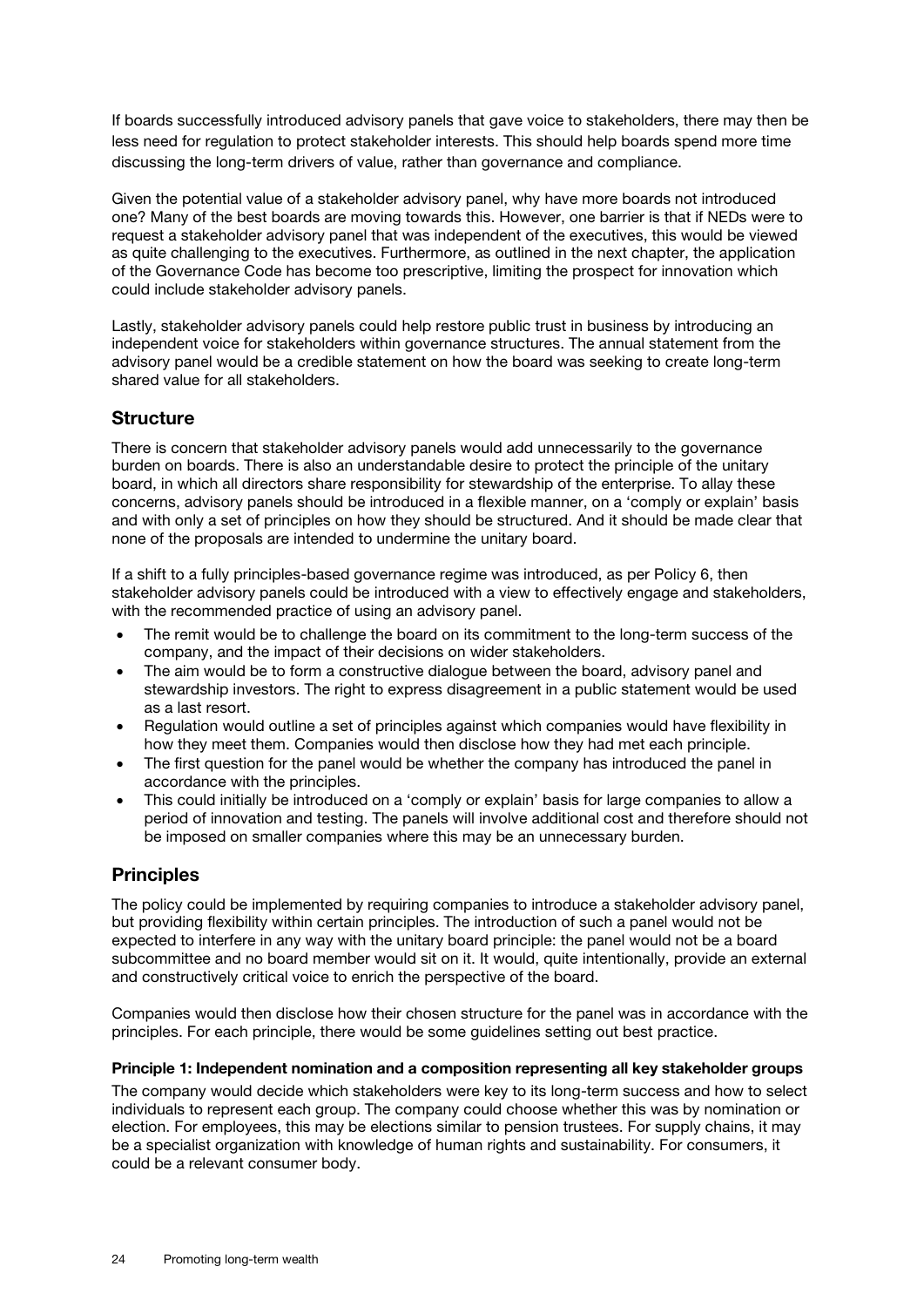#### Principle 2: Independent chair

The advisory panel should have an independent chair, appointed by the board nomination committee.

#### Principle 3: Panel members should be paid in order to justify a sufficient time commitment

To ensure that members can dedicate sufficient time and are invested in the role, panel members should be paid and this amount disclosed. Similarly, the company should disclose how often the panel meets.

#### Principle 4: The panel should have access to sufficient information to challenge the board's decisions

The stakeholder advisory panel should, as far as possible, have access to the same information as is available to the board. The board may limit the information provided only where issues of confidentiality are particularly sensitive. In this case, the board should discuss this decision and make a written record of the reason.

#### Principle 5: The panel should have access to resources and support

To ensure that the advisory panel can fulfil its role and purpose effectively, adequate resources should be made available. This could involve:

- The panel could be supported by the office of the chairman or a new office of the NEDs, as some companies have introduced.
- The use of external organisations, as exist for many current advisory panels.
- The panel could be provided with a budget from which it could commission external research or consultancy.

#### Principle 6: Effective channels of communication to the board

Structures should be put in place to ensure a constructive dialogue between the board and stakeholder advisory panel.

- This could include a NED attending each advisory panel meeting and reporting back to the board. This could either be the senior independent director (SID) or the new role of a NED designated with stakeholder engagement (as suggested in the *Green Paper*).
- Another option would be regular meetings between the chair of the company and the chair of the advisory panel.
- There could be an annual private meeting where the advisory panel can question the executive team. This system is already in place in some companies where the advisory panel have the opportunity to question senior management and make recommendations.

#### Principle 7: The panel should have the right to make public statements and a statement in the annual report

Existing advisory panels have only weak mechanisms to ensure that their contributions have a tangible impact. In some cases, panels are able to make a statement in the sustainability report.

To give the panel power, it should have the ability to make public statements, and should be required to publish a statement in the annual report on its activities for the year. This would need to be approved by legal to avoid any breach of confidentiality. The panel chair could have a section in the governance report within the annual report, which would be approved by the advisory panel and the board. This would be similar to other board committees.

The advisory panel could meet once a year without any board members in attendance to discuss its public statement.

Where there are significant differences of opinion among the panel members, the public statement should reflect this difference.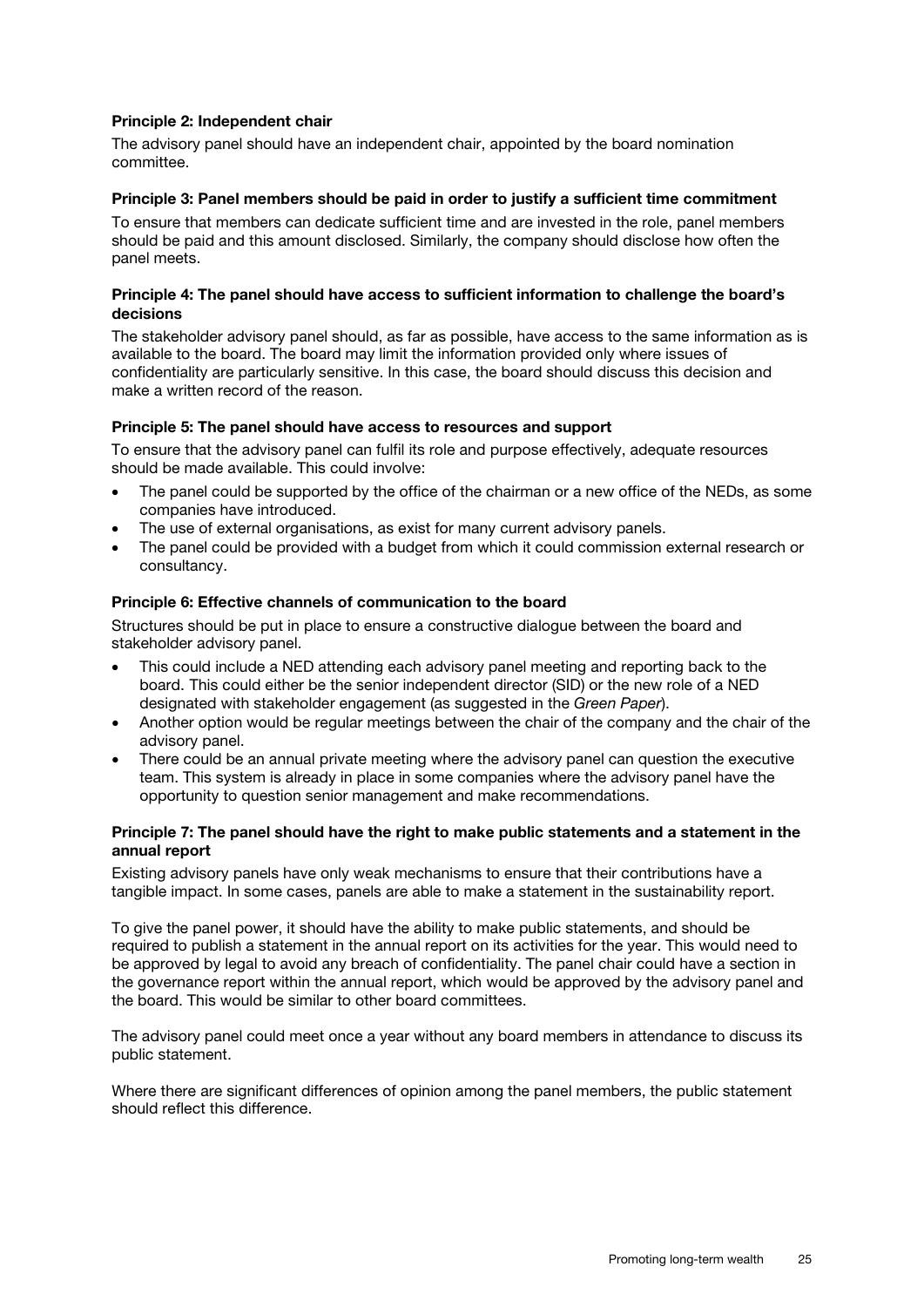### Policy 5: Broaden the remit of the remuneration committee

Broaden the remit of the remuneration committee so that it considers whether the totality of pay and people practices support a company's purpose, values and strategy, rather than only the technical aspects of executive pay.

#### Why this is needed

Executive pay remains the most difficult issue for corporate governance. It is widely cited as the main cause of low public trust. Board members and investors also complain it takes up a disproportionate amount of time, distracting from the key issues of long-term wealth creation.

Tomorrow's Company believes that the issue of executive pay is broadly a symptom of other governance failures, rather than the cause of the problem. Therefore, the other policies outlined in this paper should ultimately result in changes to executive pay policies that are longer-term focused and are aligned with an organisation's culture and values.

That being said, this could be further enhanced by broadening the remit of the remuneration committee to include the pay, incentives and culture of all employees, rather than just the pay of executives. This would help shift the focus from the technical aspects of executive pay, towards how incentives for all employees can support the company's values, culture and strategy. This shift in focus is echoed by a letter BlackRock recently sent to all FTSE350 chairman. The letter says BlackRock would look critically where executives received a pay increase out of line with the rest of the workforce.<sup>[31](#page-34-30)</sup>

Some elements of this idea were mentioned by the Financial Reporting Council (FRC) in its submission to the BEIS Select Committee inquiry on corporate governance:

*"A future review of the UK Corporate Governance Code should consider the role of the remuneration committee in having responsibility for a wider remit including the pay and conditions of the company workforce and reporting on the link between remuneration structure and strategy. The role of the committee in exercising discretion in relation to awards and the terms in which it would do so should also be strengthened."*

#### **Structure**

The simplest formulation of the policy would be to ask remuneration committees to put greater emphasis on the relationship between executive pay and the pay of all employees. This could be achieved through greater guidance or changes to the Governance Code. However, more impactful would be to broaden the remit of the remuneration committee to the totality of people-related issues.

Importantly, this does not mean the board is excused of its responsibilities. All board sub-committees exist to conduct more detailed work, while leaving ultimate responsibility for the main board.

The mandate for the remuneration committee would need to be broadened to consider the pay, succession, talent management across the organisation. Executive pay would be one part of this. With a wider remit, there would need to be some presence from HR on the committee.

It would also need to be clear that the committee's role was not to interfere with the executives role in running the organisation, but to provide oversight of all matters relating to people, and report back to the board on the main issues that required board-level discussion.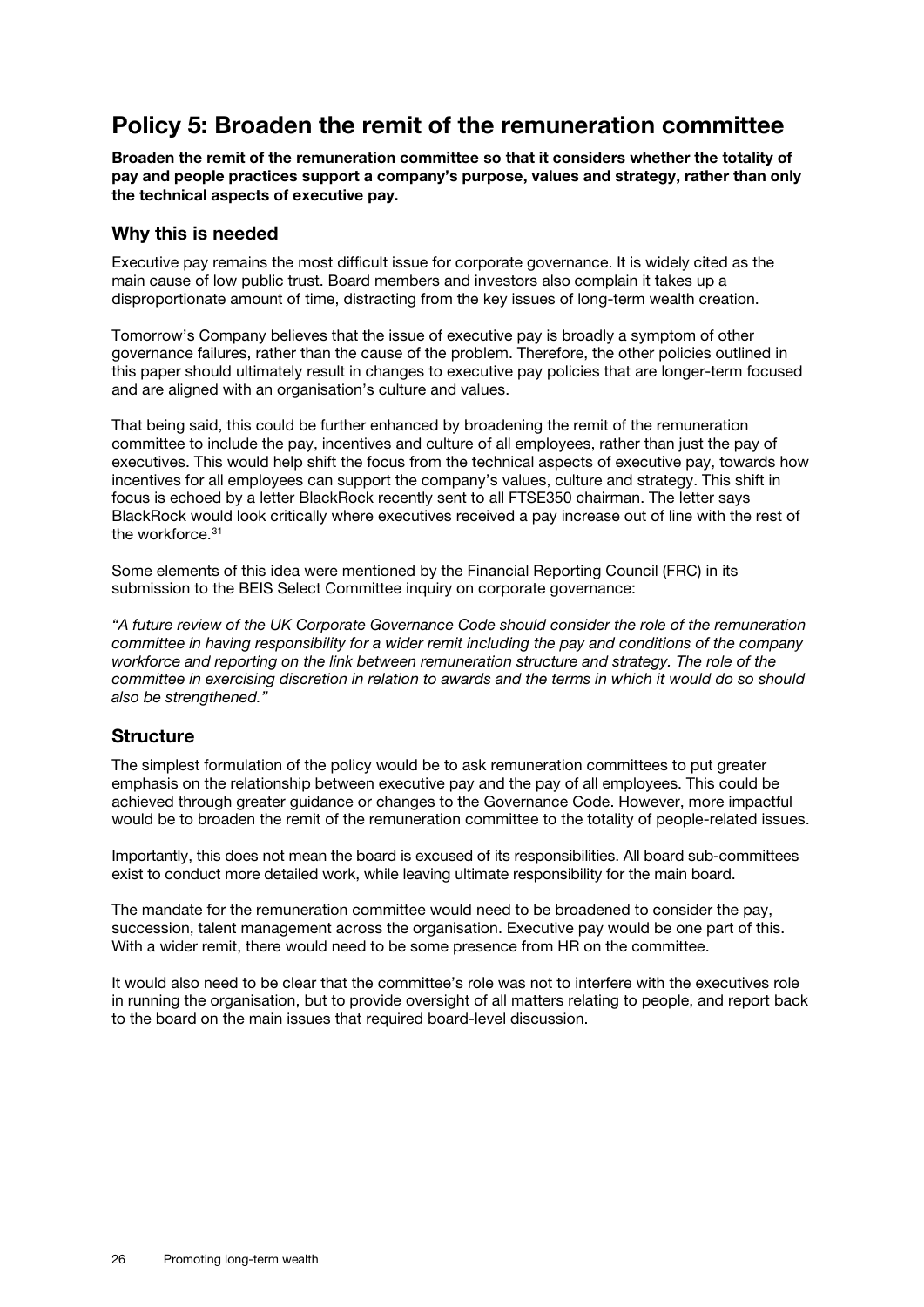# III. Space for effective boardroom decisions

For the increased influence of patient capital and stakeholders to be effective, reforms also need to provide the space for boardrooms to consider and act on this influence. Currently the burden of regulation too often leads to a homogenous box-ticking focus on process and compliance, rather than a diversity of governance structures focused on long-term wealth creation. With the increased influence of patient capital and stakeholders, boards should be given more trust and freedom to take long-term decisions.

### Policy 6: Clearing the clutter from boardrooms

Reduce the complexity of governance by moving from a long list of codes with a 'comply or explain' requirement, to a shorter list of principles with an 'apply and explain' requirement. This may in time lead to the role of the NED moving from arms-length monitor to engaged advisor.

#### Why this is needed

Twenty-five years on from Cadbury, there have been significant improvements in the corporate governance of UK companies. The UK's focus on flexibility with the 'comply or explain' approach has been a success, and has been adopted in many countries around the world. However, there is a danger that the way the Governance Code has been applied in practice has increasingly become too prescriptive. The concern was captured in some of the essays from a [report](https://www.frc.org.uk/Our-Work/Publications/Corporate-Governance/Comply-or-Explain-20th-Anniversary-of-the-UK-Corpo.aspx) the FRC produced to mark the twentieth anniversary of Cadbury.[32](#page-34-31)

The principle of 'comply or explain' is meant to promote innovation by providing the flexibility for companies to adopt different structures that support their business model and strategy. The issue is that market practice has led to the majority of companies simply seeking to comply and then offering little explanation. Grant Thornton's annual survey found 90% of companies in the FTSE350 were complying with at least 52 of the 53 provisions in the Code, while 62% complied with all provisions.<sup>[33](#page-34-32)</sup> The danger is that companies are complying with the letter of the Governance Code, rather than a mindful application of the principles.

In addition to the pressure to comply rather than explain, there has been an increasing regulatory and compliance burden on boards. Many well-intentioned regulations, clarifications and initiatives have contributed to an increasingly complex boardroom environment. The amount a NED is expected to know about governance has continued to increase. This problem can be seen in the length of the corporate governance updates that are sent to boards, company secretaries and general counsels.

This leads to many NEDs complaining about being over-burdened with compliance and regulation. Boardroom agendas inevitably become filled with these items, rather than issues of long-term success. The average board pack is now 288 pages long.<sup>[34](#page-34-33)</sup> A survey of NEDs in 2014 found 92% expect the time in board meetings dedicated to discussing company governance and risk to increase over the next 3-5 years.<sup>[35](#page-34-34)</sup> Board-level recruiters say it is hard to find individuals who will be a NED on a listed company because of the compliance and regulatory burden.

The increasing burden on NEDs is leading to an increase in their time commitment, but there is a limit to what a part-time independent director can achieve. In 1991, the average time a NED dedicated to a company each year was 17 days, barely more than attending board meetings.[36](#page-34-35) This increased to 30 days in the early 2000s and has remained relatively constant.<sup>[37](#page-34-36)</sup>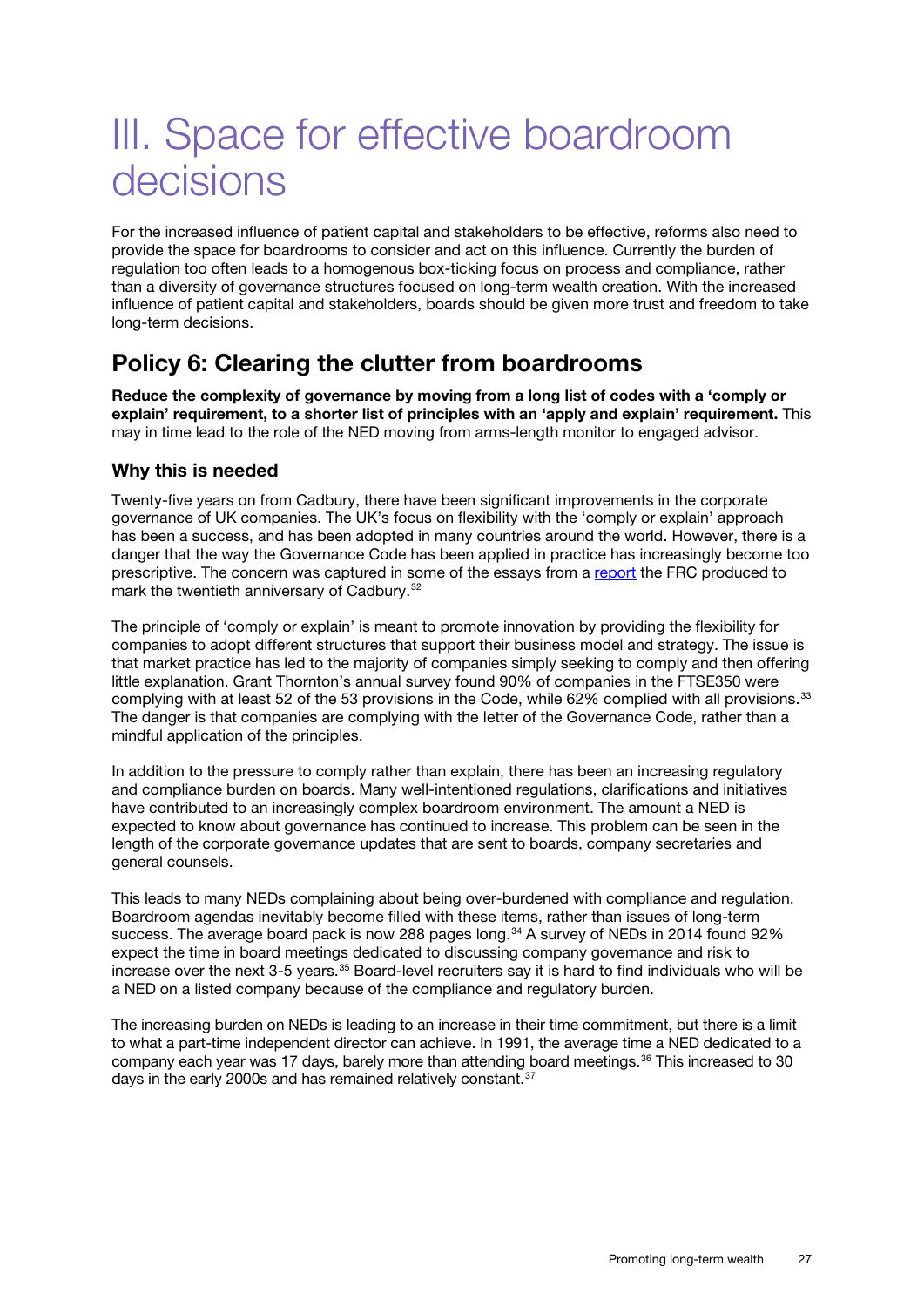The danger is that the practice of 'comply or explain' has become narrow, and in addition, the regulatory and compliance burden has become too high. In the worst case, this has led to a boxticking approach to governance and has taken away boardroom time from the long-term issues of value creation. Instead, we need to help clear the clutter from board agendas and encourage a mindful application of the principles of the Code, which will hopefully lead to a greater diversity in approaches.

The ability to pursue this approach is enhanced by the other policies in this paper. If boards are having more meaningful engagement with stewardship investors and stakeholders, then it should be possible to provide more freedom within regulations and governance codes.

#### Move towards a principle-based Governance Code

The UK could look to learn lessons from South Africa. There the corporate governance code is now on its fourth iteration under the guidance of the same chair, Judge Mervyn King. Over each revision, the King Code has moved away from a long list of detailed requirements to 16 principles with an 'apply and explain' requirement. The aim of this is to move away from mindless box-ticking, towards mindful application of the principles. All companies are required to offer an explanation for how they have applied the principles of the Code, rather than only providing an explanation if they have not complied.

The UK Governance Code already starts with a set of principles, but the key difference is asking companies to explain how they have applied each principle, rather than whether they have complied with a subset of Codes.

This should both free and prompt companies to actively consider the governance structure that is most appropriate for their business, rather than emulating a 'one-size-fits-all' approach. This should also start a new direction of travel that is designed to reduce the governance burden on boards.

#### Future evolving role of the NED

This new direction of travel may in time raise the question of what role we want NEDs to perform. Are they advisors who help lead a company in partnership with management, or are they monitors who hold management to account?

For some companies that have attracted a stable base of stewardship investors, it may be appropriate to shift the role of the NEDs towards being engaged advisors, rather than arms-length monitors. This could be supported by some of the following changes:

- Create an office of the NEDs, or expand the chairman's office to support the NEDs. This would provide NEDs with a channel of information and set of resources that are independent of the executives. Some companies already have this in place and it works effectively. This could also encourage NEDs to become more engaged with a company.
- Encourage NEDs to commission third-party reports. NEDs currently have this power but rarely use it, as it is seen to be challenging management.
- Increase the time allocation towards 40 days, but not beyond as this would compromise independence.

This shift in role may also prompt a re-examination of NED remuneration. Currently NEDs receive a relatively low annual fee and have almost no share ownership. Boards have guidelines that encourage NEDs to buy shares, but this is not actively enforced, especially given the relatively low pay. This risks creating a lack of alignment with the executives. It also creates asymmetric incentives for NEDs, where their reputation is at risk if the company fails, but they do not participate in its success. Further research could investigate if NEDs should be given shares that are locked up for a long period of time to increase alignment with the executives and long-term shareholders.

The level of remuneration may also need to increase in the instances where NEDs become more engaged as close advisors to the executives.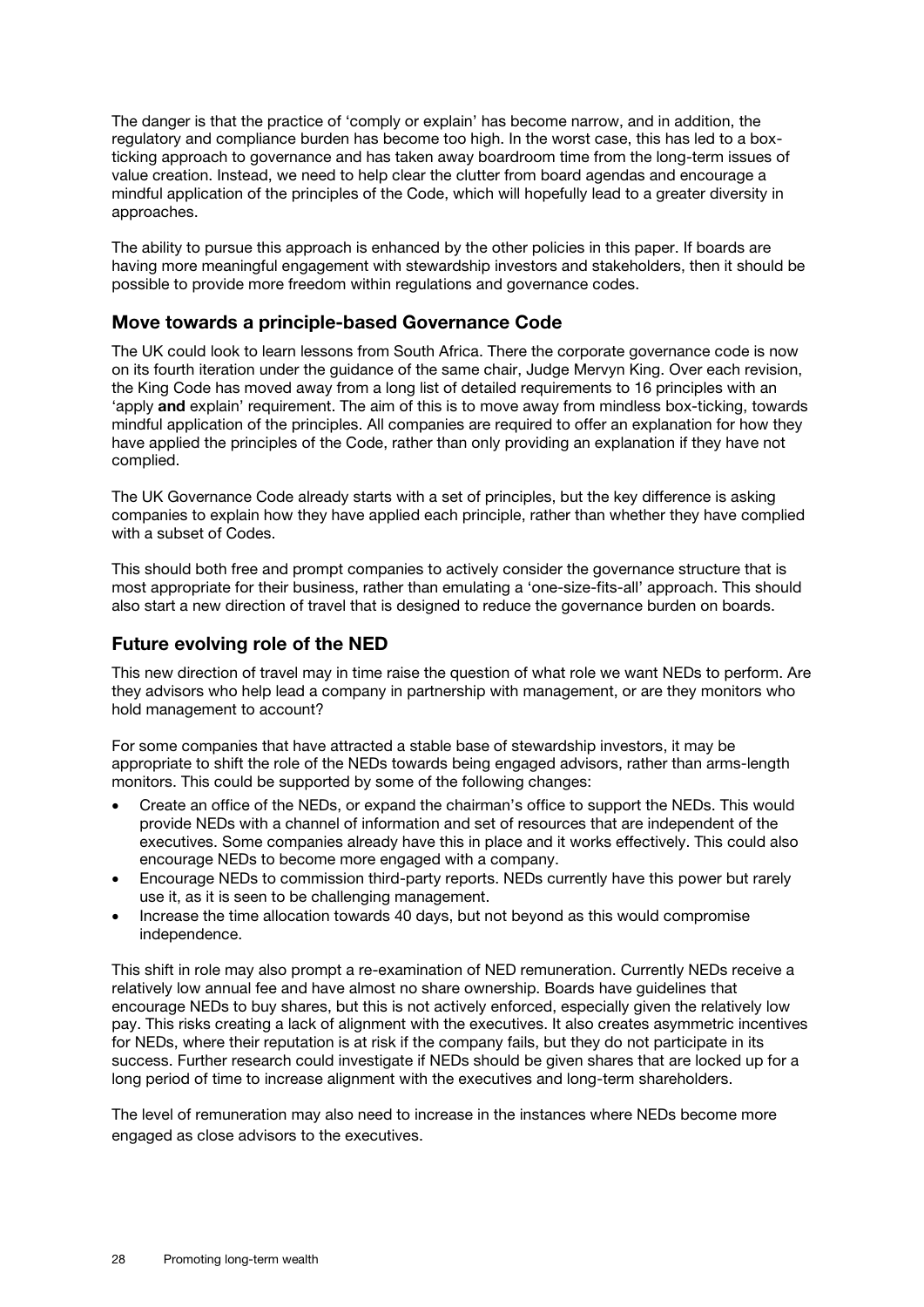# Implications for private company governance

While the focus of these policy proposals has been on listed companies, there are significant implications and potential applications for private companies. Some of these applications address the Government's question in the *Green Paper* on whether large private companies should be subject to more stringent corporate governance requirements. Others tackle the pressing issue of funding growth companies. The implications for private companies of each of the six specific policy proposals are considered below.

The UK enjoys a rich diversity of corporate forms. Outside the listed company sector there are employee-owned businesses, family businesses, businesses owned by private equity, mutuals, social enterprises and many organisations with hybrids. As Tomorrow's Company argued in its *[Tomorrow's Business Forms](http://tomorrowscompany.com/publication/tomorrows-business-forms-making-the-right-choices-of-ownership-structure-and-governance-to-deliver-success-for-business-and-society/)* report, one important part of corporate governance policy should be to continue to encourage this diversity of form, and ensure that there are minimal obstacles for businesses wishing to make the transition. The same report also recommended that it should be part of the practice of boards to review from time to time whether they had the right corporate form in the light of the purpose, values and strategy of the business. The recent Cabinet Office *[Mission-Led](https://www.gov.uk/government/publications/advisory-panel-to-mission-led-business-review-final-report)  [Business Review](https://www.gov.uk/government/publications/advisory-panel-to-mission-led-business-review-final-report)* also touched on a part of this range of businesses.

Many leading private companies use the UK Corporate Governance Code as a minimum benchmark for their own best practice. Additionally, as the Government *Green Paper* acknowledges, there is already a governance code for unlisted companies. This was published in 2010 by the Institute of Directors in collaboration with the European Association of Director Organisations (ECODA). While it is less exacting than the UK Governance Code, it sets out some basic governance principles and also takes a phased approach, acknowledging that different levels of sophistication are required for different stages in the development of a private company.

The *Green Paper* also acknowledges that scandals are rare. It would be illogical for the Government to introduce a stringent new requirement for unlisted companies based on the experience of a few outliers. The recommendations for listed companies under Policy 6 are that the Government should start to clear away the clutter from boardrooms, and follow the South African example in moving from a process-based 'comply or explain' regime towards further emphasis on flexibility with an 'apply and explain' regime.

The more logical approach is for the Government to focus initially on encouraging patient capital, stakeholder voice, and de-cluttering the boardroom in the listed sector. Only when the direction of travel is established here should it then consider what further intervention may be necessary in private companies of all kinds.

Turning to each specific policy, here is a summary of the potential impact and implications of each policy for private companies.

#### Policy 1: Long-term capital trusts (LTCTs)

It is envisaged that initially LTCTs would focus on listed equities, and that in time this would expand to private companies from venture to mid-market and large private equity. Through this LTCTs would provide a vital source of capital to mid-sized growth companies.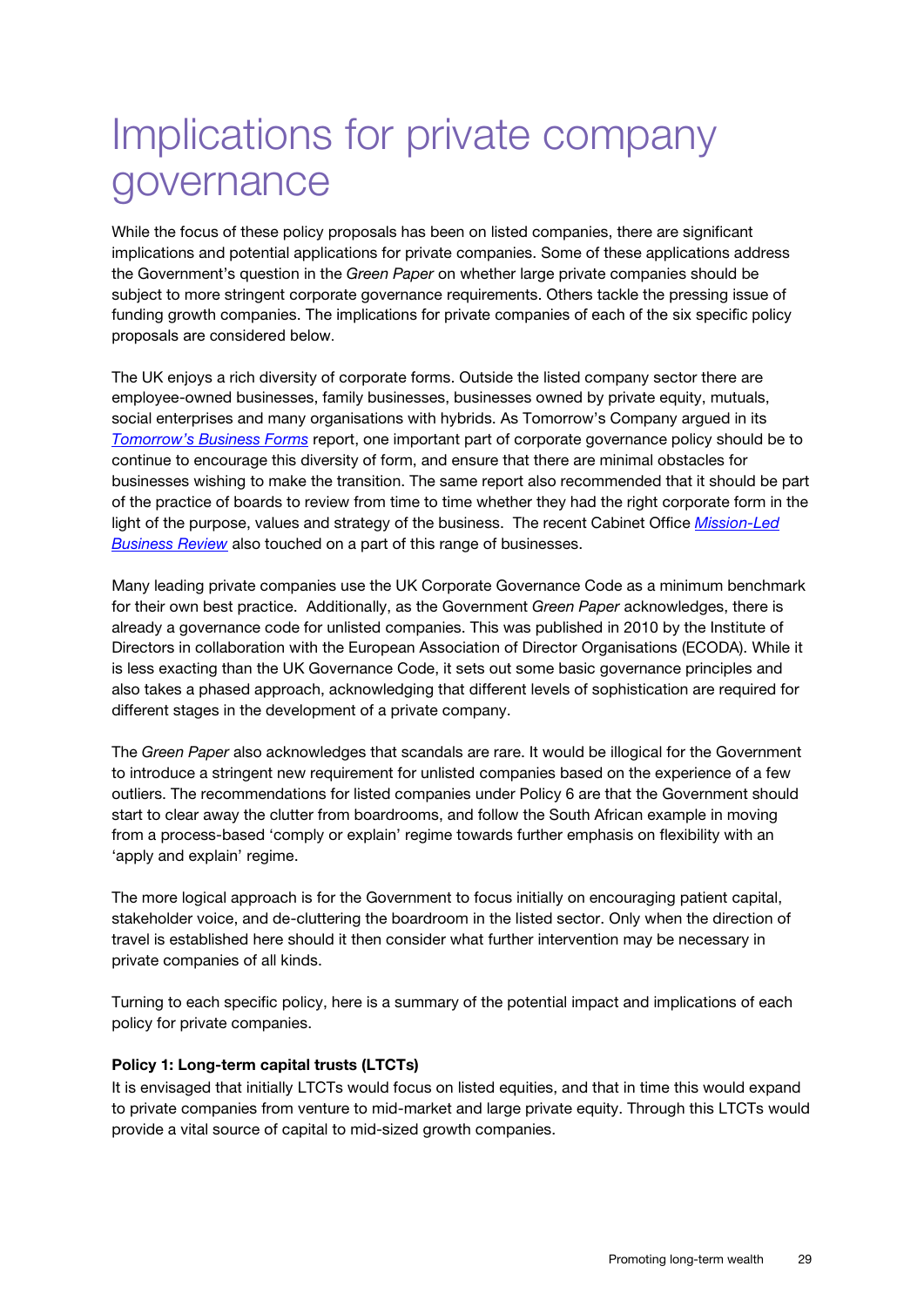For decades, the UK economy has suffered from a lack of funding for mid-sized growth companies. This problem was exacerbated after the financial crisis with the focus on de-risking banks, which has led to bank lending to non-financial companies falling by nearly £150bn.<sup>[38](#page-34-37)</sup> This issue has been highlighted in numerous reports, such as The *[Scale-Up Report](http://www.scaleupreport.org/scaleup-report.pdf)* by Sherry Coutu.

LTCTs could become a vital source of capital for mid-sized growth companies. LTCTs would also have an incentive to retain ownership as investee companies grow, as they will wish to deploy capital in UK companies rather than simply make a quick return by selling the company.

#### Policy 2: Stewardship stake designation

Policy 2 is purely focused on listed company ownership structures, seeking to encourage long-term stewardship focused shareholders, despite currently fragmented ownership structures. Private companies already tend to have long-term committed shareholders.

#### Policy 3: Expanded and strengthened Stewardship Code

The current Stewardship Code is focused on listed companies, with little to say on the stewardship role of asset owners investing in private companies. While the focus will remain predominantly on listed companies, the proposed policy would provide greater clarity on the stewardship role for asset owners when investing in private companies.

#### Policy 4: Stakeholder advisory panel

The benefits of increasing stakeholder voice in governance structures are as relevant in large private companies as they are in listed companies. The proposal suggests starting with listed companies, and then later expanding to large private companies.

For context, there are 1,300 listed companies in the UK that employ 3.7m people. 14% of private sector employment.<sup>[39](#page-34-38)</sup> There are 3,380 companies (including the 1,300 listed companies) in the UK that employ more than 500 employees – in total, these employ 9.0m people, 35% of total private sector employment.<sup>[40](#page-34-39)</sup>

#### Policy 5: Broaden the remit of the remuneration committee

The broader remit for the remuneration committee should be incorporated into any private company corporate governance code, if this were to be introduced in some form.

#### Policy 6: Clearing the clutter from boardrooms

The aim of Policy 6 is to encourage a greater diversity of governance approaches while reducing the regulatory burden on boards. If the Government were to set in motion changes that moved in this direction, then over time it would be easier to extend the coverage of the UK Governance Code to the largest private companies. The additional flexibility would allow and encourage private companies to articulate why their chosen governance structures support their purpose, strategy and business model. This approach not only encourages flexibility and innovation, it also avoids the creation of two separate governance codes.

This flexibility is important because the role of the NED changes as a company grows and matures. This diversity in role should be encouraged, not constrained by a prescriptive governance code. In private equity, NEDs are close partners of management, spending on average 50 days a year engaging with the business. In contrast, in large listed companies, NEDs have a more detached monitoring role. A fully principles-based approach would encourage companies to decide what type of role was most appropriate for their business.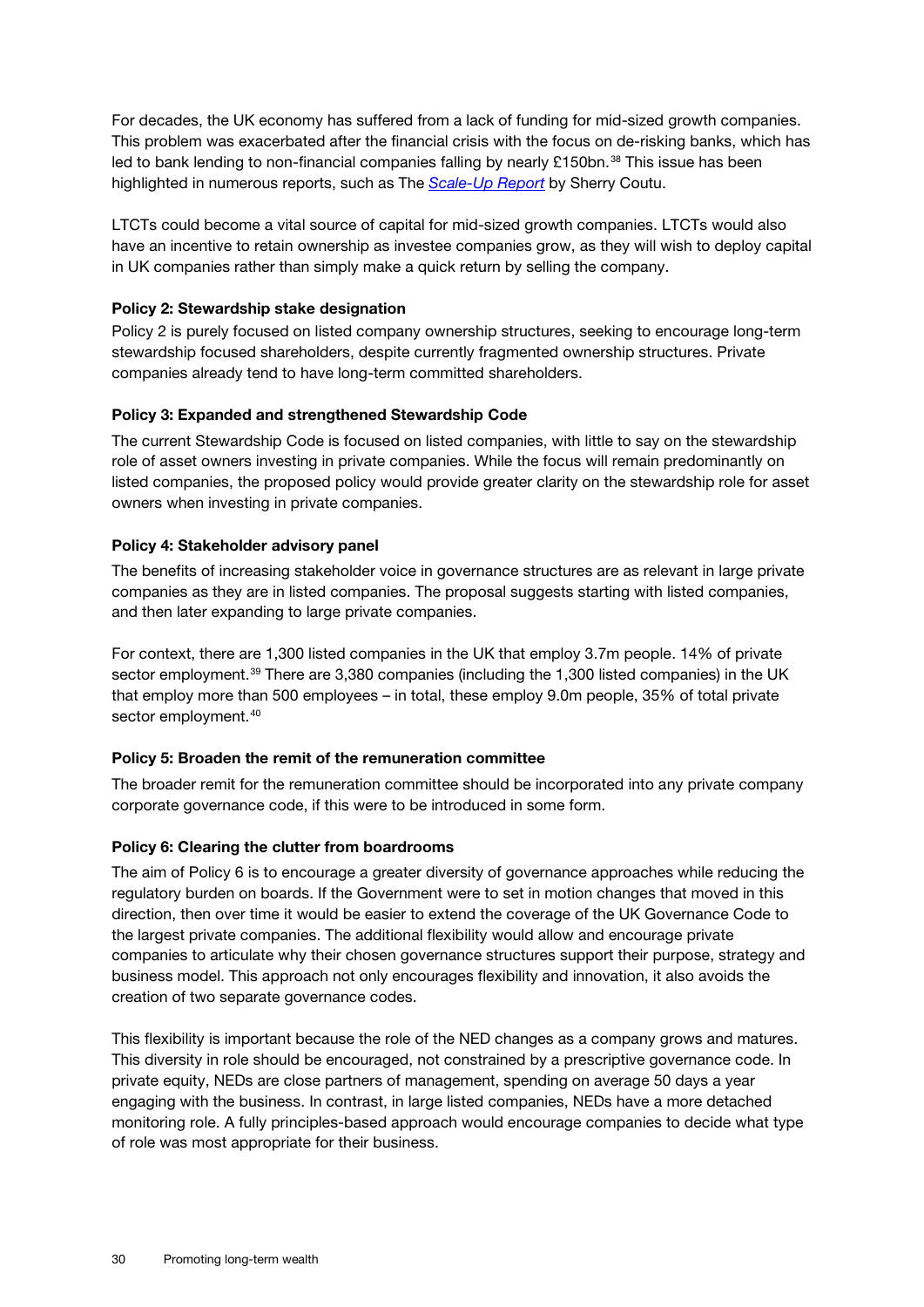# Acknowledgements

We would like to thank the officers of the APPCGG for asking Tomorrow's Company to write this report, and for their valuable contributions in shaping the policy proposals. In particular, we would like to thank the chair of the APPCGG, Jonathan Djanogly MP and the group's facilitator Jennifer Bryant-Pearson.

The report has also benefited from dialogue with our community which spans business leaders, investors, policymakers and civil society. They have offered valuable challenge, insight and practical experience. We will not list the names, but to those who have given their time we are very grateful. While these conversations have shaped the proposed policies, final responsibility for what we say lies with Tomorrow's Company.

We would also like to thank the Tomorrow's Company team for supporting the research and production of this report – Yolanda Villafuerte Abrego, Edward Smythe, Sadhvi Sharma, Michelle Meagher, Philip Goldenberg and Tim Johns.

This report is intended to lay a foundation for future agenda setting and practical action. We look forward to working with all those who support the overall direction, and continue to engage with those who disagree with some of our recommendations.

We hope this report will be a constructive addition to the debate on how business can be a force for good in society, and the role government can play in supporting and encouraging this.

**Laurie Fitzjohn-Sykes Mark Goyder<br>Director of Research Mark Gounder Director of Research Mark Counder Director** 

Founder Director and CEO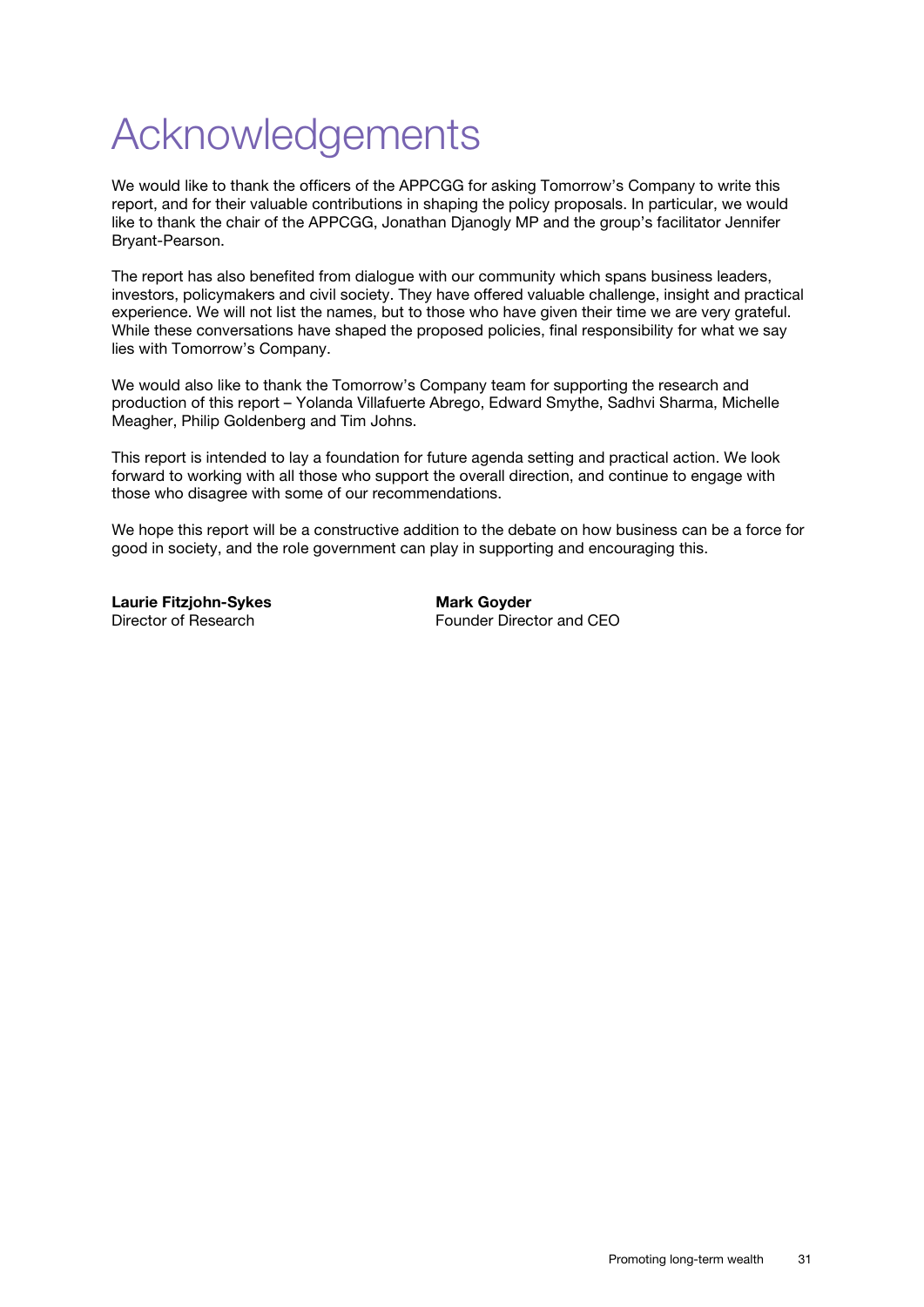# About Tomorrow's Company

Tomorrow's Company is an independent non-profit think tank that exists to inspire and enable companies to be a force for good in society. It believes business can create more value for shareholders and society by adopting an approach that focuses on purpose, values, relationships and the long term. It succeeds in its goal by convening business leaders, investors, policymakers and NGOs to develop practical solutions. Tomorrow's Company was founded in 1995 following the RSA inquiry into the role of business in a changing world.

Tomorrow's Company has had impact across a number of areas. Its work on investor stewardship and capital markets stimulated the emergence of the UN Principles of Responsible Investment and the UK's Stewardship Code. It has influenced the direction of corporate governance, including defining the inclusive duties of directors for the UK's Companies Act 2006 and influencing the King III report in South Africa.

# About the All-Party Parliamentary Corporate Governance Group

The All-Party Parliamentary Corporate Governance Group was formed in 2004 to develop and enhance the understanding of corporate governance at Westminster and to influence future policy making in this area. The focus is on promoting responsible leadership of business, so that the interests of shareholders and other stakeholders are properly protected. Committed to supporting, rather than impeding, business growth, the Group's aim is the promotion of best practice in corporate governance. The Group acknowledges that there is no cast-iron template applicable to every business; it promotes the recognition that there are many ways for companies to create prosperity for their employees and shareholders.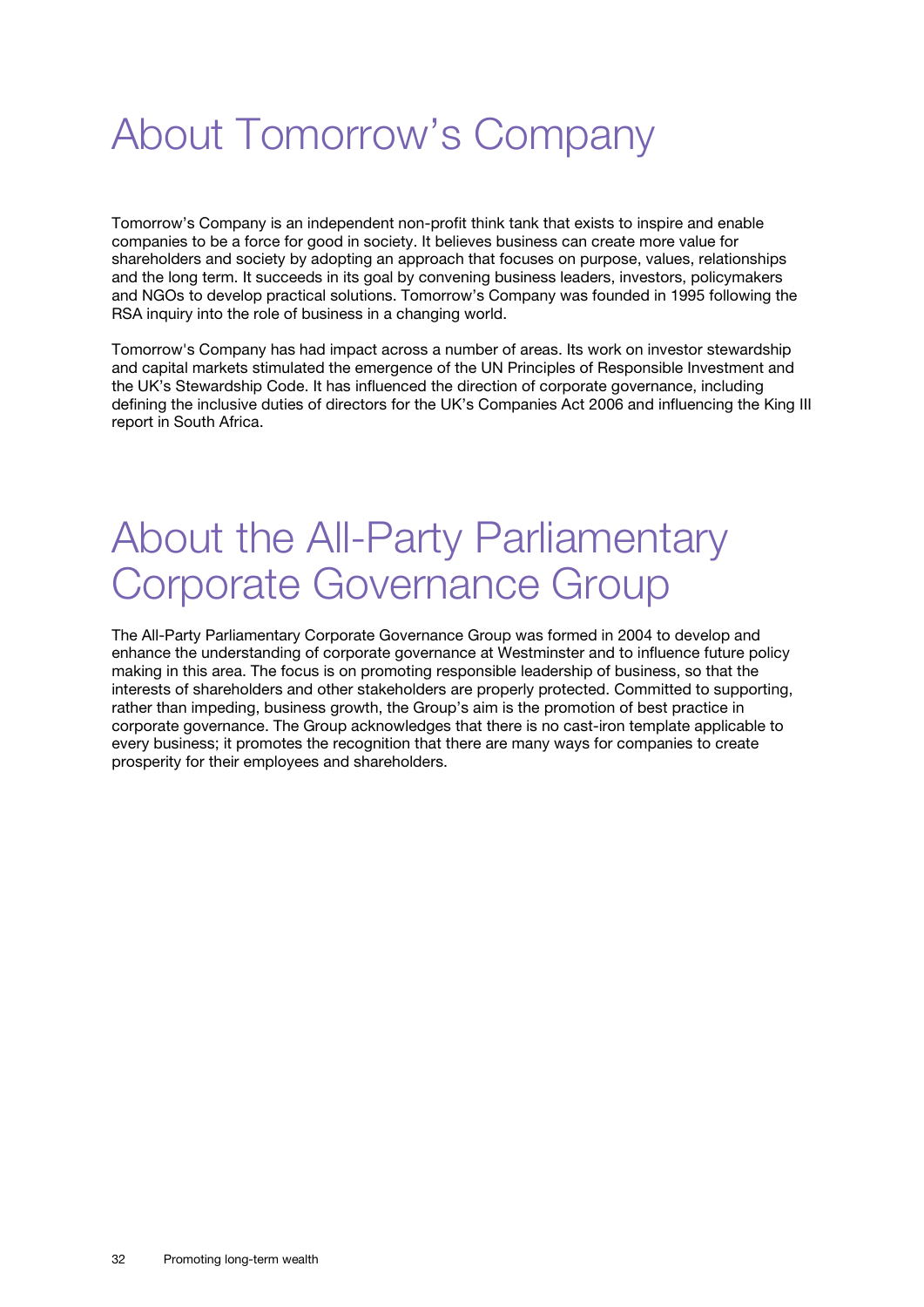# **References**

- <span id="page-34-0"></span><sup>1</sup> JP Morgan, *Bridging the gap between interest rates and investment*, September 2014.
- <span id="page-34-1"></span><sup>2</sup> The Economist, *Many unhappy returns – Pension funds and endowments are too optimistic*, November 21st 2015.
- <span id="page-34-2"></span><sup>3</sup> Pattani, A. and Vera, G. (2011) *Going Public: UK Companies' Use of Capital Markets*, Bank of England Quarterly Bulletin 4: 322.
- <span id="page-34-3"></span><sup>4</sup> ONS, The UK national balance sheet: 2016 estimates
- <span id="page-34-4"></span><sup>5</sup> BIS Research Paper No.190, *Metrics and models used to assess company and investment performance*, October 2014.
- <span id="page-34-5"></span><sup>6</sup> Jones, J. *Sharing the burden: why schemes are bringing resources back in-house*, Pensions Insight, March
- <span id="page-34-6"></span>2016.<br>
<sup>7</sup> Ontario Teachers' Pension Plan 2015 Annual Report<br>
<sup>8</sup> Willie Towers Watson, Global Pensions Assets Study
- Willis Towers Watson, Global Pensions Assets Study 2016.
- <span id="page-34-8"></span><span id="page-34-7"></span><sup>9</sup> Willis Towers Watson, *P&I/TW 300 analysis*, September 2015.
- <span id="page-34-9"></span><sup>10</sup> UBS, *Pension Fund Indicators 2016 – The right ingredients*, July 2016.
- <span id="page-34-10"></span><sup>11</sup> ONS, Ownership of UK Quoted Shares: 2014
- <span id="page-34-11"></span><sup>12</sup> NEST quarterly investment report, June 2016.<br><sup>13</sup> http://www.publicfinance.co.uk/pews/2015/10
- <span id="page-34-12"></span>13 http://www.publicfinance.co.uk/news/2015/10/lgps-funds-be-pooled-infrastructure-investment-boost<br>14 The Investment Association Statistics by Sector October 2016
- <span id="page-34-13"></span><sup>14</sup> The Investment Association, Statistics by Sector October 2016<br><sup>15</sup> Citrovice, How investment trusts best other types of funds
- <span id="page-34-14"></span><sup>15</sup> Citywire, How investment trusts beat other types of funds, January 2015.
- <span id="page-34-15"></span><sup>16</sup> FCA, *Asset Management Market Study – Interim Report*, November 2016.
- <span id="page-34-16"></span><sup>17</sup> FTSE Factsheet, FTSE All-Share Indices, 30 November 2016.
- <span id="page-34-17"></span><sup>18</sup> The Investment Association, Statistics by Sector October 2016
- <span id="page-34-18"></span><sup>19</sup> HMRC, Individual Savings Account (ISA) Statistics, August 2016.
- <span id="page-34-19"></span><sup>20</sup> FTSE Russell, FTSE All-Share Indices Factsheet – FTSE All-Share total market capitalisation of £2.2tn as of 30 December 2016.
- <span id="page-34-20"></span><sup>21</sup> Johnston, A and P. Morrow, (2016) *Fiduciary Duties of European Institutional Investors*, University of Oslo Faculty of Law Legal Studies Research Paper Series No. 2016-04
- <span id="page-34-21"></span><sup>22</sup> Calculated from the London Stock Exchange Summary Order Book Analysis by Market.
- <span id="page-34-22"></span><sup>23</sup> Investment Association, *Understanding equity turnover data: Initial findings from IMA research submitted to the Kay Review*, November 2011.
- 
- <span id="page-34-23"></span><sup>24</sup> Pope, T and Waters, T (2016), *A Survey of the UK Tax System*, Institute for Fiscal Studies. 25 Pope, T and Waters, T (2016), *A Survey of the UK Tax System*, Institute for Fiscal Studies.
- <span id="page-34-25"></span><span id="page-34-24"></span><sup>26</sup> The 100 Group and PwC, *2014 Total Tax Contribution survey of the 100 Group*, November 2014
- <span id="page-34-26"></span><sup>27</sup> BEIS Green Paper – Corporate Governance Reform, November 2016.
- <span id="page-34-27"></span><sup>28</sup> Bolton, F and Samana, F (2013), *L-Shares: Rewarding Long-term Investors*, Journal of Applied Corporate Finance, Volume 25 Number 3.
- <span id="page-34-28"></span><sup>29</sup> Generation Foundation, Mercer and Stikeman Elliot, (2013) *Building a long-term shareholder base: Assessing the potential of loyalty driven securities*.
- <span id="page-34-29"></span><sup>30</sup> Law Commission's report on 'Fiduciary Duties of Investment Intermediaries'. Also see Arabesque 'From the Stockholder to the stakeholder' or Deutsche Bank 'Sustainable Investing: Establishing Long-Term Value and Performance'.<br>31 Financial Times, Blackrock demands end to excessive executive pay, January 2017.<br>32 FRC, Comply or Explain 20th Anniversary of the UK Corporate Governance Code, 2012.
- <span id="page-34-30"></span>
- <span id="page-34-31"></span>
- <span id="page-34-32"></span><sup>33</sup> Grant Thornton, Corporate Governance Review 2016.
- <span id="page-34-33"></span><sup>34</sup> Dineshi Ramesh, *5 Simple Steps to Board Pack Success*, Board Intelligence, October 2016.
- <span id="page-34-34"></span>35 The Changing Shape of Non-Executive Directors, Harvey Nash Non-Executive Director Survey 2014/15.
- <span id="page-34-35"></span><sup>36</sup> Chair and Non-Executive Director Guidelines, Share Soc, 2013.
- <span id="page-34-36"></span><sup>37</sup> "Life in the Boardroom", MM&K 2013 survey.
- <span id="page-34-37"></span>38 Bank of England, Sectoral analysis of M4 lending.
- <span id="page-34-38"></span><sup>39</sup> Pattani, A. and Vera, G. (2011) Going Public: UK Companies' Use of Capital Markets, Bank of England Quarterly Bulletin 4, 322.
- <span id="page-34-39"></span><sup>40</sup> ONS, Business population estimates for the UK and regions 2015, published 14 October 2015.

Centre for Tomorrow's Company, Charity registration number 1055908. Registered office: 4<sup>th</sup> Floor, 33 Cannon Street, London EC4M 5SB